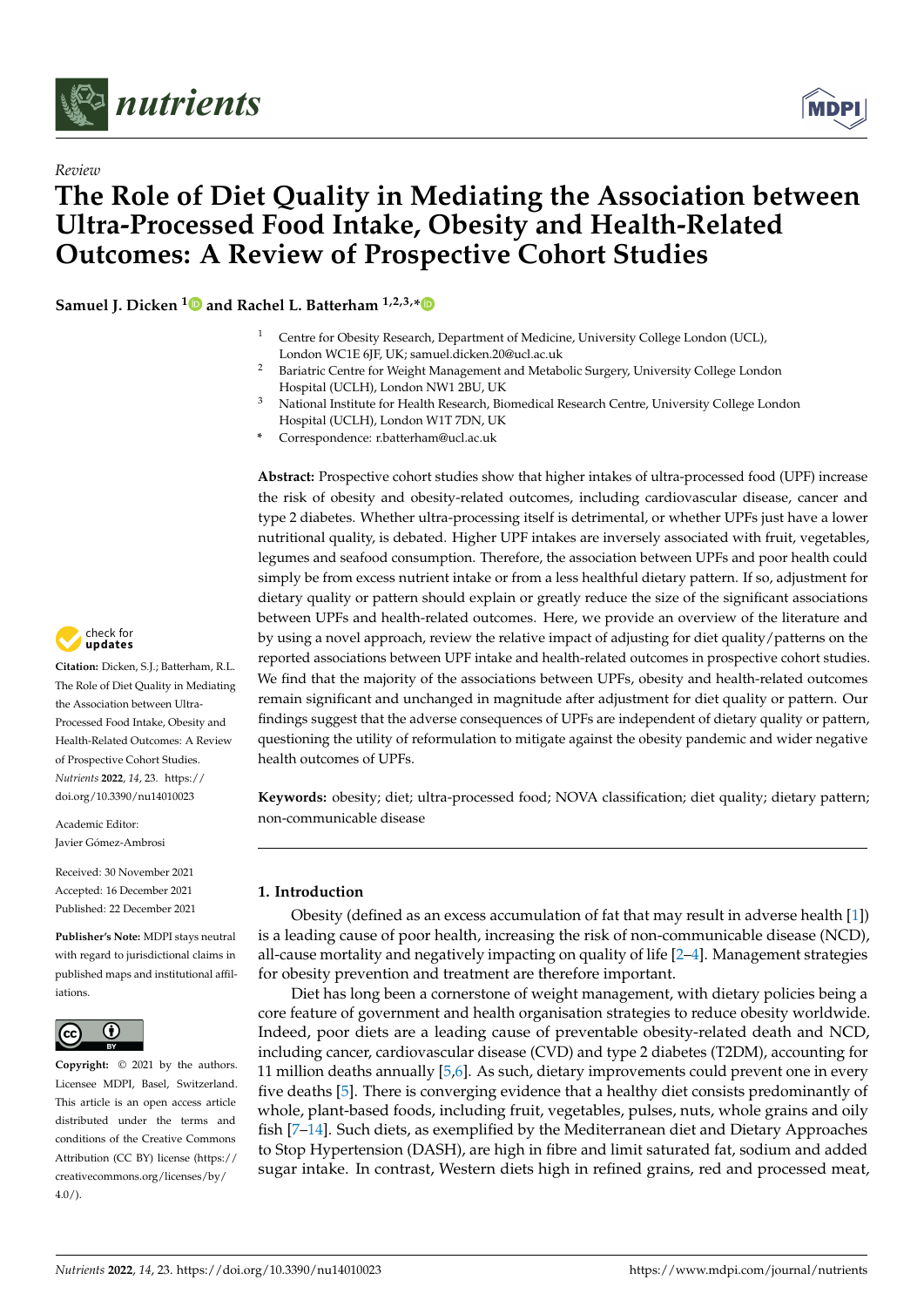sweets and sugar-sweetened beverages are rich in saturated fat, sodium and added sugar and associated with an increased risk of disease [\[13–](#page-30-7)[17\]](#page-30-8).

Despite the importance of specific nutrients and food groups within overall dietary patterns for health, it is becoming increasingly clear that other dimensions of diets are important [\[18\]](#page-30-9). In recent decades, a nutrition transition has resulted in a global shift away from consuming minimally processed foods, and towards ultra-processed alternatives [\[19](#page-30-10)[,20\]](#page-31-0), away from home-prepared dishes, and towards ready-to-eat meals and snacks [\[21\]](#page-31-1). This same period has seen a rapid rise in the global prevalence of obesity in children and adults [\[22\]](#page-31-2). Besides their nutrient content, healthy dietary patterns such as the Mediterranean diet tend to be minimally processed [\[15\]](#page-30-11), and unhealthy dietary patterns such as the Western diet tend to be ultra-processed [\[11](#page-30-12)[,16](#page-30-13)[,23\]](#page-31-3).

Whether ultra-processed diets are detrimental to health simply because they are of a poor nutritional quality, or whether the nature and extent of processing itself has health consequences is an ongoing debate [\[24\]](#page-31-4). Several recent systematic reviews, meta-analyses and reviews have discussed the prevalence of UPF consumption and its impact on healthrelated outcomes. However, no reviews to date have considered how dietary adjustment in prospective cohort studies may alter the significance and magnitude of effect estimates. This review provides a brief overview of the current state of the literature as well as the current key discussion points regarding mechanisms of action, before reviewing in detail the prospective analyses adjusting for dietary quality, which provides important insights into the relative role of nutrient content compared with ultra-processing on obesity risk and adverse health-related outcomes.

### **2. NOVA Classification**

Several classification systems have been developed to categorise food and drink based on levels of processing, including the International Food Information Council, International Agency for Research on Cancer and NOVA classifications [\[25\]](#page-31-5). The most commonly used is the NOVA classification, which considers the nature, extent and purpose of processing, not the act of processing itself, to be important [\[26\]](#page-31-6). The NOVA food classification consists of four groups: minimally processed foods (MPF), processed culinary ingredients (PCI), processed foods (PF) and ultra-processed foods (UPF) (Table [1\)](#page-2-0) [\[27\]](#page-31-7). UPFs are industrial formulations, typically with five or more ingredients including additives, flavourings and colours that no longer resemble their original constituent ingredients [\[28\]](#page-31-8). Nutritional quality, such as nutrients to limit content, is not a core aspect of the NOVA classification.

In recent decades, the contribution of UPFs to diets worldwide has been increasing year on year [\[29\]](#page-31-9). In the US and UK, over 55% of the average daily energy intake now comes from UPFs, and those in the highest quintiles consume over 75% of their daily energy intake from UPFs [\[30\]](#page-31-10). Additionally, UPFs are becoming increasingly more prevalent in the diets of infants, children and adolescents [\[31,](#page-31-11)[32\]](#page-31-12).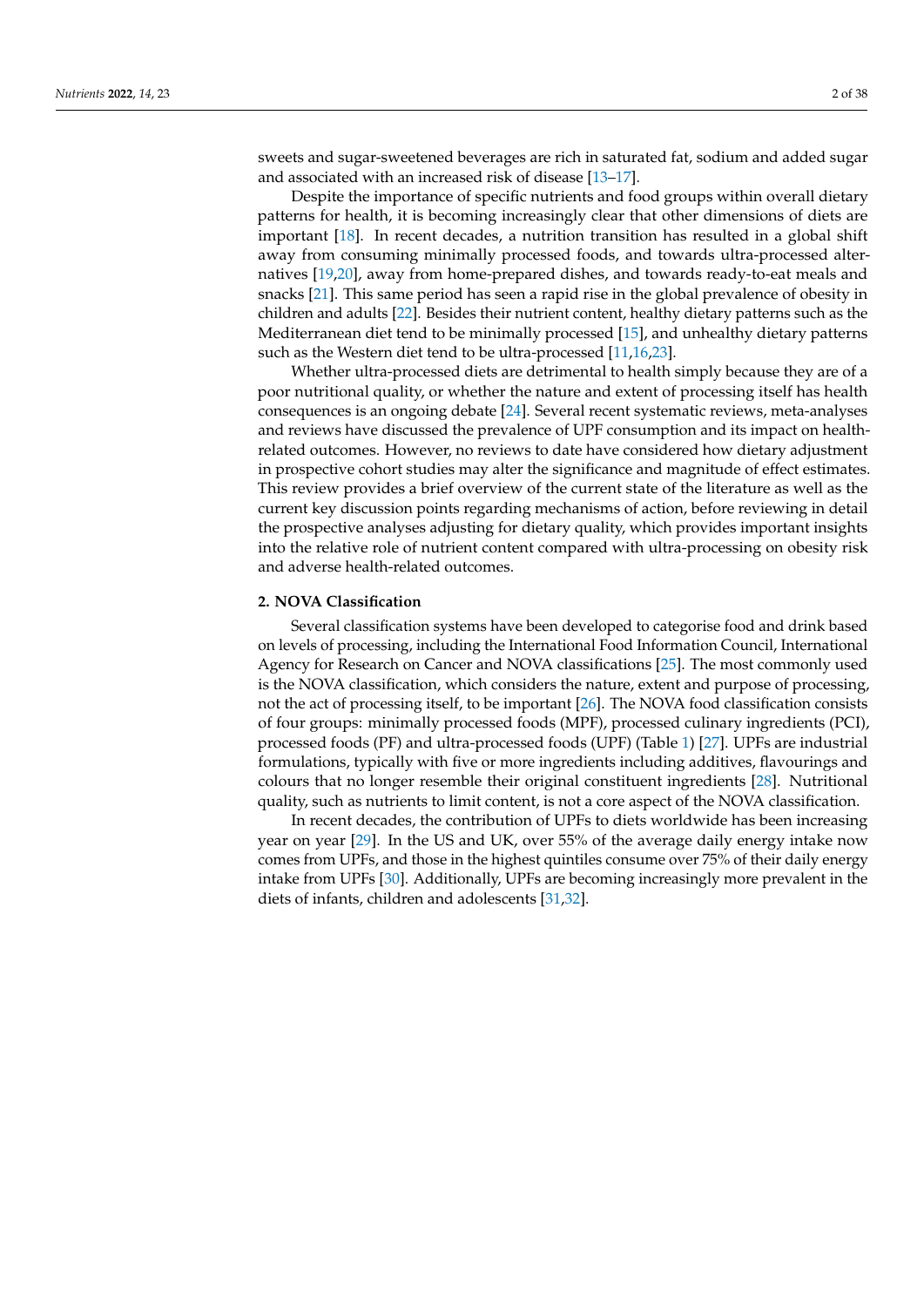| Group                                              | Definition                                                                                                                                                                                                                                                                                                                                                                                                                                                                                                                                                                                                                                                                                                       | Examples                                                                                                                                                                                                                                                                                                                                                                                                                                                                                                                                                                                                                                        |
|----------------------------------------------------|------------------------------------------------------------------------------------------------------------------------------------------------------------------------------------------------------------------------------------------------------------------------------------------------------------------------------------------------------------------------------------------------------------------------------------------------------------------------------------------------------------------------------------------------------------------------------------------------------------------------------------------------------------------------------------------------------------------|-------------------------------------------------------------------------------------------------------------------------------------------------------------------------------------------------------------------------------------------------------------------------------------------------------------------------------------------------------------------------------------------------------------------------------------------------------------------------------------------------------------------------------------------------------------------------------------------------------------------------------------------------|
| Unprocessed and<br>1.<br>minimally processed foods | Unprocessed foods altered by processes such<br>as the removal of inedible or unwanted parts,<br>drying, crushing, grinding, fractioning,<br>roasting, boiling, pasteurisation, refrigeration,<br>freezing, placement in containers, vacuum<br>packaging or non-alcoholic fermentation. Salt,<br>sugar, oils or fats, or other food substances are<br>not added. The primary aim is to extend the<br>life of the food, enabling storage for longer use,<br>and to make preparation easier or<br>more diverse.                                                                                                                                                                                                     | Fresh, squeezed, chilled, frozen, or dried fruit,<br>leafy and root vegetables, brown rice, white<br>rice, corn cob, beans, lentils, chickpeas,<br>potatoes, sweet potatoes, mushrooms, meat,<br>poultry, fish, seafood, meat cuts, eggs, fresh or<br>pasteurised milk or plain yoghurt, fresh or<br>pasteurised fruit or vegetable juices (with no<br>added sugar, sweeteners or flavours), grits,<br>flakes or flour made from corn, wheat, oats, or<br>cassava, nuts and other oily seeds (with no<br>added salt or sugar), herbs and spices used in<br>culinary preparations, such as thyme, oregano<br>and pepper, tea, coffee, and water. |
| 2. Processed<br>culinary ingredients               | Substances derived from unprocessed and<br>minimally processed foods, or from nature.<br>They are created by industrial processes<br>including pressing, centrifuging, refining,<br>extracting or mining, and used in the<br>preparation, seasoning and cooking of group<br>1 foods.                                                                                                                                                                                                                                                                                                                                                                                                                             | Oils and fats, sugar and salt.                                                                                                                                                                                                                                                                                                                                                                                                                                                                                                                                                                                                                  |
| Processed foods<br>3.                              | Industrial products made by adding processed<br>culinary ingredients found in group 2 to group<br>1 foods, using preservation methods such as<br>canning and bottling. For breads and cheeses,<br>non-alcoholic fermentation is used. Food<br>processing in group 3 aims to increase the<br>durability of group 1 foods and make them<br>more enjoyable, by modifying or enhancing<br>their sensory qualities.                                                                                                                                                                                                                                                                                                   | Canned or bottled vegetables and legumes in<br>brine, salted or sugared nuts and seeds, salted,<br>dried, cured, or smoked meats and fish, canned<br>fish (with or without added preservatives),<br>fruits in syrup (with or without added<br>antioxidants), freshly made unpackaged<br>breads and cheeses.                                                                                                                                                                                                                                                                                                                                     |
| Ultra-processed foods<br>4.                        | Formulations of ingredients, mostly of<br>exclusive industrial use, resulting from a series<br>of industrial processes, many requiring<br>sophisticated equipment and technology.<br>Processes enabling the manufacture of<br>ultra-processed foods include the fractioning of<br>whole foods into substances, chemical<br>modifications of these substances, assembly of<br>unmodified and modified food substances<br>using industrial techniques such as extrusion,<br>moulding and pre-frying, frequent application<br>of additives whose function is to make the final<br>product palatable or hyper-palatable ('cosmetic<br>additives'), and sophisticated packaging,<br>usually with synthetic materials. | Carbonated soft drinks, sweet or savoury<br>packaged snacks, chocolate, confectionery, ice<br>cream, mass-produced packaged breads and<br>buns, margarines, biscuits, pastries, cakes,<br>breakfast 'cereals', pre-prepared pies and pasta<br>and pizza dishes, poultry or fish nuggets,<br>sausages, burgers, hot dogs and other<br>reconstituted meat products, powdered and<br>packaged 'instant' soups, noodles and desserts.                                                                                                                                                                                                               |

<span id="page-2-0"></span>**Table 1.** Definition of NOVA classifications, from Monteiro et al., 2019 [\[28\]](#page-31-8).

# **3. UPFs, Obesity Risk and Health-Related Outcomes**

Systematic reviews and meta-analyses of prospective cohort studies and cross-sectional studies show that UPF consumption is associated with an increased risk of weight gain, overweight and obesity [\[33](#page-31-13)[–38\]](#page-31-14), as well as other obesity-related health outcomes [\[33,](#page-31-13)[34\]](#page-31-15), including hypertension, type 2 diabetes (T2DM) [\[38,](#page-31-14)[39\]](#page-31-16), cancer [\[33\]](#page-31-13), cardiovascular disease (CVD) [\[33](#page-31-13)[,34\]](#page-31-15), depression and all-cause mortality [\[33](#page-31-13)[,35–](#page-31-17)[37](#page-31-18)[,40\]](#page-31-19). In Europe, a 1% increase in the national household availability of UPFs is associated with a 0.25% increase in the national prevalence of obesity, after adjusting for income, physical inactivity and smoking [\[41\]](#page-31-20). Additionally, increases in ultra-processed food and drink volume sales per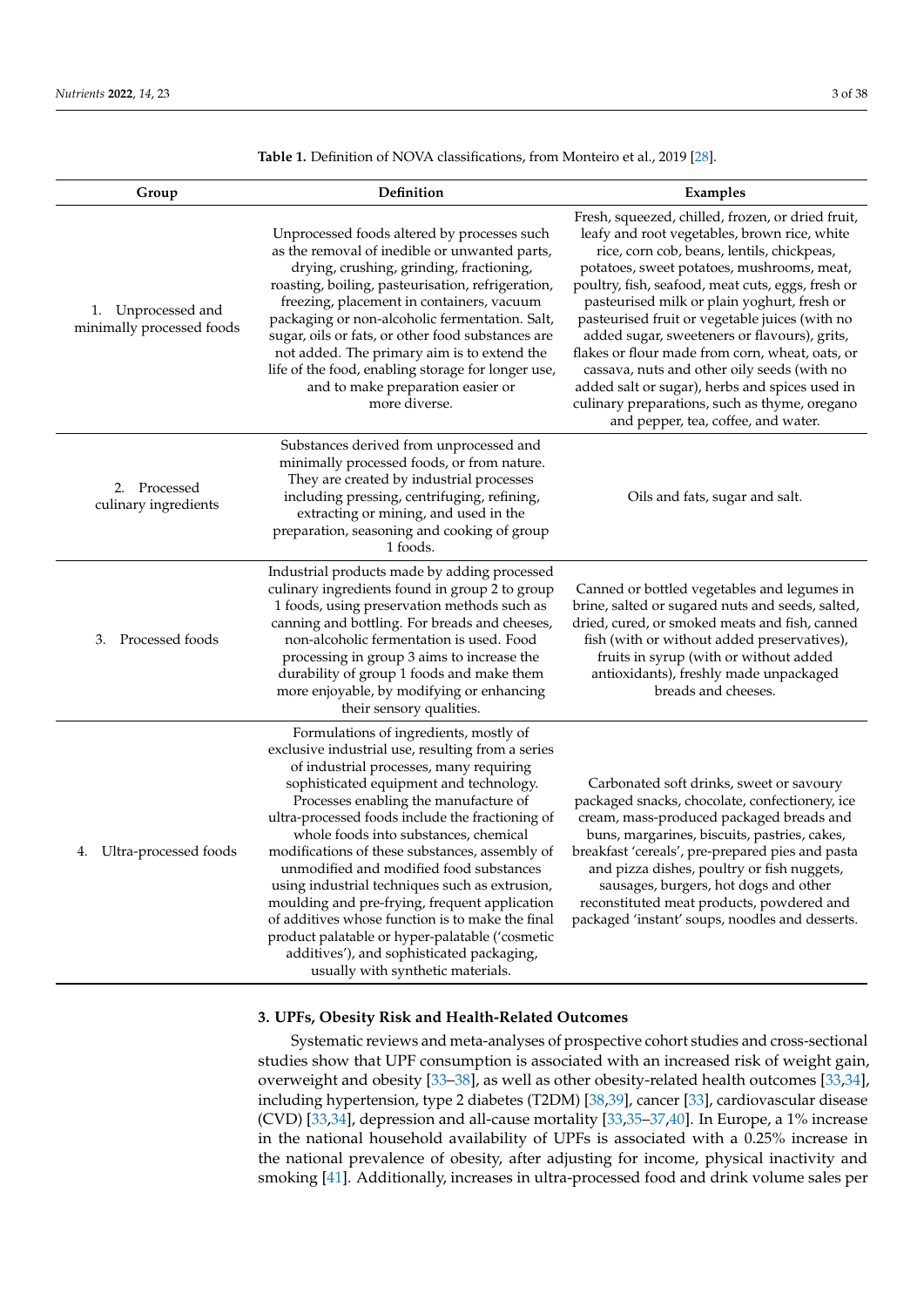capita are associated with population-level BMI trajectories [\[42\]](#page-31-21). The rising contribution of UPFs to diets worldwide poses a significant threat to addressing the obesity epidemic.

## **4. Mechanisms and Current Debates around Ultra-Processing: Correlation or Causation?**

There is increasing evidence showing that UPFs are linked with obesity and other adverse health-related outcomes. However, the potential mechanisms that lead to these adverse health outcomes are diverse, and still largely debated (readers are directed to other comprehensive overviews for further reading on potential mechanisms [\[43](#page-31-22)[–45\]](#page-31-23)). These mechanisms can be broadly considered as being as a result of nutrient content, or as a result of ultra-processing [\[43\]](#page-31-22).

From a nutrient perspective, UPFs have on average a higher energy density (2.3 vs. 1.1 kcal/g) and lower nutrient density than minimally processed foods  $[44,46]$  $[44,46]$ . UPFs tend to be high in saturated fat, added sugar and sodium [\[47\]](#page-32-1), with meta-analyses demonstrating that diets higher in UPFs tend to contain greater intakes of total energy, free sugars and total and saturated fat, and lower intakes of fibre, protein and some micronutrients [\[30](#page-31-10)[,48\]](#page-32-2). The high palatability of UPFs has the potential to promote a faster eating rate and energy overconsumption [\[44\]](#page-31-24), with daily energy intake increasing as the proportion of daily energy intake from UPFs increases (3.47 kcal increase per 1% increase in daily energy intake from UPFs) [\[30\]](#page-31-10).

However, aspects of ultra-processing may also increase the risk of obesity and other adverse health-related outcomes. Textural and structural changes to the food matrix as a result of ultra-processing can also allow for UPFs to be consumed more quickly [\[49](#page-32-3)[–51\]](#page-32-4). Reducing the oro-sensory exposure (OSE) time of a food can delay the onset of satiation [\[52\]](#page-32-5), and UPFs have been shown to be less satiating than minimally processed foods [\[53,](#page-32-6)[54\]](#page-32-7). The delayed satiation from faster eating rates can promote increased energy intake [\[55\]](#page-32-8). Food matrix changes can also alter nutrient bioavailability, and the harm from UPFs may come from the fact that they tend to be more hyperglycaemic than MPFs [\[53](#page-32-6)[,54\]](#page-32-7). Besides the nutritional quality of UPFs and degradation of the food matrix, the additive content and excessive heat treatment of UPFs have also been proposed to lead to changes in gut microbiota and promote inflammation [\[56,](#page-32-9)[57\]](#page-32-10).

Beyond nutrients and ultra-processing, behavioural aspects of UPFs and the local, environmental and systemic drivers influencing food choice are also important [\[58\]](#page-32-11). The heavy marketing [\[59](#page-32-12)[,60\]](#page-32-13), low cost [\[46\]](#page-32-0), high availability [\[61\]](#page-32-14) and large portion sizes of UPFs [\[43,](#page-31-22)[62\]](#page-32-15) can make them preferable choices over minimally processed options.

#### **5. UPF Removal or UPF Reformulation: The Case for 'Healthy' UPFs?**

Actions to reduce the risks associated with UPF intake have largely been either reformulation to improve the nutrient profile of UPFs, or avoidance of UPFs altogether. Whether experts support UPF reformulation or UPF avoidance is dependent on the views regarding which mechanisms link UPFs with poor health.

Both those in favour of limiting UPFs [\[63\]](#page-32-16), and those against the NOVA classification [\[64](#page-32-17)[–66\]](#page-32-18), acknowledge that the nutritional quality of UPFs is an important factor. Even some proponents of NOVA and reducing UPF intake have suggested that the saturated fat, added sugar and sodium content of UPFs is important, despite this not being a core aspect of the UPF definition [\[28\]](#page-31-8). For example, authors have focussed on the impact of reducing UPF intake on changes in saturated fat, added sugar and sodium intake and dietary quality, and the subsequent benefit of these changes on disease risk [\[67](#page-32-19)[–70\]](#page-32-20). Critics of NOVA/supporters of reformulation argue that any link between UPFs and adverse health is solely due to their nutrient content; that some UPFs are just high in saturated fat, added sugar and sodium and that some UPFs are not nutritionally inferior, with some studies showing no difference in saturated fat, added sugar and sodium intakes across extremes of UPF intake [\[64](#page-32-17)[,71](#page-32-21)[,72\]](#page-33-0).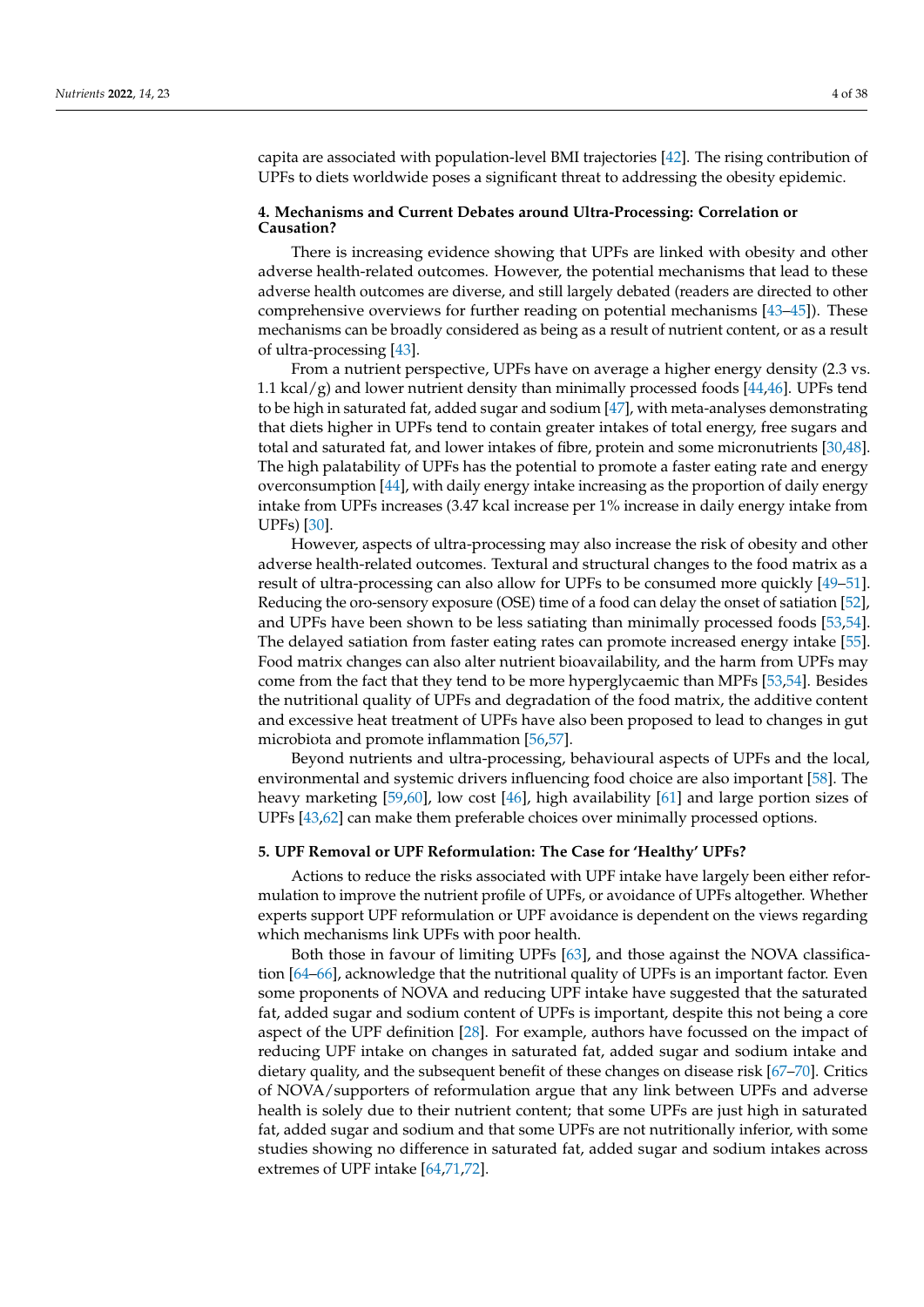Indeed, many UPFs are nutritionally poor and energy dense, but not all are. Studies demonstrate that UPFs tend to relate with existing nutrient profile indices, based on saturated fat, added sugar and sodium content [\[73\]](#page-33-1). In comparison with the Nutri-Score (ranking foods from class A to E, where A is high and E is low nutritional quality) used across several European countries, the majority of UPFs are class C, D or E, whereas the majority of unprocessed or minimally processed foods are class A or B [\[74\]](#page-33-2). However, 26% of class A foods are UPFs, largely being UPF ready meals or dairy products. Studies comparing UPFs with other nutrient indices (such as the Nutrient Rich Foods index, based on the protein, fibre, vitamins, minerals, saturated fat, added sugar and sodium content of food) show similar findings; most UPFs are low in nutritional quality, but some are high, and most MPFs are high in nutritional quality, but some are still low in quality [\[46\]](#page-32-0). Indeed, a range of UPFs have been identified as being 'healthy', based on nutrient profiling [\[65\]](#page-32-22). 'Healthy' UPFs are often reformulations and plant-based alternatives [\[65,](#page-32-22)[74\]](#page-33-2), which carry nutritional claims such as 'fat free', 'reduced salt', 'low sugars or 'added fibre' according to European Food Safety Authority guidelines [\[75\]](#page-33-3). Other 'healthy' UPFs such as fortified bread have been suggested to be important sources of vitamins and minerals [\[64,](#page-32-17)[65,](#page-32-22)[76\]](#page-33-4), and avoidance of such UPFs may result in micronutrient deficiencies [\[77\]](#page-33-5). Therefore, two foods can be defined as having a high level of nutritional quality, but with very different levels of processing [\[78\]](#page-33-6).

Given that particular UPFs, such as reformulations, can be considered to be of a similar or greater nutritional quality than some MPFs, it has been suggested that these UPFs are therefore healthy and nutritious [\[65](#page-32-22)[,76\]](#page-33-4). Experts proposing that reformulations are sufficient to address all issues surrounding UPFs are making the assumption that the association between UPF intake and adverse health is mediated solely by their content of specific nutrients [\[71\]](#page-32-21). Experts proposing avoidance of all UPFs and arguing that reformulations are insufficient to significantly improve health are making the assumption that no UPFs can be considered to be healthy [\[79\]](#page-33-7). Such experts argue that reformulation does not address aspects of ultra-processing [\[80](#page-33-8)[–82\]](#page-33-9); reformulated UPFs still have a degraded food matrix [\[83,](#page-33-10)[84\]](#page-33-11), and components of the raw constituent foods are still lost [\[85\]](#page-33-12).

In summary, there is agreement that energy dense foods high in saturated fat, sodium and added sugar are harmful to health and should be limited. Such foods also tend to be ultra-processed, but not all are [\[73](#page-33-1)[,74\]](#page-33-2). Despite the mounting evidence showing the adverse impacts of UPFs, the argument between nutrients and ultra-processing, and therefore between reformulation or avoidance of UPFs, is ongoing [\[24](#page-31-4)[,81](#page-33-13)[,82\]](#page-33-9). Further research understanding the relative impact of nutrients vs. ultra-processing is therefore warranted. However, largely overlooked to date, is the fact that many published prospective cohort studies have already considered the overlap between nutrition and ultra-processing, performing dietary adjustments of models to delineate the association between UPF intake, obesity and adverse health-related outcomes.

#### **6. Review of Prospective Studies Adjusting for Dietary Quality**

One of the main criticisms against the NOVA classification is that UPFs simply capture nutrient poor foods high in saturated fat, sodium and added sugar [\[71](#page-32-21)[,73\]](#page-33-1). Furthermore, it is well established that the overall dietary pattern is important for health [\[10\]](#page-30-14). Higher UPF intakes are inversely associated with MPF intake, including fruit, vegetables, cereals, beans, legumes and seafood intake [\[30\]](#page-31-10). Therefore, the association between high UPF intake and poor health could simply be from excess nutrient intake, or from a less healthful dietary pattern. If this were the case, adjustment for participants' dietary saturated fat, sugar and sodium intake, or adjustment for their overall dietary pattern should explain the significant associations found between higher intakes of UPF and adverse health-related outcomes in prospective cohort studies, either rendering the association to be non-significant, or greatly reducing the size of the association.

Many prospective studies in adults have performed dietary adjustments, with only a small proportion not adjusting for aspects of dietary quality [\[86](#page-33-14)[–91\]](#page-33-15). A greater proportion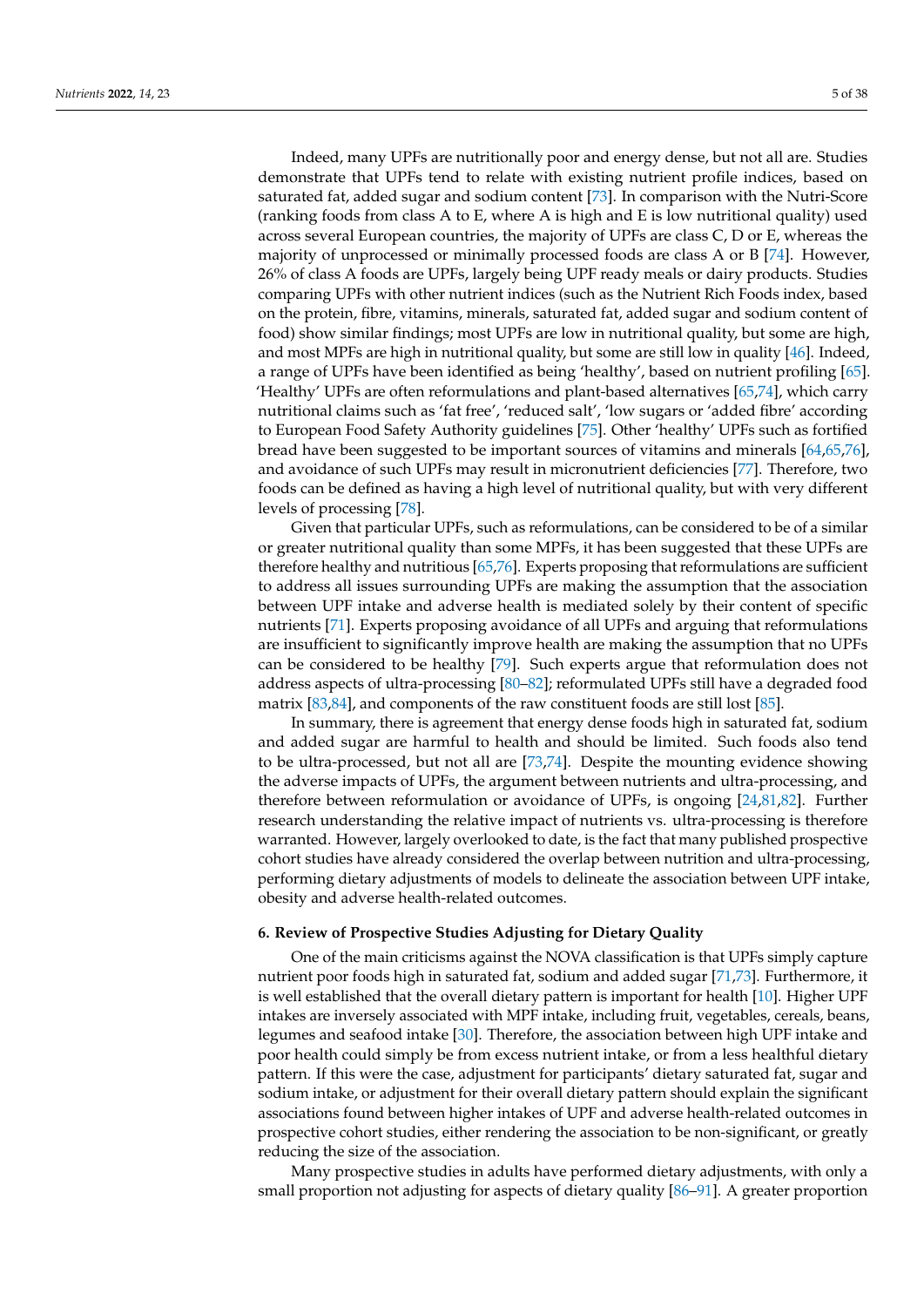of prospective studies during gestation [\[92,](#page-33-16)[93\]](#page-33-17), or in children [\[94](#page-33-18)[–101\]](#page-34-0), have not performed dietary adjustments. These dietary adjustments can be broadly classed as adjustment for fat (typically saturated fat), carbohydrate (typically sugar) and sodium, adjustment for dietary patterns (including Mediterranean diet, Healthy Eating Index (HEI), Alternate Healthy Eating Index (AHEI), Dietary Guidelines for Americans Adherence Index (DGAI), healthy and Western dietary patterns and Food Standards Agency Nutrient Profiling System Dietary Index (FSA-NPS-DI)), or other dietary adjustments (typically for specific food groups such as fruit and vegetables).

Table [2](#page-6-0) presents the 37 longitudinal, observational studies that report some form of adjustment for diet quality/pattern in their analyses investigating the association between UPF intake as defined by NOVA, and health-related outcomes (the search process and criteria for the review is detailed in the Supplementary Materials). Table [2](#page-6-0) also presents the association between UPF intake and health-related outcomes from adjusted models preceding the dietary adjustment, or where not reported, the adjusted model including the dietary adjustment.

Across 37 studies, 87 health-related outcomes were assessed using 91 models. Of the 66 models that demonstrate a significant association between UPF and a health-related outcome, 64 remained significant following adjustment for diet quality or diet pattern. In total, 136/142 dietary adjustments did not explain the significance of the association between UPF intake and a health-related outcome. Across four studies, all four models demonstrated higher UPF intakes were significantly associated with all-cause mortality [\[102](#page-34-1)[–105\]](#page-34-2). No dietary adjustments (15/15) altered the significance of UPF intake with all-cause mortality. Across 13 models within five studies, 11 were significantly associated with a CVD outcome [\[104,](#page-34-3)[105,](#page-34-2)117-[119\]](#page-35-0). 29/31 dietary adjustments did not alter the significance of UPF intake with CVD outcomes. Across two studies, UPF intake was significantly associated with cancer outcomes in 2/5 models [\[105](#page-34-2)[,126\]](#page-35-1). 8/8 dietary adjustments did not alter the significance of the association between UPF intake and the two cancer outcomes. In two models significantly associated with T2DM, 7/7 dietary adjustments did not alter the significance [\[123,](#page-35-2)[124\]](#page-35-3). Across nine studies, 23/26 models demonstrated a significant association between UPF intake and adult and child anthropometrics (weight/body mass index (BMI)/fat mass index (FMI) gain, other measures of adiposity and risk of overweight/obesity) [\[106](#page-34-5)[–113,](#page-34-6)[115\]](#page-34-7). 40/43 dietary adjustments did not alter the significance of these associations.

#### <span id="page-5-0"></span>*6.1. Adjustment for Saturated Fat, Sugar and Sodium, and for Dietary Pattern*

Table [3](#page-11-0) presents the adjustments for saturated fat, sodium and added sugar. Table [4](#page-12-0) presents the adjustments for dietary pattern. All but one study retained the significant association between UPF and the health-related outcome after adjustments for saturated fat, sodium and added sugar intake. All but two studies retained the significant association between UPF and the health-related outcome after adjustment for dietary pattern.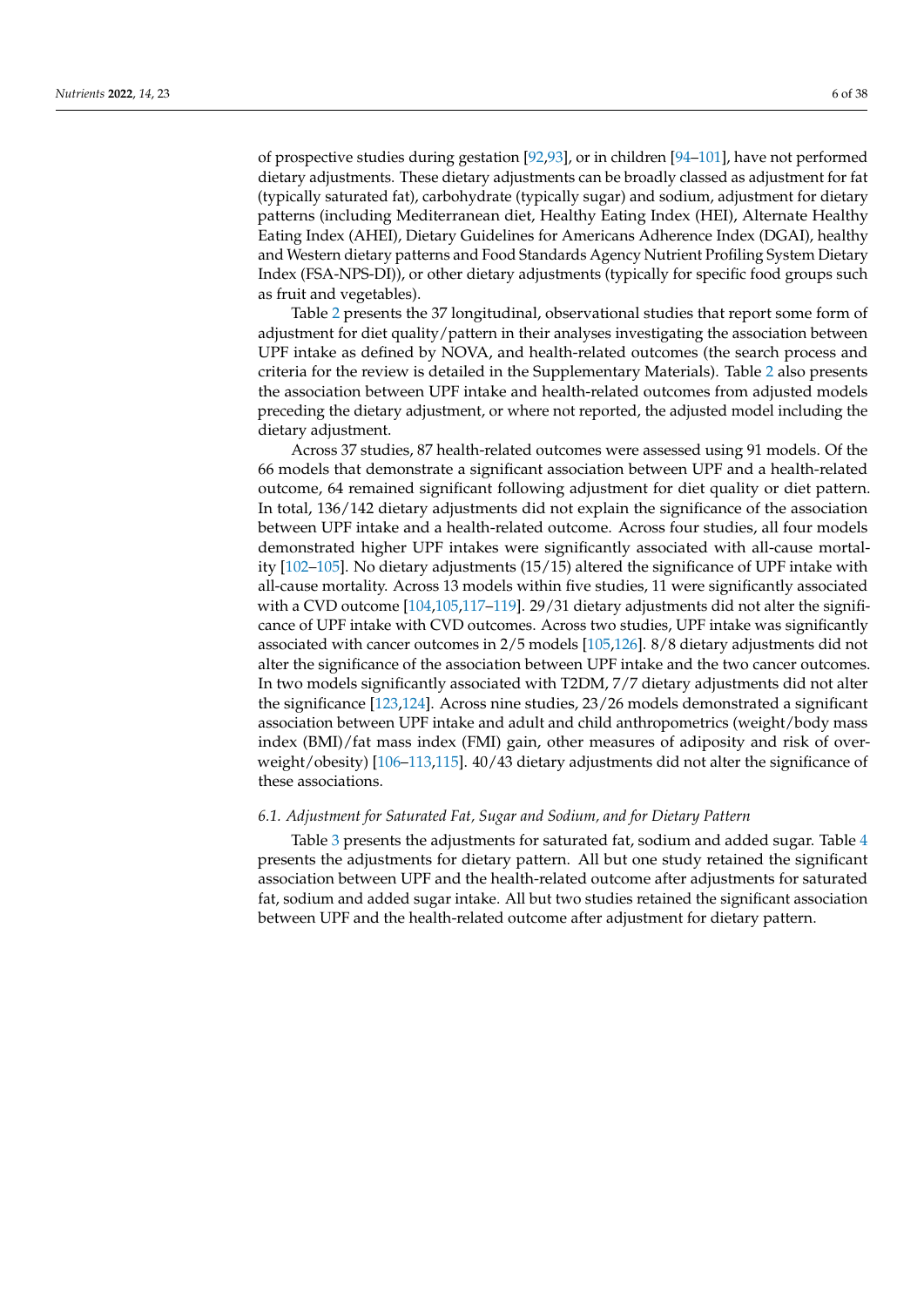<span id="page-6-0"></span>

| Author, Year                    | Cohort            | Sample                                                                 | Country                            | Sample Size                 | Outcome                                                                                                    | <b>Method of Analysis</b>                                                                    | <b>Effect Estimate</b><br>$(95\%CI)$                                                |
|---------------------------------|-------------------|------------------------------------------------------------------------|------------------------------------|-----------------------------|------------------------------------------------------------------------------------------------------------|----------------------------------------------------------------------------------------------|-------------------------------------------------------------------------------------|
| Schnabel 2019 [102]             | Nutri-Net Santé   | Adults $> 45$                                                          | France                             | 44,551                      | All-cause mortality                                                                                        | HR per 10% increase in UPF                                                                   | $1.15(1.04, 1.27)^{1}$                                                              |
| Rico-Campa 2019 [103]           | <b>SUN</b>        | University graduates                                                   | Spain                              | 19,899                      | All-cause mortality                                                                                        | HR 1st vs. 4th quartile                                                                      | $1.62$ (1.13, 2.33) <sup>2</sup>                                                    |
| Kim 2019 [104]                  | <b>NHANES III</b> | Adults $> 20$                                                          | <b>US</b>                          | 11,898<br>11,898            | All-cause mortality<br>CVD mortality                                                                       | HR 1st vs. 4th quartile<br>HR 1st vs. 4th quartile                                           | $1.31(1.09, 1.58)^3$<br>1.10 (0.74, 1.67) <sup>3</sup>                              |
|                                 | Moli-sani         | Adults                                                                 | Italy                              | 22,475                      | All-cause mortality                                                                                        | HR 1st vs. 4th quartile                                                                      | $1.32(1.15, 1.53)^{4}$                                                              |
| Bonaccio 2021 [105]             |                   |                                                                        |                                    | 22,475                      | Other cause mortality (exc.<br>CVD and cancer)                                                             | HR 1st vs. 4th quartile                                                                      | $1.36(1.01, 1.83)^{4}$                                                              |
|                                 |                   |                                                                        |                                    | 22,475<br>22,475            | Cancer mortality<br>CVD mortality                                                                          | HR 1st vs. 4th quartile<br>HR 1st vs. 4th quartile                                           | $1.00(0.80, 1.26)^4$<br>$1.65(1.29, 2.11)^4$                                        |
|                                 |                   |                                                                        |                                    | 22,475                      | IHD/cerebrovascular<br>mortality                                                                           | HR 1st vs. 4th quartile                                                                      | $1.63$ (1.19, 2.25) <sup>4</sup>                                                    |
| Beslay 2020 [106]               | Nutri-Net Santé   | Adults $> 18$                                                          | France                             | 110,260<br>55,307<br>71,871 | BMI change $(kg/m2)$<br>Overweight<br>Obesity                                                              | Beta per 10% increase in UPF<br>HR per 10% increase in UPF<br>HR per 10% increase in UPF     | $0.02$ (0.01, 0.02) <sup>5</sup><br>$1.11(1.08, 1.14)^5$<br>$1.09(1.05, 1.13)^5$    |
| Mendonca 2016 [107]             | <b>SUN</b>        | Middle-aged University<br>graduates                                    | Spain                              | 8451                        | Overweight/obesity                                                                                         | HR 1st vs. 4th quartile                                                                      | $1.26(1.10, 1.35)^6$                                                                |
| Li 2021 [108]                   | <b>CHNS</b>       | Adults $> 20$                                                          | China                              | 12,451<br>12,451            | Overweight/obesity<br>Central obesity                                                                      | OR none vs. $>$ 50g/day<br>OR none vs. $\geq$ 50g/day                                        | $1.85(1.58, 2.17)^{7}$<br>$2.04$ (1.79, 2.33) <sup>7</sup>                          |
| Koniecnzna 2021 [109]           | PREDIMED-Plus     | Adults aged 55-75 with<br>overweight/obesity and<br>metabolic syndrome | Spain                              | 1485<br>1485<br>1485        | Total fat mass (z-score)<br>Visceral fat mass (z-score)<br>Android: gynoid fat ratio<br>$(z\text{-score})$ | Beta per 10% increase in UPF<br>Beta per 10% increase in UPF<br>Beta per 10% increase in UPF | $0.09(0.06, 0.13)^8$<br>$0.09(0.05, 0.13)^8$<br>0.05(0.00, 0.09)<br>$(p = 0.031)^8$ |
| Sandoval-Insausti<br>2020 [110] | Seniors-ENRICA-1  | Older adults                                                           | Spain                              | 652                         | Abdominal obesity                                                                                          | OR 1st vs. 3rd tertile                                                                       | 1.62 (1.04, 2.54) <sup>9</sup>                                                      |
| Cordova 2021 [111]              | <b>EPIC</b>       | Adults aged 25-70                                                      | Multi-national<br>(nine countries) | 348,748                     | Weight gain (kg)                                                                                           | Beta per 1SD increase in UPF/day                                                             | $0.12(0.09, 0.15)^{10}$                                                             |
|                                 |                   |                                                                        |                                    | 191,255<br>103,259          | Overweight/obesity<br>Obesity                                                                              | RR per 1SD increase in UPF/day<br>RR per 1SD increase in UPF/day                             | $1.05(1.04, 1.06)^{10}$<br>$1.05$ (1.03, 1.07) <sup>10</sup>                        |
| Canhada 2020 [112]              | ELSA-Brazil       | Civil servants aged<br>$35 - 74$                                       | <b>Brazil</b>                      | 11,827                      | Large weight gain ( $\geq$ 90th<br>percentile: $\geq$ 1.68 kg/year)                                        | RR 1st vs. 4th quartile                                                                      | $1.27(1.07, 1.50)^{11}$                                                             |
|                                 |                   |                                                                        |                                    | 11,827                      | Large WC gain $(≥90th$<br>percentile: $\geq$ 2.42 cm/year)                                                 | RR 1st vs. 4th quartile                                                                      | $1.33(1.12, 1.58)^{11}$                                                             |
|                                 |                   |                                                                        |                                    | 4527<br>4771                | Incident overweight/obesity<br>Incident obesity                                                            | RR 1st vs. 4th quartile<br>RR 1st vs. 4th quartile                                           | $1.20(1.03, 1.40)^{11}$<br>$1.02(0.85, 1.21)^{11}$                                  |

**Table 2.** Characteristics of prospective studies assessing the association between UPF intake and health-related outcomes whilst also reporting dietary adjustments.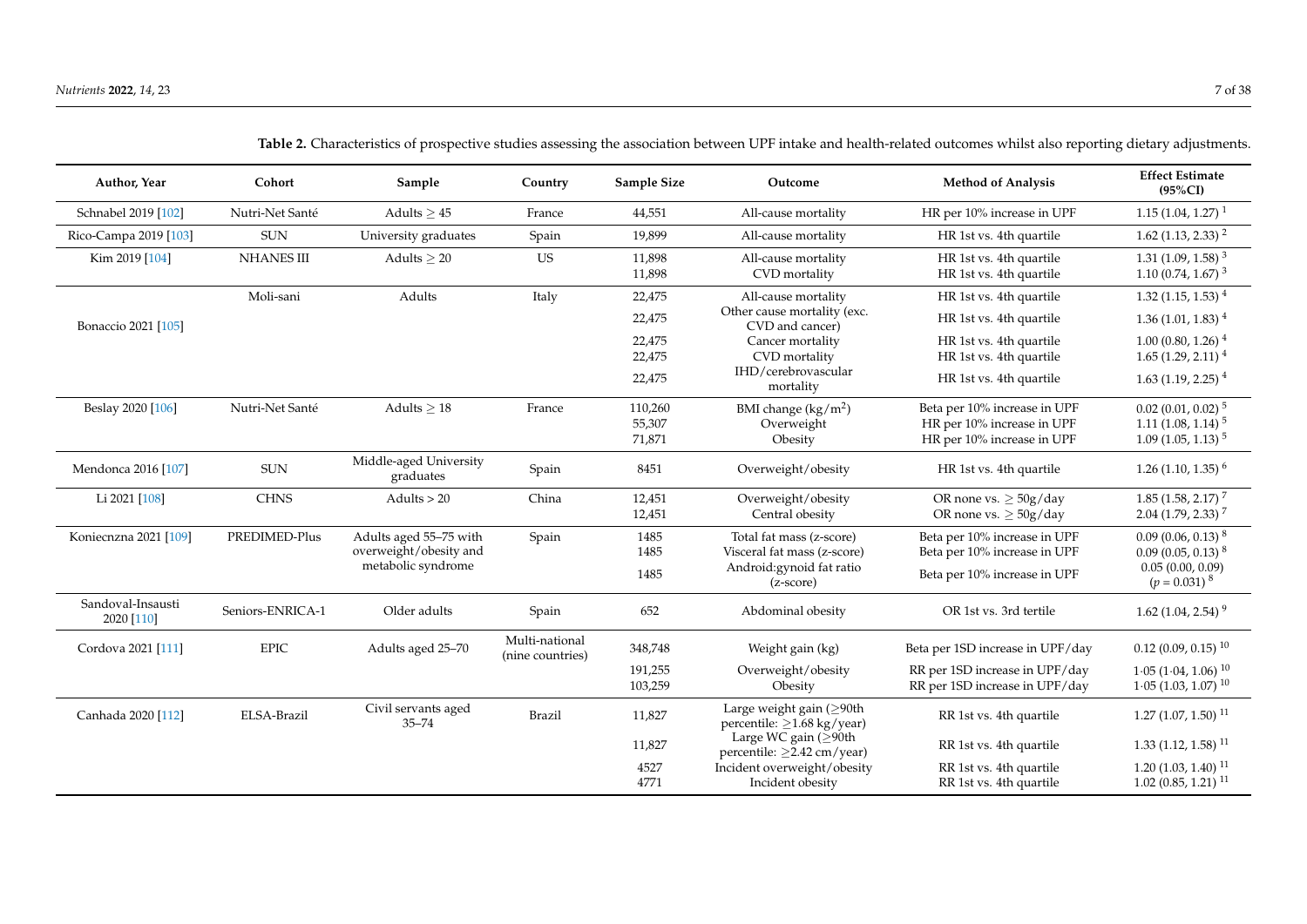**Table 2.** *Cont.*

| Author, Year        | Cohort                                       | Sample                                   | Country        | <b>Sample Size</b> | Outcome                                        | <b>Method of Analysis</b>          | <b>Effect Estimate</b><br>$(95\%CI)$    |
|---------------------|----------------------------------------------|------------------------------------------|----------------|--------------------|------------------------------------------------|------------------------------------|-----------------------------------------|
| Rohatgi 2017 [113]  | Women's Health                               |                                          | MO, US         | 45                 | Gestational weight gain (kg)                   | Beta per 1% increase in UPF intake | $1.3(0.3, 2.4)^{12}$                    |
|                     | Center and Obstetrics<br>& Gynecology Clinic |                                          |                | 45                 | Neonate thigh skinfold<br>thickness (mm)       | Beta per 1% increase in UPF intake | $0.20(0.005, 0.40)^{12}$                |
|                     |                                              |                                          |                | $45\,$             | Neonate subscapular skinfold<br>thickness (mm) | Beta per 1% increase in UPF intake | $0.10(0.02, 0.30)^{12}$                 |
|                     |                                              |                                          |                | 45                 | Neonate body fat<br>percentage (%)             | Beta per 1% increase in UPF intake | $0.60(0.04, 1.20)^{12}$                 |
| Leone 2021 [114]    | <b>SUN</b>                                   | Females                                  | Spain          | 3730               | Gestational diabetes                           | OR 1st vs. 3rd tertile             | $1.10(0.74, 1.64)^{13}$                 |
|                     |                                              | Females $<$ 30                           |                | 2538               | Gestational diabetes                           | OR 1st vs. 3rd tertile             | $0.89(0.54, 1.46)^{13}$                 |
|                     |                                              | Females $> 30$                           |                | 1192               | Gestational diabetes                           | OR 1st vs. 3rd tertile             | $2.05(1.03, 4.07)^{13}$                 |
| Chang 2021 [115]    | <b>ALSPAC</b>                                | Children                                 | <b>Britain</b> | 9020               | BMI $(kg/m^2)/year$                            | Beta 1st vs. 5th quintile          | $0.06(0.04, 0.08)^{14}$                 |
|                     |                                              |                                          |                | 8078               | Fat mass index $(kg/m^2)/year$                 | Beta 1st vs. 5th quintile          | $0.03(0.01, 0.05)^{14}$                 |
|                     |                                              |                                          |                | 8078               | Lean mass index<br>$(kg/m^2)/year$             | Beta 1st vs. 5th quintile          | $0.004 (-0.007, 0.01)^{14}$             |
|                     |                                              |                                          |                | 8078               | Body fat percentage (%)/year                   | Beta 1st vs. 5th quintile          | $0.004 (-0.05, 0.06)^{14}$              |
| Costa 2021 [116]    | Pelotas-Brazil 2004<br><b>Birth Cohort</b>   | 6-11-year-olds                           | Brazil         | 4231               | Fat mass index $(kg/m2)$                       | Beta/100 g increase in UPF intake  | $0.09(0.07, 0.10)^{15}$                 |
| Srour 2019 [117]    | Nutri-Net Santé                              | Adults $\geq 18$                         | France         | 105,159            | All CVD                                        | HR per 10% increase in UPF         | $1.12$ (1.05, 1.20) <sup>16</sup>       |
|                     |                                              |                                          |                | 105,159            | Coronary heart disease                         | HR per 10% increase in UPF         | $1.13(1.02, 1.24)^{16}$                 |
|                     |                                              |                                          |                | 105,159            | Cerebrovascular disease                        | HR per 10% increase in UPF         | $1.11(1.01, 1.21)^{16}$                 |
| Juul 2021 [118]     | Framingham<br>Offspring Cohort               | Adults                                   | <b>US</b>      | 3003               | Overall CVD                                    | HR per serving UPF/day             | $1.05$ (1.02, 1.08) <sup>17</sup>       |
|                     |                                              |                                          |                | 3003               | CVD mortality                                  | HR per serving UPF/day             | $1.09(1.02, 1.16)^{17}$                 |
|                     |                                              |                                          |                | 3003               | Incident hard CVD                              | HR per serving UPF/day             | $1.07(1.03, 1.12)^{17}$                 |
|                     |                                              |                                          |                | 3003               | Hard coronary heart disease                    | HR per serving UPF/day             | $1.09(1.04, 1.15)^{17}$                 |
| Zhong 2021 [119]    | Prostate, Lung,<br>Colorectal, and           | Adults aged 55-74 at<br>baseline         | <b>US</b>      | 91,891             | CVD mortality                                  | HR 1st vs. 5th quintile            | $1.50(1.36, 1.64)^{18}$                 |
|                     | Ovarian Cancer                               |                                          |                | 91,891             | Heart disease mortality                        | HR 1st vs. 5th quintile            | $1.68$ (1.50, 1.87) <sup>18</sup>       |
|                     | Screening Trial                              |                                          |                | 91,891             | Cerebrovascular disease<br>mortality           | HR 1st vs. 5th quintile            | $0.94(0.76, 1.17)^{18}$                 |
| Scaranni 2021 [120] |                                              | Civil servants aged<br>35-74 at baseline | Brazil         | 8754               | Incident hypertension                          | OR 1st vs. 3rd tertile             | $1.20(1.04, 1.40)^{19}$                 |
|                     | ELSA-Brasil                                  |                                          |                | 8754               | Change in SBP                                  | Beta 1st vs. 3rd tertile           | $-0.37$ ( $-1.05$ , 0.30) <sup>19</sup> |
|                     |                                              |                                          |                | 8754               | Change in DBP                                  | Beta 1st vs. 3rd tertile           | $0.19$ (-0.28, 0.66) <sup>19</sup>      |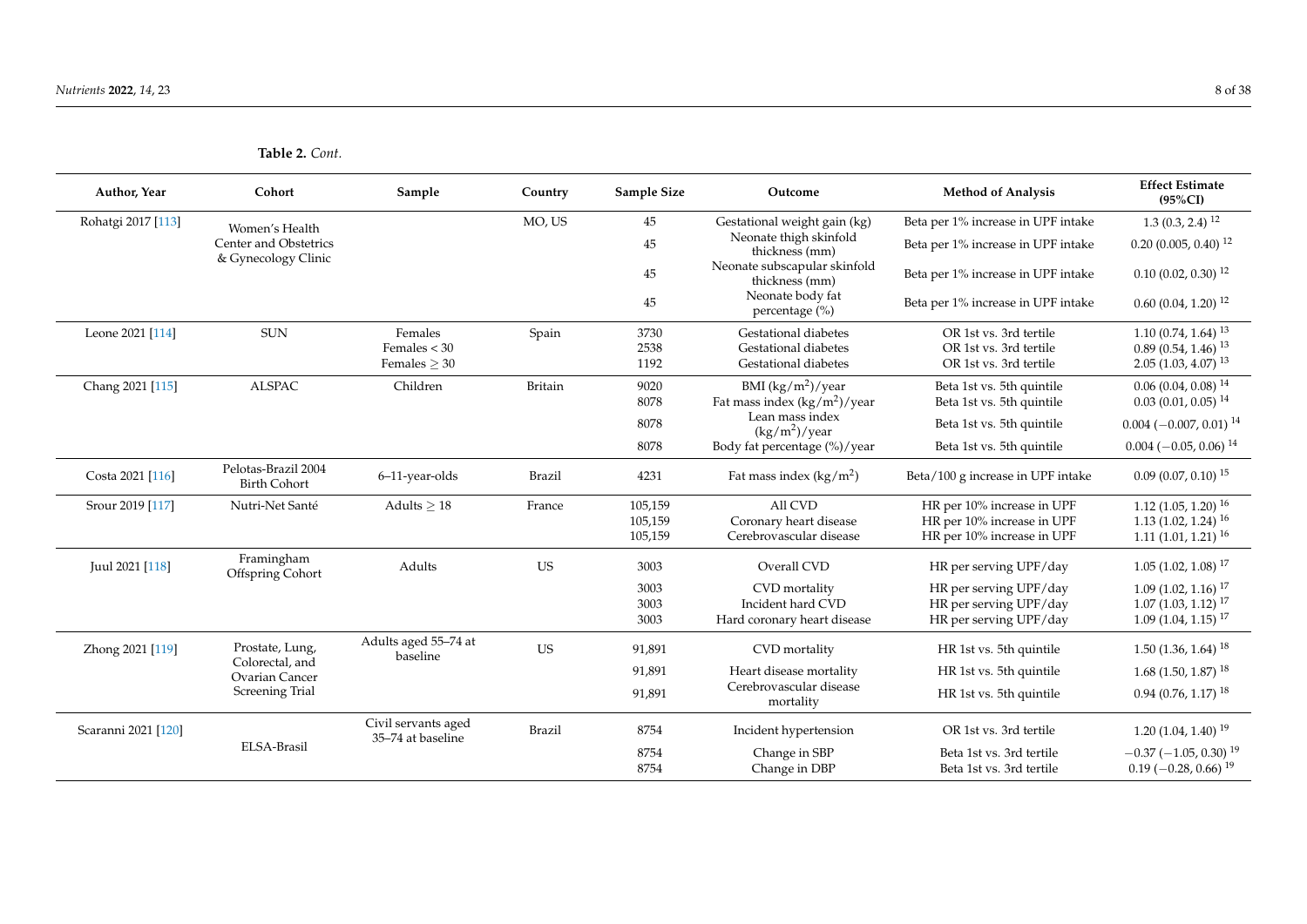**Table 2.** *Cont.*

| Author, Year                   | Cohort            | Sample                              | Country                     | <b>Sample Size</b>                       | Outcome                                                                                                    | <b>Method of Analysis</b>                                                                                            | <b>Effect Estimate</b><br>$(95\%CI)$                                                                                         |
|--------------------------------|-------------------|-------------------------------------|-----------------------------|------------------------------------------|------------------------------------------------------------------------------------------------------------|----------------------------------------------------------------------------------------------------------------------|------------------------------------------------------------------------------------------------------------------------------|
| Monge 2021 [121]               | Mexican Teachers' | Females aged $> 25$ at              | Mexico                      | 64,934                                   | Incident hypertension                                                                                      | $\leq$ 20% vs. >45% of energy from<br>any UPF                                                                        | $0.99(0.85, 1.15)^{20}$                                                                                                      |
|                                | Cohort            | baseline                            |                             | 64,934                                   | Incident hypertension                                                                                      | $\leq$ 20% vs. >45% of energy from<br>liquid UPF                                                                     | $1.33(1.09, 1.63)^{20}$                                                                                                      |
|                                |                   |                                     |                             | 64,934                                   | Incident hypertension                                                                                      | $\leq$ 20% vs. >45% of energy from<br>solid UPF                                                                      | $0.91(0.82, 1.01)^{20}$                                                                                                      |
| Mendonca 2017 [122]            | <b>SUN</b>        | Middle-aged University<br>graduates | Spain                       | 14,790                                   | Hypertension                                                                                               | HR 1st vs. 3rd tertile                                                                                               | $1.23$ (1.09, 1.38) <sup>21</sup>                                                                                            |
| Llavero-Valero 2021<br>$[123]$ | $\rm SUN$         | Middle-aged University<br>graduates | Spain                       | 20,060                                   | T <sub>2</sub> DM                                                                                          | HR 1st vs. 3rd tertile                                                                                               | $1.53$ (1.06, 2.22) <sup>22</sup>                                                                                            |
| Srour 2020 [124]               | Nutri-Net Santé   | Adults $\geq 18$                    | France                      | 104,707                                  | T <sub>2</sub> DM                                                                                          | HR per 10% increase in UPF                                                                                           | $1.15$ (1.06, 1.25) <sup>23</sup>                                                                                            |
| Zhang 2021 [125]               | <b>TCLSIH</b>     | Adults aged 18-90                   | China                       | 16,168                                   | <b>NAFLD</b>                                                                                               | HR 1st vs. 4th quartile                                                                                              | $1.17$ (1.07, 1.29) <sup>24</sup>                                                                                            |
| Fiolet 2018 [126]              | Nutri-Net Santé   | Adults $> 18$                       | France                      | 104,980<br>104,980<br>104,980<br>104,980 | All cancers<br>Breast cancer<br>Prostate cancer<br>Colorectal cancer                                       | HR per 10% increase in UPF<br>HR per 10% increase in UPF<br>HR per 10% increase in UPF<br>HR per 10% increase in UPF | 1.12 (1.06, 1.18) $25$<br>1.11 $(1.02, 1.22)^{25}$<br>$0.98(0.83, 1.16)^{25}$<br>1.13 (0.92, 1.38) $25$                      |
| Vasseur 2021 [127]             | Nutri-Net Santé   | Adults $> 18$                       | France                      | 105,832                                  | <b>IBD</b>                                                                                                 | RR 1st vs. 3rd tertile                                                                                               | $1.32$ (0.75, 2.34) <sup>26</sup>                                                                                            |
| Narula 2021 [128]              | <b>PURE</b>       | Adults aged 35-70                   | 21 low, middle,<br>and high | 116,087<br>116,087                       | <b>IBD</b><br>Crohn's disease                                                                              | HR <1 vs. $\geq$ 5 servings UPF/day                                                                                  | 1.82 (1.22, 2.72) <sup>27</sup>                                                                                              |
|                                |                   |                                     | income<br>countries         | 116,087                                  | <b>Ulcerative Colitis</b>                                                                                  | HR <1 vs. $>5$ servings UPF/day<br>HR <1 vs. $\geq$ 5 servings UPF/day                                               | 4.50 $(1.67, 12.13)^{27}$<br>$1.46(0.93, 2.28)^{27}$                                                                         |
| Schnabel 2018 [129]            | Nutri-Net Santé   | Adults                              | France                      | 33,343<br>33,343<br>33,343<br>33,343     | Irritable bowel syndrome<br><b>Functional Constipation</b><br>Functional diarrhoea<br>Functional dyspepsia | OR 1st vs. 4th quartile<br>OR 1st vs. 4th quartile<br>OR 1st vs. 4th quartile<br>OR 1st vs. 4th quartile             | 1.24 (1.12, 1.38) <sup>28</sup><br>$1.00$ (0.87, 1.15) <sup>28</sup><br>$0.94(0.71, 1.26)^{28}$<br>1.26 (1.07, 1.48) $^{28}$ |
| Lo 2021 [130]                  | NHS, NHS II, HPFS | Adult health<br>professionals       | <b>US</b>                   | 245,112                                  | Crohn's disease                                                                                            | HR 1st vs. 4th quartile                                                                                              | $1.75$ (1.29, 2.35) <sup>29</sup>                                                                                            |
|                                |                   |                                     |                             | 245,112                                  | <b>Ulcerative Colitis</b>                                                                                  | HR 1st vs. 4th quartile                                                                                              | $1.25(0.97, 1.62)^{29}$                                                                                                      |
| Adjibade 2019 [131]            | Nutri-Net Santé   | Adults aged 18-86                   | France                      | 26,730                                   | Depressive symptoms                                                                                        | HR per 10% increase in UPF                                                                                           | 1.21 (1.15, 1.27) $30$                                                                                                       |
| Gómez-Donoso 2020<br>$[132]$   | <b>SUN</b>        | Middle-aged University<br>graduates | Spain                       | 14,907                                   | Incident depression                                                                                        | HR 1st vs. 4th quartile                                                                                              | 1.41 (1.15, 1.73) <sup>31</sup>                                                                                              |
| Rey-Garcia 2021 [133]          | Seniors-ENRICA-1  | Adult $\geq 60$                     | Spain                       | 1312                                     | Renal function                                                                                             | OR 1st vs. 3rd tertile                                                                                               | $1.75$ (1.16, 2.64) <sup>32</sup>                                                                                            |
| Zhang 2021 [134]               | <b>TCLSIH</b>     | Adults $> 18$                       | China                       | 18,444                                   | Hyperuricemia                                                                                              | HR 1st vs. 4th quartile                                                                                              | 1.21 (1.10, 1.33) $33$                                                                                                       |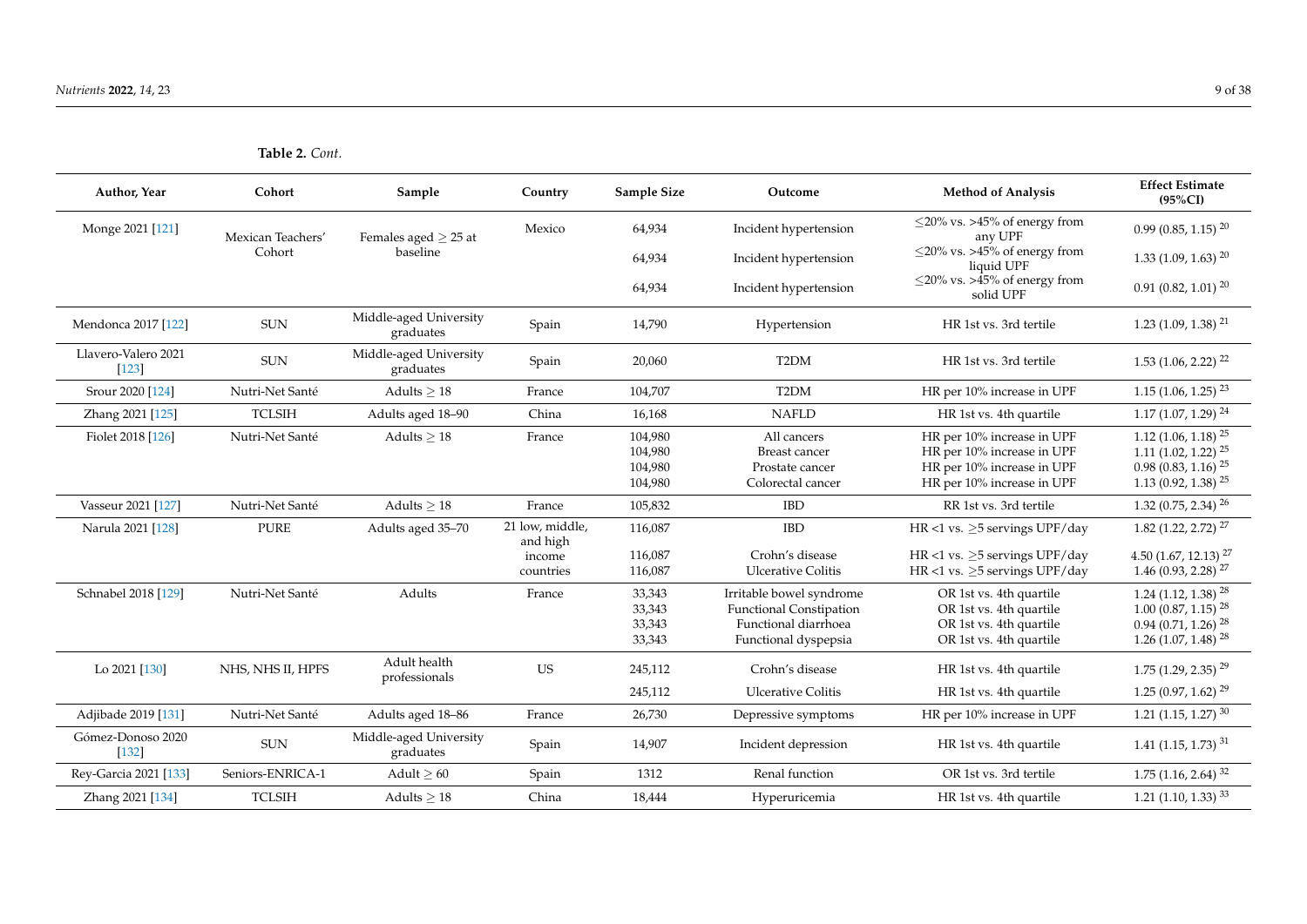| <b>Author, Year</b>     | Cohort                                  | Sample           | Country                        | Sample Size | Outcome                                                             | <b>Method of Analysis</b>                       | <b>Effect Estimate</b><br>$(95\%CI)$            |
|-------------------------|-----------------------------------------|------------------|--------------------------------|-------------|---------------------------------------------------------------------|-------------------------------------------------|-------------------------------------------------|
| Leffa 2020 [135]        | Impact of the "Ten<br>Steps for Healthy | Children         | Porto Alegre,<br><b>Brazil</b> | 308         | Total cholesterol at age 6                                          | Beta per 10% increase in UPF intake at<br>age 3 | 0.07(0.00, 0.15)<br>$p = 0.044^{34}$            |
|                         | Feeding of Children<br>Younger Than Two |                  |                                | 308         | LDL-cholesterol at age 6                                            | Beta per 10% increase in UPF intake at<br>age 3 | $0.03$ (-0.02, 0.09) <sup>34</sup>              |
|                         | Years" in Health<br>Centers             |                  |                                | 308         | HDL-cholesterol at age 6                                            | Beta per 10% increase in UPF intake at<br>age 3 | $0.01$ (-0.01, 0.06) <sup>34</sup>              |
|                         |                                         |                  |                                | 308         | TAG at age 6                                                        | Beta per 10% increase in UPF intake at<br>age 3 | 0.03(0.00, 0.07)<br>$p = 0.034^{34}$            |
| Donat-Vargas 2021 [136] | <b>ENRICA</b>                           | Adults $> 60$    | Spain                          | 895         | Incident hypertriglyceridemia<br>$(>150 \,\mathrm{mg/dL})$          | OR 1st vs. 3rd tertile                          | $2.00(1.04, 3.85)^{35}$                         |
|                         |                                         |                  |                                | 878         | Low HDL-cholesterol (<40 in<br>men or <50 mg/dL in women)           | OR 1st vs. 3rd tertile                          | $2.04$ (1.22, 3.41) <sup>35</sup>               |
|                         |                                         |                  |                                | 472         | High LDL-cholesterol (>129<br>mg/dL                                 | OR 1st vs. 3rd tertile                          | $0.95(0.46, 1.97)^{35}$                         |
|                         |                                         |                  |                                | 895         | $\Delta$ triglycerides (mg/dL)                                      | Beta 1st vs. 3rd tertile                        | 6.11 (1.30, 10.91) $35$                         |
|                         |                                         |                  |                                | 878         | $\Delta HDL$ cholesterol (mg/dL)                                    | Beta 1st vs. 3rd tertile                        | $0.03$ (-1.38, 1.44) <sup>35</sup>              |
|                         |                                         |                  |                                | 472         | $\Delta$ LDL cholesterol (mg/dL)                                    | Beta 1st vs. 3rd tertile                        | $-4.52$<br>$(-9.40, 0.36)^{35}$                 |
| Borge 2021 [137]        | Norwegian Mother,                       | Mother and child | Norway                         | 46,976      | ADHD diagnosis at 8 years                                           | RR per 1 SD increase in UPF                     | $1.00(0.93, 1.08)^{36}$                         |
|                         | Father and Child<br>Cohort Study        |                  |                                | 31,152      | ADHD symptoms (absolute)<br>at 8 years                              | Beta per 1 SD increase in UPF                   | 0.38 (0.27, 0.49) $36 *$                        |
|                         |                                         |                  |                                | 31,152      | ADHD symptoms (relative %)<br>at 8 years                            | Beta per 1 SD increase in UPF                   | 4.5 (3.3, 4.9) $36 *$                           |
| Zhang 2021 [138]        | <b>TCLSIH</b>                           | Adults $> 40$    | China                          | 5409        | Annual change in grip<br>strength (kg per year)<br>Annual change in | Beta per 10% increase in UPF                    | $-0.2955(-0.4992,$<br>$-0.0919$ <sup>37</sup>   |
|                         |                                         |                  |                                | 5409        | weight-adjusted grip strength<br>(kg/kg per year)                   | Beta per 10% increase in UPF                    | $-0.0043(-0.0073,$<br>$-0.0014$ ) <sup>37</sup> |

**Table 2.** *Cont.*

Effect estimates are presented from adjusted models preceding the dietary adjustment, or where not performed, the adjusted model including dietary adjustment. OR, odds ratio; HR, hazard ratio; RR, relative risk; SD, standard deviation; ADHD, attention deficit hyperactivity disorder; CVD, cardiovascular disease; IHD, ischaemic heart disease; BMI, body mass index; T2DM, type 2 diabetes mellitus; UPF, ultra-processed food; SBP, systolic blood pressure; DBP, diastolic blood pressure; LDL, low-density lipoprotein; HDL, high-density lipoprotein; TAG, triacylglycerol; SUN, Seguimiento University of Navarra; NHANES III, Third National Health and Nutrition Examination Survey; CHNS, China Health and Nutrition Survey; Seniors-ENRICA 1, Seniors Study on Nutrition and Cardiovascular Risk in Spain; EPIC, European Prospective Investigation into Cancer and Nutrition; ELSA-Brazil, Brazilian Longitudinal Study of Adult Health; ALSPAC, Avon Longitudinal Study of Parents and Children; TCLSIH, Tianjin Chronic Low-grade Systemic Inflammation and Health; PURE, Prospective Urban Rural Epidemiology; NHS, Nurses' Health Study 1986–2014); NHS II, Nurses' Health Study II (1991–2017); HPFS, Health Professionals Follow-up Study; <sup>1</sup> Adjusted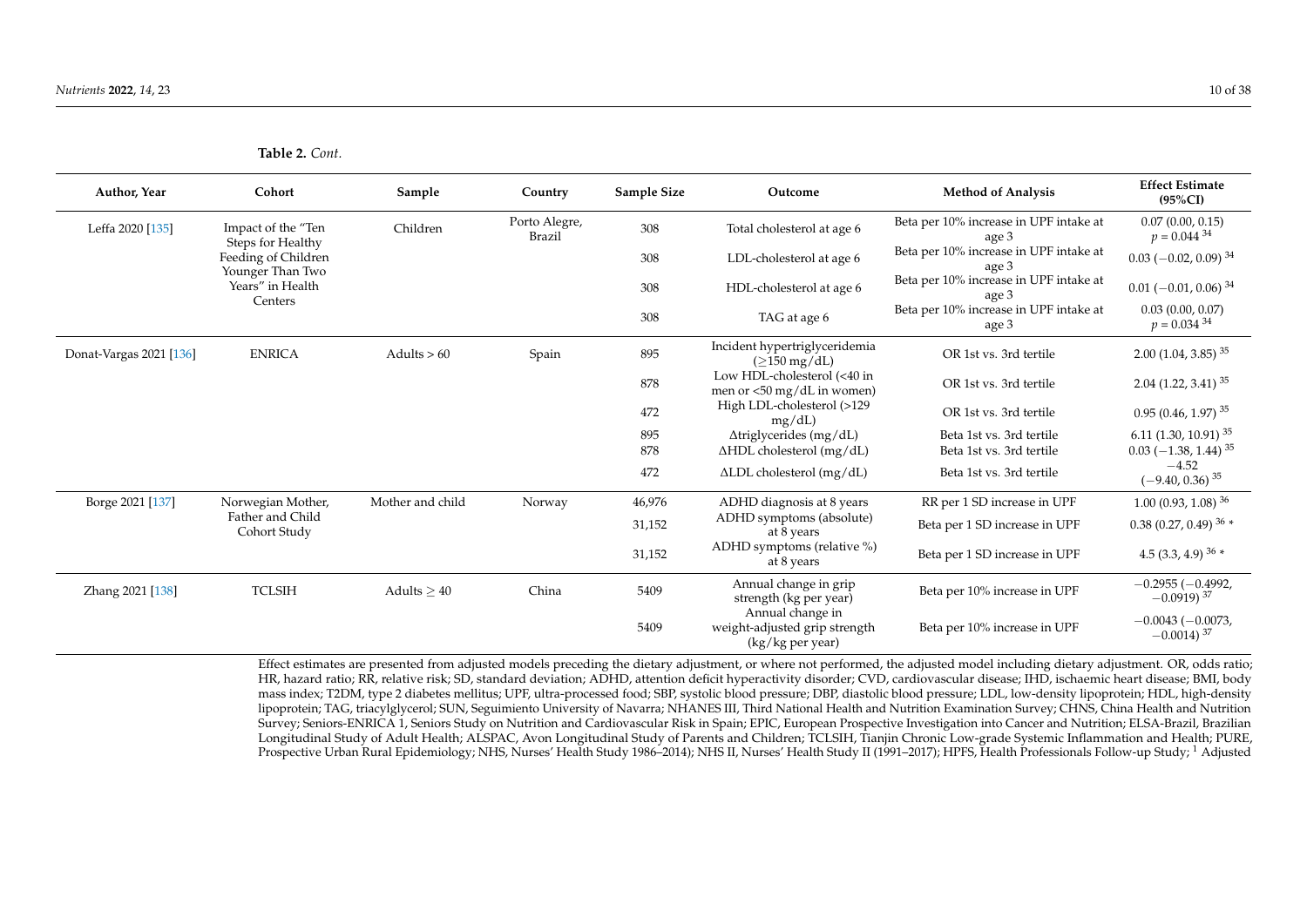for sex, age, income level, education level, marital status, residence, BMI, physical activity level, smoking status, energy intake, alcohol intake, season of food records, first-degree family history of cancer or cardiovascular diseases and number of food records. <sup>2</sup> Adjusted for age, sex, marital status, physical activity, smoking status, snacking, special diet at baseline, BMI, total energy intake, alcohol consumption, family history of CVD, diabetes or hypertension at baseline, self-reported hypercholesterolaemia, baseline CVD, cancer or depression, education level and lifelong smoking stratified by recruitment period, deciles of age, sedentary index (sum of hours each day spent watching television, using a computer and driving) and television viewing.<sup>3</sup> Adjusted for age, sex, race/ethnicity, total energy intake, poverty level, education level, smoking status, physical activity and alcohol intake.<sup>4</sup> Adjusted for sex, age, energy intake, educational level, housing tenure, smoking, BMI, leisure-time physical activity, history of cancer, CVD, diabetes, hypertension and hyperlipidaemia and residence. <sup>5</sup> Adjusted for age, sex, marital status, educational level, physical activity, smoking status, alcohol consumption, energy intake and number of dietary records (overweight and obesity outcomes further adjusted for baseline BMI). <sup>6</sup> Adjusted for age, sex, marital status, educational status, physical activity, television watching, siesta sleep, smoking status, snacking between meals, following a special diet at baseline and baseline BMI. <sup>7</sup> Adjusted for age, sex and energy intake. <sup>8</sup> Adjusted for age, sex, study arm, follow-up time, educational level, marital status, smoking habits, type 2 diabetes prevalence, height and repeated measures of physical activity and sedentary behaviour. <sup>9</sup> Adjusted for age, sex, educational level, marital status, smoking, ex-drinker status, physical activity in the household and at leisure time, number of medications consumed per day and number of chronic diseases diagnosed by a doctor (chronic obstructive pulmonary disease/asthma, coronary heart disease, stroke, heart failure, osteoarthritis or depression). <sup>10</sup> Adjusted for age, sex, baseline BMI, educational level, physical activity, baseline alcohol intake, baseline smoking status and plausibility of dietary energy reporting. Overweight and obesity outcomes further adjusted for country/centre, follow-up time in years, smoking status at follow-up (instead of baseline smoking status) and for the modified relative Mediterranean diet score. <sup>11</sup> Adjusted for age, sex, colour/race, centre, income, school achievement, smoking and physical activity. Additionally for incident overweight/obesity and weight gain: baseline BMI. Additionally for waist gain: waist circumference at baseline. <sup>12</sup> Adjusted for maternal age, race, socioeconomic status, weight status, average daily energy intake, time spent in moderate physical activity and fat intake. <sup>13</sup> Adjusted for age, BMI, education, smoking status, physical activity, family history of diabetes, recruitment year, time between recruitment and the first pregnancy or gestational diabetes, number of pregnancies during follow-up, parity, multiple pregnancies, time spent watching TV, hypertension, following a nutritional therapy and energy intake. <sup>14</sup> Adjusted for age, baseline UPF, age\*baseline UPF interaction term, child sex, race, birth weight, physical activity, quintiles of Index of Multiple Deprivation, the mother's prepregnancy BMI, marital status, highest educational attainment, socioeconomic status and the child's baseline total energy intake. <sup>15</sup> Adjusted for skin colour, maternal age and schooling, birthweight and sex, screen time and energy intake/expenditure ratio. <sup>16</sup> Adjusted for age, sex, energy intake, number of 24-h dietary records, smoking status, educational level, physical activity, BMI, alcohol intake and family history of CVD.<sup>17</sup> Adjusted for age, sex, education, smoking status, alcohol intake and physical activity.<sup>18</sup> Adjusted for age, sex, race, educational level, marital status, study centre, aspirin use, history of hypertension or diabetes, smoking status, alcohol consumption, BMI, physical activity and energy intake. <sup>19</sup> Adjusted for age, sex, colour or race, education, time since baseline and SBP/DBP/hypertension.  $^{20}$  Adjusted for age, indigenous, internet access, insurance, family history of hypertension, menopausal status, smoking status and physical activity. <sup>21</sup> Adjusted for age, sex, physical activity, hours of TV watching, baseline BMI, smoking status, use of analgesics, following a special diet at baseline, family history of hypertension, hypercholesterolaemia and alcohol consumption, <sup>22</sup> Adjusted for age, sex, BMI, educational status, family history of diabetes, smoking status, snacking between meals, active and sedentary lifestyle score and following a special diet at baseline. <sup>23</sup> Adjusted for age, sex, educational level, baseline BMI, physical activity, smoking status, alcohol intake, number of 24-h dietary records, energy intake, Food Standards Agency nutrient profiling system dietary index score and family history of T2DM. <sup>24</sup> Adjusted for age, sex and BMI. <sup>25</sup> Adjusted for age, sex, energy intake without alcohol, number of 24-h dietary records, smoking status, educational level, physical activity, height, BMI, alcohol intake and family history of cancers (and for breast cancer outcome, additionally adjusted for menopausal status, hormonal treatment for menopause, oral contraception, and number of children). <sup>26</sup> Adjusted for age and sex. <sup>27</sup> Adjusted for age, sex, geographical region, education, alcohol intake, smoking status, BMI, total energy intake and location. <sup>28</sup> Adjusted for age, sex, income level, education level, marital status, residence, BMI, physical activity, smoking status, energy intake, season of food records and time between food record and functional gastrointestinal disorders questionnaire. <sup>29</sup> Adjusted for age, cohort and calendar year. <sup>30</sup> Adjusted for age, sex, BMI, marital status, educational level, occupational categories, household income per consumption unit, residential area, number of 24-h dietary records, inclusion month, energy intake without alcohol, alcohol intake, smoking status and physical activity.<sup>31</sup> Adjusted for sex, age and year of entrance to the cohort.<sup>32</sup> Adjusted for sex, age and total energy intake.<sup>33</sup> Adjusted for age, sex, BMI, smoking status, alcohol consumption status, education levels, employment status, household income, physical activity, depression symptoms, family history of disease (including cardiovascular disease, hypertension, hyperlipidaemia and diabetes), hypertension, hyperlipidaemia, diabetes and metabolic syndrome. <sup>34</sup> Adjusted for sex, group status in the early phase (intervention and control), family income, pre-pregnancy BMI, child birth weight and BMI z-scores at 3 years. <sup>35</sup> Adjusted for age and sex. <sup>36</sup> Crude model. <sup>37</sup> Adjusted for baseline age, sex and BMI. \* 95% credible intervals.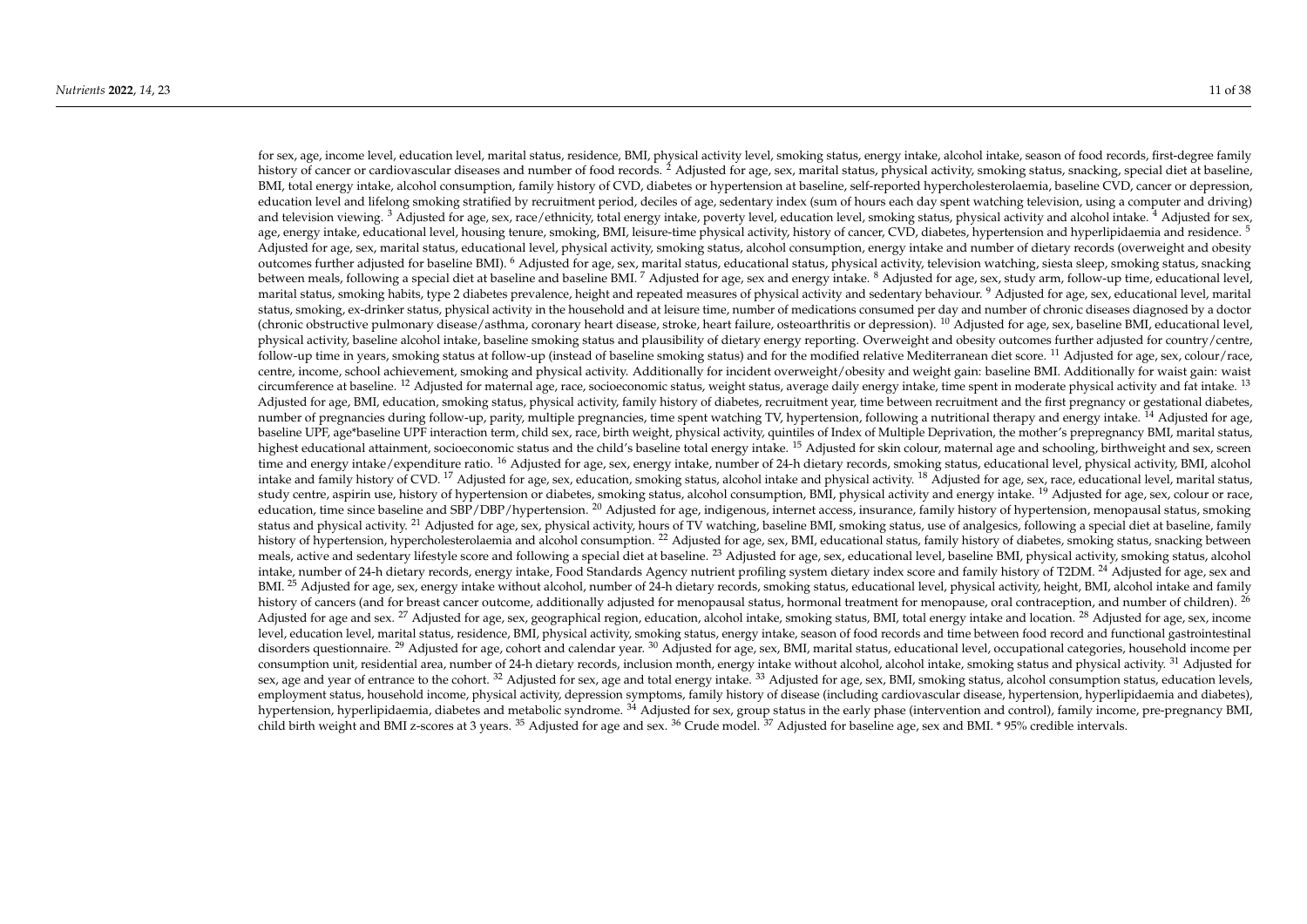| Author, Year          | Outcome                             | <b>Method of Analysis</b>    | Diet Adjustment                                         | Effect Estimate (95%CI) |
|-----------------------|-------------------------------------|------------------------------|---------------------------------------------------------|-------------------------|
| Rico-Campa 2019 [103] | All-cause mortality                 | HR 1st vs. 4th quartile      | SFA, sodium, added sugar and TFA                        | 1.69(1.12, 2.56)        |
| Bonaccio 2021 [105]   | All-cause mortality                 | HR 1st vs. 4th quartile      | SFA, sodium, sugar, cholesterol and<br>energy intake    | 1.28(1.09, 1.49)        |
|                       | CVD mortality                       | HR 1st vs. 4th quartile      | SFA, sodium, sugar, cholesterol and<br>energy intake    | 1.56(1.19, 2.03)        |
|                       | IHD/cerebrovascular mortality       | HR 1st vs. 4th quartile      | SFA, sodium, sugar, cholesterol and<br>energy intake    | 1.33(0.94, 1.90)        |
| Beslay 2020 [106]     | BMI change $(kg/m2)$                | Beta per 10% increase in UPF | SFA, sodium, sugar and fibre                            | 0.02(0.01, 0.02)        |
|                       | Overweight                          | HR per 10% increase in UPF   | SFA, sodium, sugar and fibre                            | 1.10(1.08, 1.13)        |
|                       | Obesity                             | HR per 10% increase in UPF   | SFA, sodium, sugar and fibre                            | 1.10(1.06, 1.14)        |
| Koniecnzna 2021 [109] | Total fat mass (z-score)            | Beta per 10% increase in UPF | SFA, sodium, glycaemic index, TFA,<br>alcohol and fibre | 0.06(0.03, 0.09)        |
|                       | Visceral fat mass (z-score)         | Beta per 10% increase in UPF | SFA, sodium, glycaemic index, TFA,<br>alcohol and fibre | 0.06(0.01, 0.10)        |
|                       | Android: gynoid fat ratio (z-score) | Beta per 10% increase in UPF | SFA, sodium, glycaemic index, TFA,<br>alcohol and fibre | $0.02 (-0.02, 0.07)$    |
| Srour 2019 [117]      | All CVD                             | HR per 10% increase in UPF   | SFA, sodium and sugar                                   | 1.13(1.05, 1.20)        |
|                       | Coronary heart disease              | HR per 10% increase in UPF   | SFA, sodium and sugar                                   | 1.14(1.03, 1.26)        |
|                       | Cerebrovascular disease             | HR per 10% increase in UPF   | SFA, sodium and sugar                                   | 1.12(1.02, 1.22)        |
| Zhong 2021 [119]      | CVD mortality                       | HR 1st vs. 5th quintile      | SFA, sodium and added sugar                             | 1.48(1.34, 1.63)        |
|                       | Heart disease mortality             | HR 1st vs. 5th quintile      | SFA, sodium and added sugar                             | 1.65(1.47, 1.85)        |
|                       | Cerebrovascular disease mortality   | HR 1st vs. 5th quintile      | SFA, sodium and added sugar                             | 0.93(0.74, 1.17)        |
| Srour 2020 [124]      | T <sub>2</sub> DM                   | HR per 10% increase in UPF   | SFA, sodium, sugar and fibre                            | 1.19(1.09, 1.30)        |
| Fiolet 2018 [126]     | All cancers                         | HR per 10% increase in UPF   | Lipids, sodium and carbohydrates                        | 1.12(1.07, 1.18)        |
|                       | <b>Breast cancer</b>                | HR per 10% increase in UPF   | Lipids, sodium and carbohydrates                        | 1.11(1.01, 1.21)        |
|                       | Prostate cancer                     | HR per 10% increase in UPF   | Lipids, sodium and carbohydrates                        | 0.98(0.83, 1.16)        |
|                       | Colorectal cancer                   | HR per 10% increase in UPF   | Lipids, sodium and carbohydrates                        | 1.16(0.95, 1.42)        |
| Chang 2021 [115]      | BMI $(kg/m^2)$ /year                | Beta 1st vs. 5th quintile    | SFA, sodium, sugar and fibre                            | 0.07(0.04, 0.08)        |
|                       | Fat mass index $(kg/m^2)/year$      | Beta 1st vs. 5th quintile    | SFA, sodium, sugar and fibre                            | 0.03(0.01, 0.05)        |
|                       | Lean mass index $(kg/m^2)/year$     | Beta 1st vs. 5th quintile    | SFA, sodium, sugar and fibre                            | $0.005 (-0.007, 0.010)$ |
|                       | Body fat percentage (%)/year        | Beta 1st vs. 5th quintile    | SFA, sodium, sugar and fibre                            | $0.002 (-0.05, 0.05)$   |

**Table 3.** Prospective studies adjusting for fat, added sugar/carbohydrate and sodium content.

<span id="page-11-0"></span>SFA, saturated fatty acids; TFA, trans fatty acids; HR, hazard ratio; CVD, cardiovascular disease; IHD, ischemic heart disease; BMI, body mass index; T2DM, type 2 diabetes mellitus.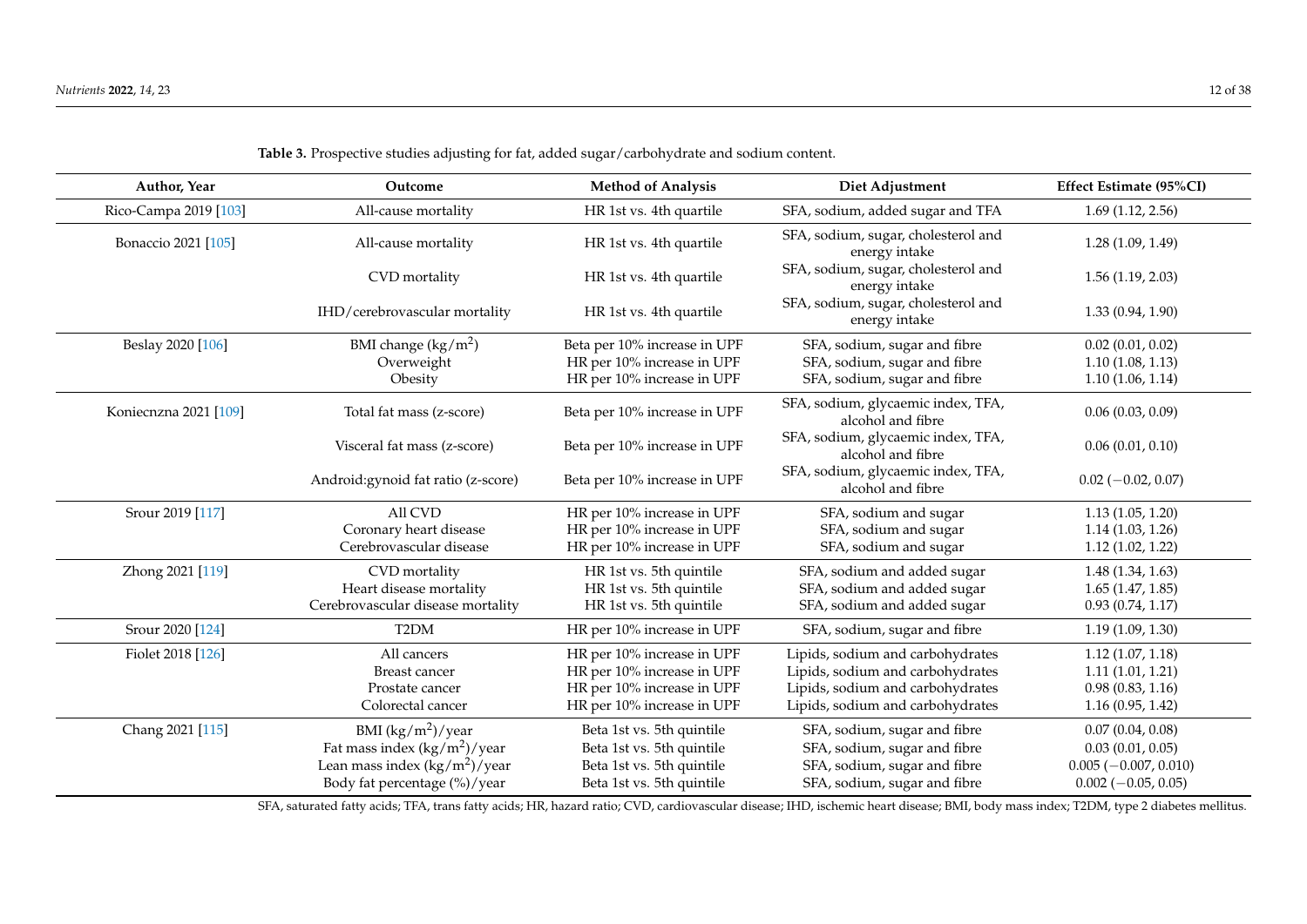<span id="page-12-0"></span>

| Author, Year                 | Outcome                                        | <b>Method of Analysis</b>        | Diet Adjustment                                                                       | Effect Estimate (95%CI)                                          |
|------------------------------|------------------------------------------------|----------------------------------|---------------------------------------------------------------------------------------|------------------------------------------------------------------|
| Schnabel 2019 [102]          | All-cause mortality                            | HR per 10% increase in UPF       | French dietary guidelines                                                             | 1.14(1.04, 1.27)                                                 |
|                              | All-cause mortality                            | HR per 10% increase in UPF       | French dietary guidelines and Western dietary<br>pattern                              | 1.19(1.05, 1.35)                                                 |
| Rico-Campa 2019 [103]        | All-cause mortality                            | HR 1st vs. 4th quartile          | Mediterranean dietary pattern                                                         | 1.58(1.10, 2.28)                                                 |
| Kim 2019 [104]               | All-cause mortality<br>CVD mortality           | P-trend<br>P-trend               | Dietary quality score<br>Dietary quality score                                        | <i>p</i> -trend only 0.001 $^1$<br><i>p</i> -trend only $0.5401$ |
| Bonaccio 2021 [105]          | All-cause mortality                            | HR 1st vs. 4th quartile          | Mediterranean dietary pattern                                                         | 1.26(1.09, 1.46)                                                 |
|                              | Other cause mortality (exc. CVD<br>and cancer) | HR 1st vs. 4th quartile          | Mediterranean dietary pattern                                                         | 1.26(0.94, 1.69)                                                 |
|                              | CVD mortality                                  | HR 1st vs. 4th quartile          | Mediterranean dietary pattern                                                         | 1.58(1.23, 2.03)                                                 |
|                              | IHD/cerebrovascular mortality                  | HR 1st vs. 4th quartile          | Mediterranean dietary pattern                                                         | 1.52(1.10, 2.09)                                                 |
|                              | Cancer mortality                               | HR 1st vs. 4th quartile          | Mediterranean dietary pattern                                                         | 0.97(0.77, 1.22)                                                 |
|                              | BMI change $(kg/m2)$                           | Beta per 10% increase in UPF     | Healthy and Western dietary patterns                                                  | 0.02(0.01, 0.02)                                                 |
| Beslay 2020 [106]            | Overweight                                     | HR per 10% increase in UPF       | Healthy and Western dietary patterns                                                  | 1.10(1.07, 1.13)                                                 |
|                              | Obesity                                        | HR per 10% increase in UPF       | Healthy and Western dietary patterns                                                  | 1.11(1.07, 1.15)                                                 |
| Li 2021 [108]                | Overweight/obesity                             | OR none vs. $\geq 50$ g/day      | Traditional and modern dietary patterns                                               | $1.45(1.21, 1.74)^2$                                             |
|                              | Central obesity                                | OR none vs. $\geq 50$ g/day      | Traditional and modern dietary patterns                                               | $1.50(1.29, 1.74)^2$                                             |
| Koniecnzna 2021 [109]        | Total fat mass (z-score)                       | Beta per 10% increase in UPF     | Mediterranean dietary pattern adherence                                               | 0.06(0.02, 0.09)                                                 |
|                              | Visceral fat mass (z-score)                    | Beta per 10% increase in UPF     | Mediterranean dietary pattern adherence                                               | 0.06(0.01, 0.10)                                                 |
|                              | Android: gynoid fat ratio (z-score)            | Beta per 10% increase in UPF     | Mediterranean dietary pattern adherence                                               | $0.02 (-0.02, 0.06)$                                             |
| Sandoval-Insausti 2020 [110] | Abdominal obesity                              | OR 1st vs. 3rd tertile           | Mediterranean dietary pattern, fibre and very long<br>chain omega-3 fatty acid intake | 1.61(1.01, 2.56)                                                 |
| Cordova 2021 [111]           | Weight gain (kg)                               | Beta per 1SD increase in UPF/day | Mediterranean dietary pattern                                                         | 0.118(0.085, 0.151)                                              |
|                              | Overweight/obesity                             | RR per 1SD increase in UPF/day   | Mediterranean dietary pattern                                                         | 1.05(1.04, 1.06)                                                 |
|                              | Obesity                                        | RR per 1SD increase in UPF/day   | Mediterranean dietary pattern                                                         | 1.05(1.03, 1.07)                                                 |
| Leone 2021 [114]             | Gestational diabetes pooled                    | OR 1st vs. 3rd tertile           | Mediterranean dietary pattern                                                         | $1.10$ [0.74, 1.65)                                              |
|                              | Gestational diabetes $<$ 30                    | OR 1st vs. 3rd tertile           | Mediterranean dietary pattern                                                         | $0.89$ [0.53, 1.47)                                              |
|                              | Gestational diabetes $\geq 30$                 | OR 1st vs. 3rd tertile           | Mediterranean dietary pattern                                                         | 2.06(1.05, 4.06)                                                 |

**Table 4.** Prospective studies adjusting for dietary pattern.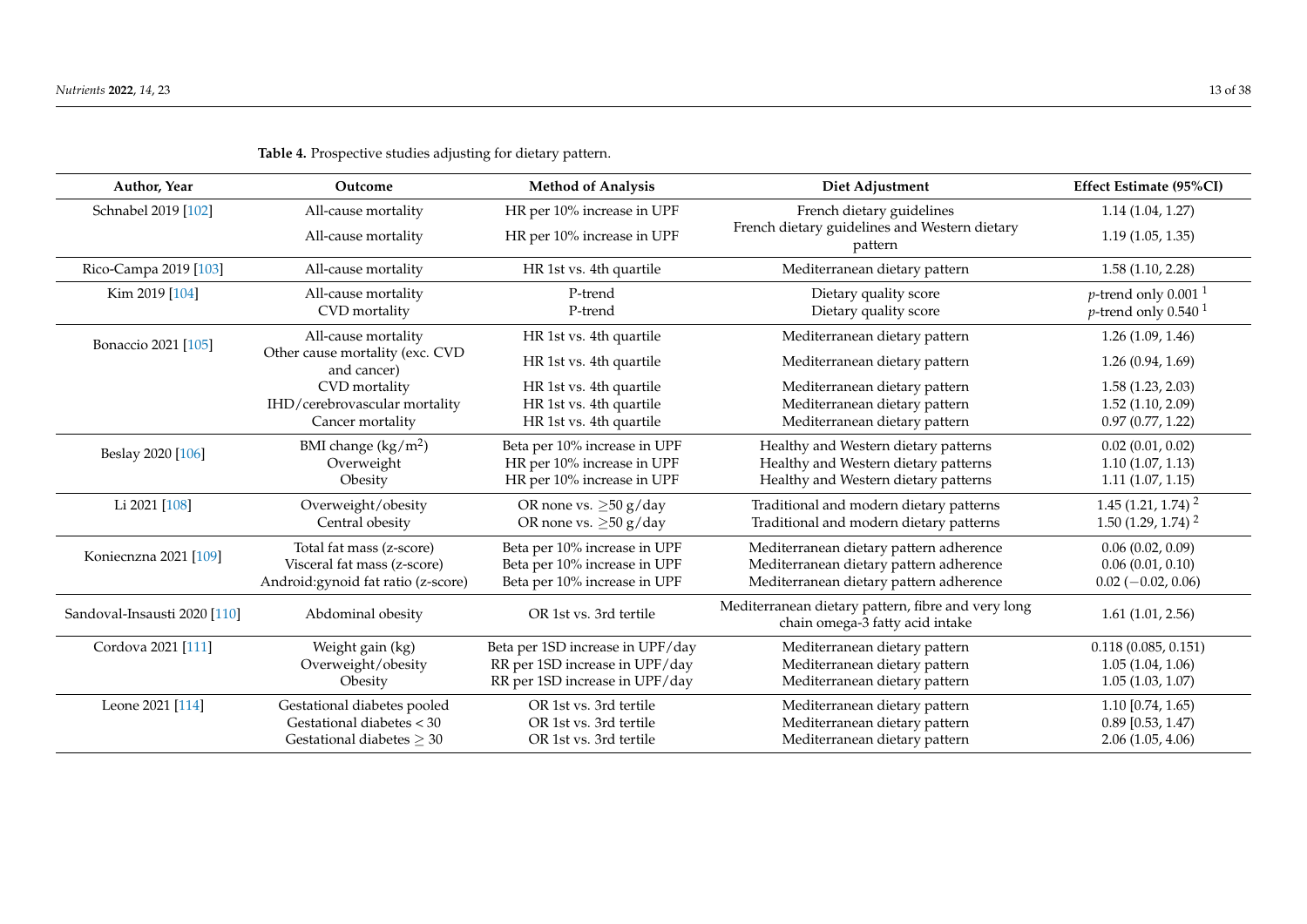**Table 4.** *Cont.*

*Nutrients* **2022**, *14*, 23 14 of 38

| Author, Year              | Outcome                           | <b>Method of Analysis</b>                 | Diet Adjustment                                                                                           | Effect Estimate (95%CI)          |
|---------------------------|-----------------------------------|-------------------------------------------|-----------------------------------------------------------------------------------------------------------|----------------------------------|
| Costa 2021 [116]          | Fat mass index $(kg/m^2)$         | Beta/100g daily increase in UPF<br>intake | Unprocessed or minimally processed foods,<br>processed culinary ingredients and processed foods<br>intake | 0.14(0.13, 0.15)                 |
| Srour 2019 [117]          | All CVD                           | HR per 10% increase in UPF                | Healthy dietary pattern                                                                                   | 1.11(1.03, 1.19)                 |
|                           | Coronary heart disease            | HR per 10% increase in UPF                | Healthy dietary pattern                                                                                   | 1.11 (1.00, 1.23) $p = 0.04$     |
|                           | Cerebrovascular disease           | HR per 10% increase in UPF                | Healthy dietary pattern                                                                                   | 1.10 (1.00, 1.20) $p = 0.04$     |
| Juul 2021 [118]           | Overall CVD                       | HR per serving UPF/day                    | Dietary Guidelines Adherence Index (DGAI) 2010                                                            | 1.04(1.01, 1.07)                 |
|                           | CVD mortality                     | HR per serving UPF/day                    | Dietary Guidelines Adherence Index (DGAI) 2010                                                            | 1.09(1.02, 1.16)                 |
|                           | Incident hard CVD                 | HR per serving UPF/day                    | Dietary Guidelines Adherence Index (DGAI) 2010                                                            | 1.06(1.02, 1.11)                 |
|                           | Hard coronary heart disease       | HR per serving UPF/day                    | Dietary Guidelines Adherence Index (DGAI) 2010                                                            | 1.09(1.03, 1.15)                 |
| Zhong 2021 [119]          | CVD mortality                     | HR 1st vs. 5th quintile                   | Healthy Eating Index (HEI) 2005                                                                           | 1.48(1.35, 1.63)                 |
|                           | Heart disease mortality           | HR 1st vs. 5th quintile                   | Healthy Eating Index (HEI) 2005                                                                           | 1.67(1.49, 1.86)                 |
|                           | Cerebrovascular disease mortality | HR 1st vs. 5th quintile                   | Healthy Eating Index (HEI) 2005                                                                           | 0.94(0.75, 1.16)                 |
| Llavero-Valero 2021 [123] | T2DM                              | HR 1st vs. 3rd tertile                    | Mediterranean dietary pattern                                                                             | 1.50(1.02, 2.21)                 |
| Srour 2020 [124]          | T <sub>2</sub> DM                 | HR per 10% increase in UPF                | Healthy and Western dietary patterns                                                                      | 1.13(1.04, 1.24)                 |
| Zhang 2021 [125]          | <b>NAFLD</b>                      | HR 1st vs. 4th quartile                   | Healthy diet score                                                                                        | 1.19 $(1.08, 1.31)^3$            |
| Fiolet 2018 [126]         | All cancers                       | HR per 10% increase in UPF                | Western dietary pattern                                                                                   | 1.12(1.06, 1.18)                 |
|                           | <b>Breast cancer</b>              | HR per 10% increase in UPF                | Western dietary pattern                                                                                   | 1.11(1.02, 1.22)                 |
|                           | Prostate cancer                   | HR per 10% increase in UPF                | Western dietary pattern                                                                                   | 0.98(0.83, 1.15)                 |
|                           | Colorectal cancer                 | HR per 10% increase in UPF                | Western dietary pattern                                                                                   | 1.13(0.92, 1.38)                 |
| Vasseur 2021 [127]        | <b>IBD</b>                        | RR 1st vs. 3rd tertile                    | Healthy dietary pattern                                                                                   | $1.44(0.70, 2.94)^4$             |
| Narula 2021 [128]         | <b>IBD</b>                        | HR <1 vs. $\geq$ 5 servings UPF/day       | Alternate Healthy Eating Index (AHEI) 2010                                                                | 1.92(1.28, 2.90)                 |
|                           | Crohn's disease                   | HR <1 vs. $\geq$ 5 servings UPF/day       | Alternate Healthy Eating Index (AHEI) 2010                                                                | 4.90 (1.78, 13.45)               |
|                           | <b>Ulcerative Colitis</b>         | HR <1 vs. $\geq$ 5 servings UPF/day       | Alternate Healthy Eating Index (AHEI) 2010                                                                | 1.52(0.96, 2.41)                 |
| Lo 2021 [130]             | Crohn's disease                   | HR 1st vs. 4th quartile                   | Alternate Healthy Eating Index (AHEI) 2010                                                                | $1.70$ (1.23, 2.35) <sup>5</sup> |
|                           | <b>Ulcerative Colitis</b>         | HR 1st vs. 4th quartile                   | Alternate Healthy Eating Index (AHEI) 2010                                                                | $1.20(0.91, 1.58)^5$             |
| Schnabel 2018 [129]       | Irritable bowel syndrome          | OR 1st vs. 4th quartile                   | French dietary guidelines                                                                                 | 1.25(1.12, 1.39)                 |
|                           | <b>Functional Constipation</b>    | OR 1st vs. 4th quartile                   | French dietary guidelines                                                                                 | 0.98(0.85, 1.12)                 |
|                           | Functional diarrhoea              | OR 1st vs. 4th quartile                   | French dietary guidelines                                                                                 | 0.92(0.69, 1.24)                 |
|                           | Functional dyspepsia              | OR 1st vs. 4th quartile                   | French dietary guidelines                                                                                 | 1.25(1.05, 1.47)                 |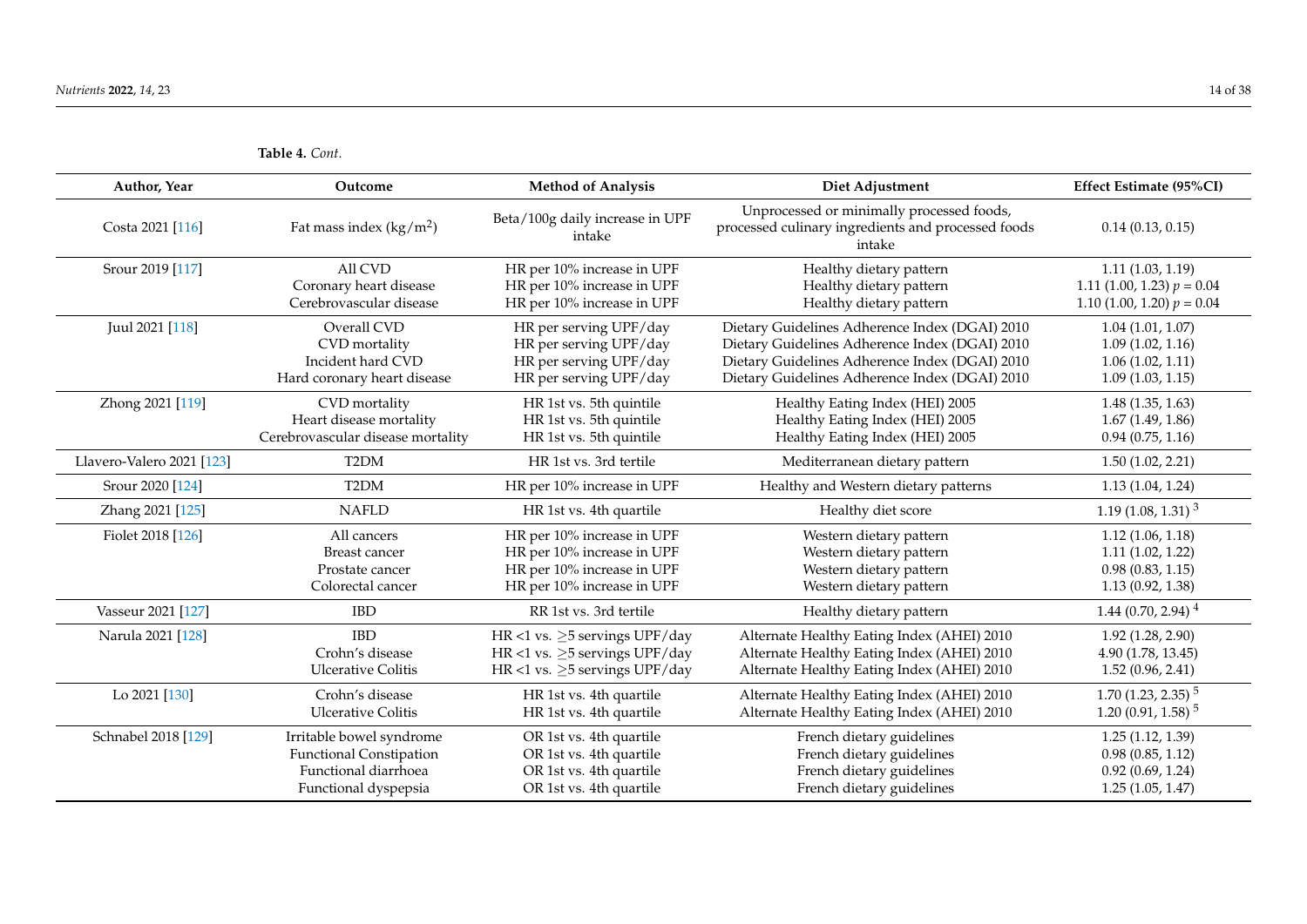| Table 4. Cont. |  |
|----------------|--|
|----------------|--|

| Author, Year            | Outcome                                                                            | <b>Method of Analysis</b>     | Diet Adjustment                                | Effect Estimate (95%CI)                           |
|-------------------------|------------------------------------------------------------------------------------|-------------------------------|------------------------------------------------|---------------------------------------------------|
| Gómez-Donoso 2020 [132] | Incident depression                                                                | HR 1st vs. 4th quartile       | Mediterranean dietary pattern                  | $1.33(1.07, 1.64)^6$                              |
| Zhang 2021 [134]        | Hyperuricemia                                                                      | HR 1st vs. 4th quartile       | Sweet, animal and healthy dietary patterns     | $1.17(1.06, 1.30)^{7}$                            |
| Donat-Vargas 2021 [136] | Incident hypertriglyceridemia<br>$(\geq 150 \text{ mg/dL})$                        | OR 1st vs. 3rd tertile        | Unprocessed or minimally processed food intake | 2.66 $(1.20, 5.90)^8$                             |
|                         | Low HDL-cholesterol (<40 in men<br>or $\langle 50 \text{ mg/dL} \rangle$ in women) | OR 1st vs. 3rd tertile        | Unprocessed or minimally processed food intake | 2.23 $(1.22, 4.05)^8$                             |
|                         | High LDL-cholesterol (>129<br>mg/dL                                                | OR 1st vs. 3rd tertile        | Unprocessed or minimally processed food intake | $1.03(0.43, 2.47)^{8}$                            |
|                         | Atriglycerides (mg/dL)                                                             | Beta 1st vs. 3rd tertile      | Unprocessed or minimally processed food intake | 6.87 (1.48, 12.27) $^8$                           |
|                         | $\Delta HDL$ cholesterol (mg/dL)                                                   | Beta 1st vs. 3rd tertile      | Unprocessed or minimally processed food intake | $0.13$ (-1.46, 1.71) <sup>8</sup>                 |
|                         | ΔLDL cholesterol (mg/dL)                                                           | Beta 1st vs. 3rd tertile      | Unprocessed or minimally processed food intake | $-2.03$ ( $-7.86$ , 3.80) <sup>8</sup>            |
| Borge 2021 [137]        | ADHD diagnosis at 8 years                                                          | RR per 1 SD increase in UPF   | Child diet quality score at 3 years            | $1.07(0.99, 1.18)^9$                              |
|                         | ADHD symptoms (absolute) at 8<br>vears                                             | Beta per 1 SD increase in UPF | Child diet quality score at 3 years            | $0.25(0.13, 0.38)^{9,*}$                          |
|                         | ADHD symptoms (relative %) at 8<br>years                                           | Beta per 1 SD increase in UPF | Child diet quality score at 3 years            | 3.0 $(1.5, 4.5)^{9,*}$                            |
| Zhang 2021 [138]        | Change in grip strength (kg/year)                                                  | Beta per 10% increase in UPF  | Healthy diet score                             | $-0.3207(-0.5281,-0.1133)^{10}$                   |
|                         | Change in weight-adjusted grip<br>strength (kg/kg/year)                            | Beta per 10% increase in UPF  | Healthy diet score                             | $-0.0046$ ( $-0.0076$ , $-0.0016$ ) <sup>10</sup> |

OR, odds ratio; HR, hazard ratio; RR, relative risk; ADHD, attention deficit hyperactivity disorder; CVD, cardiovascular disease; IHD, ischemic heart disease; BMI, body mass index; T2DM, type 2 diabetes mellitus; IBD, inflammatory bowel disease; NAFLD, non-alcoholic fatty liver disease. <sup>1</sup> Further adjusted for body mass index, hypertension status, total cholesterol, and estimated glomerular filtration rate. <sup>2</sup> Further adjusted for fat intake, income, education, urbanisation, alcohol, smoking and physical activity. <sup>3</sup> Further adjusted for total energy intake, smoking status, alcohol drinking status, educational level, occupation, monthly household income, physical activity, family history of disease (including cardiovascular disease, hypertension, hyperlipidaemia and diabetes) and depressive symptoms. <sup>4</sup> Further adjusted for income level, education level, marital status, residence, BMI, physical activity, smoking status, hormonal contraception, number of 24-h dietary records and energy intake.<sup>5</sup> Further adjusted for race, family history of IBD, smoking, BMI, physical activity, total energy intake, regular NSAIDs use, oral contraceptives use, and menopausal hormone therapy. <sup>6</sup> Further adjusted for baseline BMI, total energy intake, physical activity, smoking status, marital status, living alone, employment status, working hours per week, health-related career, years of education and baseline self-perception of competitiveness, anxiety and dependence levels.<sup>7</sup> Further adjusted for energy intake. <sup>8</sup> Further adjusted for fibre intake, total energy intake, educational level, marital status, smoking status, BMI, physical activity, alcohol consumption, number of medications and number of chronic conditions.<sup>9</sup> Further adjusted for maternal pre-pregnancy BMI, maternal education, smoking and alcohol intake during pregnancy, maternal symptoms of depression and ADHD, maternal age, parity, child sex and childbirth quarter. <sup>10</sup> Further adjusted for smoking status, alcohol drinking status, education level, employment, monthly household income, physical activity, family history of disease (including CVD, hypertension, hyperlipidaemia and diabetes), depressive symptoms, hypertension, hyperlipidaemia, diabetes, total energy intake, dietary supplement use, total protein intake and milk intake. \* 95% credible intervals.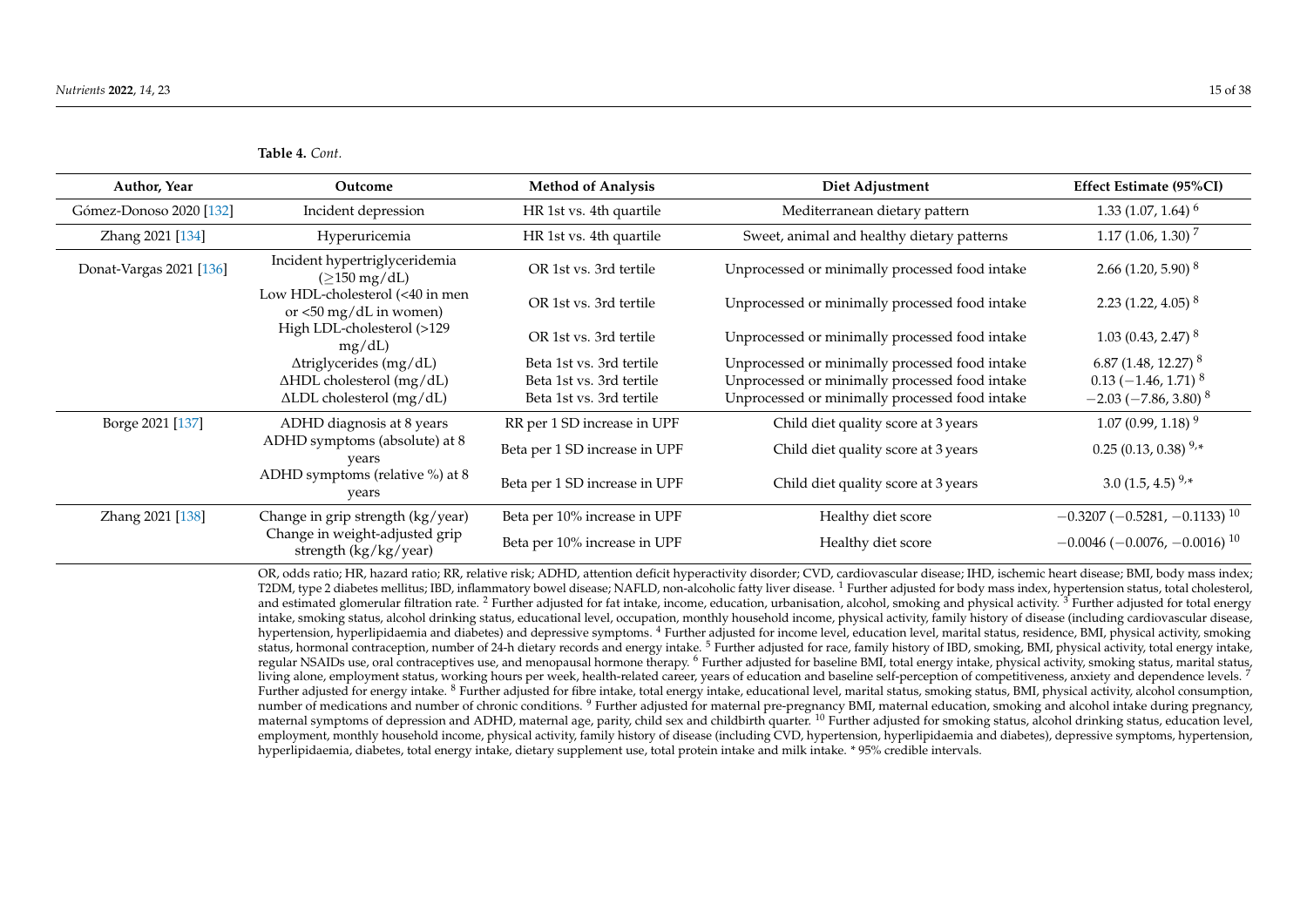Within the NutriNet-Santé cohort, several studies have performed dietary adjustments for the associations between UPF intake and all-cause mortality, CVD, overweight/obesity incidence, T2DM, cancer and functional gastrointestinal disorders [\[102](#page-34-1)[,106,](#page-34-5)[117](#page-34-4)[,124](#page-35-3)[,126,](#page-35-1)[127,](#page-35-24)[129\]](#page-35-25). Schnabel et al. found a 15% (95% confidence interval: 1.04, 1.27) increased risk of all-cause mortality per 10% increase in UPF intake in the diet [\[102\]](#page-34-1). Adjusting for French dietary guideline adherence or for both French dietary guideline adherence and for Western dietary pattern still resulted in each 10% increment in UPF intake being associated with a 14% (1.04, 1.27) or 19% (1.05, 1.35) increased risk, respectively, of all-cause mortality [\[102\]](#page-34-1).

Srour et al. reported a 12% (1.05, 1.20), 13% (1.02, 1.24) and 11% (1.01, 1.21) increased risk of CVD, coronary heart disease (CHD) and cerebrovascular disease, respectively, per 10% increase in UPF in the diet [\[117\]](#page-34-4). Multiple dietary adjustments did not alter these risk estimates. First, adjusting for saturated fat, sodium and added sugar intake resulted in a 13% (1.05, 1.20), 14% (1.03, 1.26) and 12% (1.02, 1.22) increased risk of CVD, CHD and cerebrovascular disease, respectively [\[117\]](#page-34-4). Second, adjusting instead for a healthy dietary pattern still resulted in an 11% (1.03, 1.19), 11% (1.00, 1.23, *p* = 0.04) and 10% (1.00, 1.20, *p* = 0.04) increased risk of CVD, CHD and cerebrovascular disease, respectively [\[117\]](#page-34-4). Third, adjusting for intakes of sugary products, red and processed meat, salty snacks, beverages, fats and sauces also still resulted in a 12% (1.04, 1.20), 12% (1.01, 1.24) and 11% (1.01, 1.22) increased risk of CVD, CHD and cerebrovascular disease, respectively, per 10% increase in UPF in the diet [\[117\]](#page-34-4).

In a separate study, Srour et al. reported a 15% (1.06, 1.25) increased risk of T2DM with each 10% increase in UPF in the diet, which included adjustment for dietary quality using the FSA-NPS-DI [\[124\]](#page-35-3). Again, subsequent dietary adjustments did not alter the increased risk of T2DM. A 10% increase in UPF in the diet was still associated with a 19% (1.09, 1.30) increased risk when further adjusting for saturated fat, sodium, sugar and dietary fibre intake, a 13% (1.04, 1.24) increased risk after adjusting for healthy and Western dietary patterns, and a 14% (1.04, 1.25) increased risk after adjusting for intakes of red and processed meat, sugary drinks, fruits and vegetables, whole grains, nuts, and yogurt in place of the FSA-NPS-DI adjustment [\[124\]](#page-35-3). Srour et al. also adjusted for absolute amounts of unprocessed or minimally processed food intake, which few studies have performed to date. This adjustment also did not alter the increased risk of T2DM (hazard ratio (HR) per 100g/day increase in UPF intake: 1.05 (1.02, 1.08) [\[124\]](#page-35-3).

Fiolet et al. reported a 12% (1.06, 1.18) and 11% (1.02, 1.22) increased risk of all cancer and breast cancer, respectively, per 10% increase in UPF in the diet [\[126\]](#page-35-1). Adjustment for lipids (including fat), sodium and carbohydrate intake had no impact on the risk of all cancer (HR: 1.12 (1.07, 1.18)) or breast cancer (HR: 1.11 (1.01, 1.21)) per 10% increase in UPF in the diet, respectively [\[126\]](#page-35-1). Adjustment instead for Western dietary pattern also did not change the 12% (1.06, 1.18) and 11% (1.02, 1.22) increased risks [\[126\]](#page-35-1).

Beslay et al. reported a greater BMI gain ( $\beta$ : 0.02 kg/m<sup>2</sup> (0.01, 0.02)) and increased risk of overweight (HR: 1.11 (1.08, 1.14)) or obesity (HR: 1.09 (1.05, 1.13)), per 10% increase in UPF in the diet [\[106\]](#page-34-5). Adjusting for healthy and Western dietary patterns did not alter the greater BMI gain (β: 0.02 kg/m<sup>2</sup> (0.01, 0.02)), or increased risk of overweight (HR: 1.10 (1.07, 1.13)) or obesity (HR: 1.11 (1.07, 1.15)), and neither did adjustment for saturated fat, sugar, sodium and dietary fibre intake, which also resulted in a greater BMI gain (β: 0.02 kg/m<sup>2</sup> (0.01, 0.02)), and increased risk of overweight (HR: 1.10 (1.08, 1.13)) or obesity (HR: 1.10 (1.06, 1.14), per 10% increase in UPF intake [\[106\]](#page-34-5).

Schnabel et al. identified an increased risk of irritable bowel syndrome (IBS) (odds ratio (OR): 1.24 (1.12, 1.38)) and functional dyspepsia (OR: 1.26 (1.07, 1.48)) when comparing the highest vs. lowest quartiles of UPF intake [\[129\]](#page-35-25). Adjustment for adherence to French dietary guidelines did not alter the increased risk of IBS (OR: 1.25 (1.12, 1.39)) or functional dyspepsia (OR: 1.25 (1.05, 1.47)) across extreme quartiles of UPF intake [\[129\]](#page-35-25).

Four studies within the Seguimiento Universidad de Navarra (SUN) cohort have adjusted for fat, added sugar and sodium intake, or for dietary pattern. Rico-Campa et al. demonstrated that the highest vs. lowest quartile of UPF intake was associated with a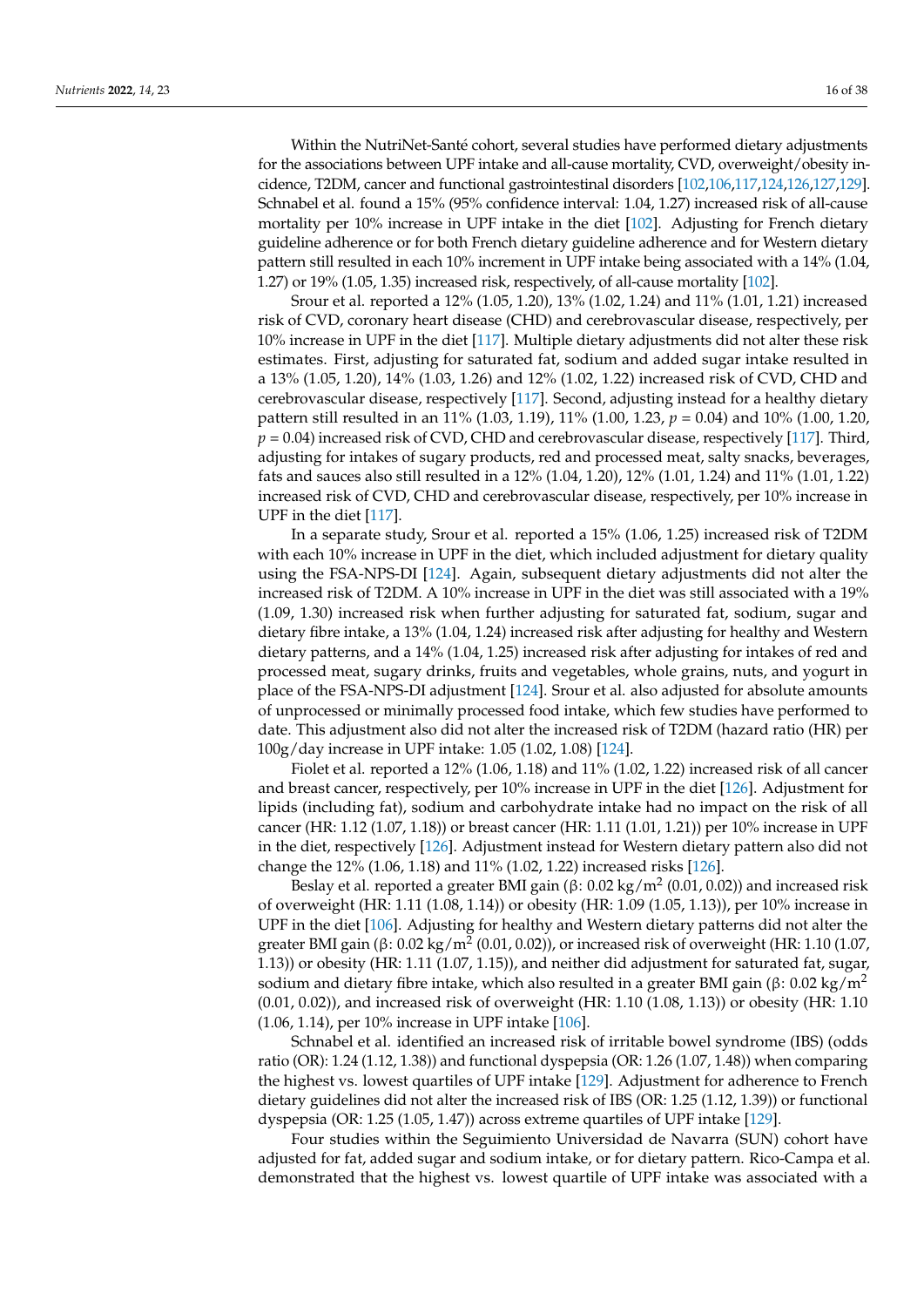62% (1.13, 2.33) increased risk of all-cause mortality [\[103\]](#page-34-24). Adjustment for saturated and trans fats, added sugar and sodium intake still resulted in a 69% (1.12, 2.56) increased risk of all-cause mortality. A 58% (1.10, 2.28) increased risk still remained after adjusting for Mediterranean diet pattern adherence instead [\[103\]](#page-34-24).

Llavero-Valero et al. reported that the highest vs. lowest tertile of UPF intake was associated with a 53% (1.06, 2.22) increased risk of T2DM, which was unaltered (HR: 1.50 (1.02, 2.21)) after adjusting for Mediterranean diet pattern adherence [\[123\]](#page-35-2).

Gómez-Donoso et al. found a 41% (1.15, 1.73) increased risk of incident depression in the highest vs. lowest quartile of UPF intake, which was still associated with a 33% (1.07, 1.64) higher risk of incident depression after further adjustment for other covariates, including Mediterranean diet pattern adherence [\[132\]](#page-35-26).

Leone et al. identified an increased risk of gestational diabetes in females aged 30 and over (OR 1st vs. 3rd tertile: 2.05 (1.03, 4.07)), which was unaltered after adjustment for Mediterranean diet pattern adherence (OR 1st vs. 3rd tertile: 2.06 (1.05, 4.06)) [\[114\]](#page-34-25).

In the US Third National Health and Nutrition Examination Survey (NHANES III) cohort, there was a 31% (1.09, 1.58) increased risk of all-cause mortality in the highest vs. lowest quartile of UPF intake, which remained significant after further adjustment for dietary quality score using the HEI-2000 (*p*-trend = 0.001) [\[104\]](#page-34-3). However, diet-adjusted risk estimates were not provided.

In the Italian Moli-sani cohort, the highest vs. lowest quartile of UPF intake was associated with a 32% (1.15, 1.53) higher risk of all-cause mortality, 65% (1.29, 2.11) higher risk of CVD mortality, and a 63% (1.19, 2.25) higher risk of ischemic heart disease (IHD)/cerebrovascular mortality [\[105\]](#page-34-2). Adjusting for saturated fat, sugar, sodium and dietary cholesterol intake resulted in a 28% (1.09, 1.49), 56% (1.19, 2.03) and 33% (0.94, 1.90) increased risk of all-cause, CVD and IHD/cerebrovascular mortality, respectively, in the highest vs. lowest quartile of UPF intake. Bonaccio et al. also individually adjusted for saturated fat, sugar, sodium and dietary cholesterol in turn, with UPF intake remaining significantly associated with all-cause, CVD and IHD/cerebrovascular mortality in all adjustments, except for sugar intake and IHD/cerebrovascular mortality (HR: 1.37 (0.98, 1.90)). Adjusting instead for Mediterranean diet pattern adherence resulted in a 26% (1.09, 1.46), 58% (1.23, 2.03) and 52% (1.10, 2.09) increased risk of all-cause, CVD and IHD/cerebrovascular mortality [\[105\]](#page-34-2).

In the Framingham Offspring cohort, each additional serving of UPF per day was associated with a 5% (1.02, 1.08), 9% (1.02, 1.16), 7% (1.03, 1.12) and 9% (1.04, 1.15) increased risk of overall CVD, CVD mortality, hard CVD and hard coronary heart disease, respectively [\[118\]](#page-35-27). Further adjustment for diet quality using the DGAI-2010 still resulted in a 4% (1.01, 1.07), 9% (1.02, 1.16), 6% (1.02, 1.11) and 9% (1.03, 1.15) increased risk of overall CVD, CVD mortality, hard CVD and hard coronary heart disease [\[118\]](#page-35-27).

In the US Prostate, Lung, Colorectal, and Ovarian Cancer Screening Trial cohort, the highest vs. lowest quintile of UPF intake was associated with a 50% (1.36, 1.64) increased risk of CVD mortality, and a 68% (1.50, 1.87) increased risk of heart disease mortality [\[119\]](#page-35-0). Multiple dietary adjustments did not alter this risk; adjustment for saturated fat, added sugar and sodium resulted in a 48% (1.34, 1.63) and 65% (1.47, 1.85) increased risk of CVD mortality and heart disease mortality, adjustment for diet quality using HEI-2005 resulted in a 48% (1.35, 1.63) and 67% (1.49, 1.86) increased risk of CVD mortality and heart disease mortality, and adjustment instead for red meat, processed meat, whole grains, fruit, vegetables, fibre and dairy intake also still resulted in a 49% (1.35, 1.64) and 66% (1.48, 1.86) increased risk of CVD mortality and heart disease mortality, respectively [\[119\]](#page-35-0).

In the European Prospective Investigation into Cancer and Nutrition (EPIC) cohort, each additional standard deviation (SD) increment in UPF intake per day was associated with a 0.12 kg (0.09, 0.15) greater increase in weight over 5 years of follow-up, which was unaltered after further adjusting for Mediterranean diet score (β: 0.12 kg/5 years (0.09, 0.15)) [\[111\]](#page-34-26). In sensitivity analyses of fully adjusted models including Mediterranean diet adherence, UPF intake was associated with a higher risk of overweight/obesity (relative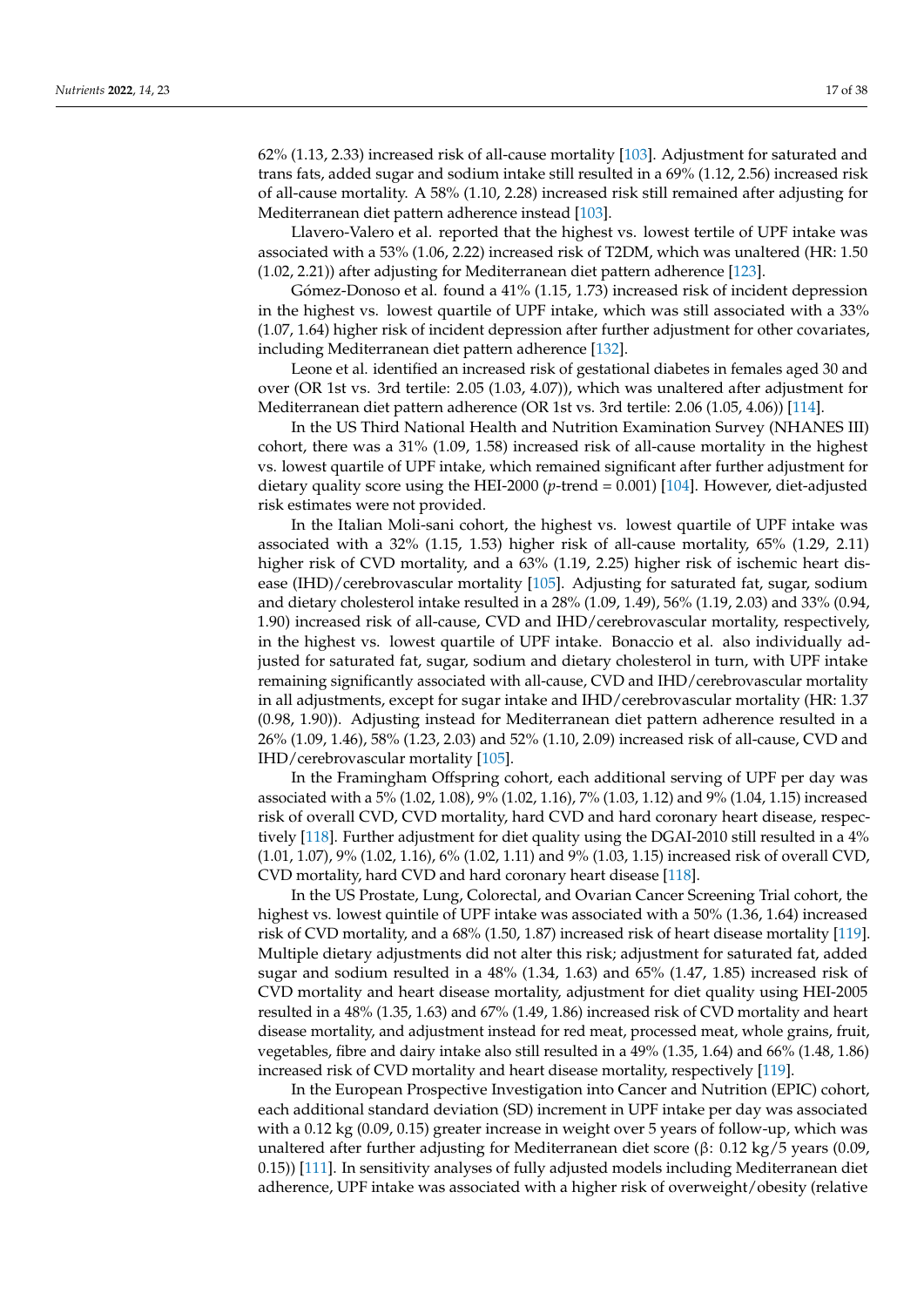risk (RR): 1.05 (1.04, 1.06)) and obesity (RR: 1.05 (1.03, 1.07)) per 1SD increase in UPF per day. This corresponded to a 15% (1.11, 1.19) higher risk of overweight/obesity in participants with normal weight and a 16% (1.09, 1.23) higher risk of obesity in participants with overweight at baseline, when comparing the highest vs. lowest quintiles of UPF intake [\[111\]](#page-34-26).

In the China Nutrition and Health Survey (CNHS), consuming  $\geq$ 50 g of UPF per day was associated with an increased risk of overweight/obesity (OR: 1.85 (1.58, 2.17)) and central obesity (OR: 2.04 (1.79, 2.33)), when compared to no UPF intake. Adjustment for traditional and modern dietary patterns did not alter the increased risks (overweight/obesity, OR: 1.45 (1.21, 1.74), central obesity, OR: 1.50 (1.29, 1.74)) [\[108\]](#page-34-27).

In the Seniors Study on Nutrition and Cardiovascular Risk in Spain (Seniors-ENRICA-1), Sandoval-Insausti et al. found an increased risk of abdominal obesity (OR: 1.62 (1.04, 2.54) in the highest vs. lowest tertile of UPF intake, which was unaltered after adjustment for Mediterranean diet adherence and fibre and omega-3 fatty acid intake (OR: 1.61 (1.01, 2.56)) [\[110\]](#page-34-28).

Donat-Vargas et al. identified an increased risk of hypertriglyceridaemia (OR: 2.00 (1.04, 3.85)) and low-HDL cholesterol (OR: 2.04 (1.22, 3.41)), as well as a significant increase in blood triglycerides (β: 6.11 mg/dL (1.30, 10.91)) when comparing the highest vs. lowest tertile of UPF intake [\[136\]](#page-35-28). Adjustment for unprocessed or minimally processed food intake did not alter the increased risk of hypertriglyceridaemia (OR: 2.66 (1.20, 5.90)), low-HDL cholesterol (OR: 2.23 (1.22, 4.05)) or change in blood triglycerides (β: 6.87 mg/dL  $(1.48, 12.27)$  [\[136\]](#page-35-28).

In the Pelotas-Brazil 2004 Birth Cohort, Costa et al. found a  $0.09 \text{ kg/m}^2$  (0.07, 0.10) greater gain in FMI from ages 6 to 11, per 100 g daily increase in UPF intake [\[116\]](#page-34-29). Adjustment for other NOVA food groups (minimally processed and processed food, and processed culinary ingredients intake) significantly increased the associated FMI gain to  $0.14~\mathrm{kg/m^2}$  (0.13, 0.15) from age 6 to 11, per 100 g daily increase in UPF intake [\[116\]](#page-34-29).

In the Avon Longitudinal Study of Parents and Children (ALSPAC) cohort, the highest vs. lowest quintile of UPF intake was associated with a  $0.06 \text{ kg/m}^2$  (0.04, 0.08) and  $0.03~\mathrm{kg/m^2}$  (0.01, 0.05) greater yearly increase in BMI and FMI, respectively, from the age of 7 to 24 [\[115\]](#page-34-7). Adjustment for saturated fat, sugar, sodium and fibre intake did not alter the association between UPF intake and increases in BMI (β: 0.07 kg/m<sup>2</sup>/year (0.04, 0.08)) or FMI (β: 0.03 kg/m<sup>2</sup>/year (0.01, 0.05)) [\[115\]](#page-34-7).

Koniecnzna et al. conducted a prospective analysis of the PREDIMED-Plus trial over the course of 12 months. Each 10% increment in UPF intake was associated with increases in total (β: 0.09 (0.06, 0.13)) and visceral (β: 0.09 (0.05, 0.13)) fat mass z-scores. Adjusting for overall repeated measures of saturated and trans fat, sodium, glycaemic index, alcohol and fibre intake across the 12 month study did not alter the significant association between UPF intake and increases in total (β: 0.06 (0.03, 0.09) and visceral (β: 0.06 (0.01, 0.10)) fat mass z-scores per 10% increase in daily UPF intake [\[109\]](#page-34-30). Adjusting instead for overall repeated measures of Mediterranean diet pattern adherence across the 12 month study also did not alter the association between each 10% increment in UPF intake and increases in total (β: 0.06 (0.02, 0.09)) and visceral (β: 0.06 (0.01, 0.10)) fat mass z-scores [\[109\]](#page-34-30).

In the Tianjin Chronic Low-grade Systemic Inflammation and Health (TCLSIH) Cohort Study, the highest vs. lowest quartile of UPF intake was associated with a 17% (1.07, 1.29) higher risk of non-alcoholic fatty liver disease (NAFLD) in the age, sex and BMI adjusted model. After adjustment for other confounders including for a healthy diet score based on fruit, vegetable, red meat and fish intake, the increased risk associated with the highest vs. lowest quintile of UPF intake was 19% (1.08, 1.31) [\[125\]](#page-35-29).

Zhang et al. found a 21% (1.10, 1.33) increased risk of hyperuricaemia in the highest vs. lowest quartile of UPF intake, which was still associated with a 17% (1.06, 1.30) increased risk of hyperuricaemia after adjustment for dietary pattern [\[134\]](#page-35-30).

In a separate study, Zhang et al. reported that each 10% increment in UPF in the diet was associated with a  $-0.30$  kg ( $-0.50$ ,  $-0.09$ ) and  $-0.0043$  kg/kg weight ( $-0.0073$ , −0.0014) yearly reduction in absolute and weight-adjusted grip strength, respectively [\[138\]](#page-36-1).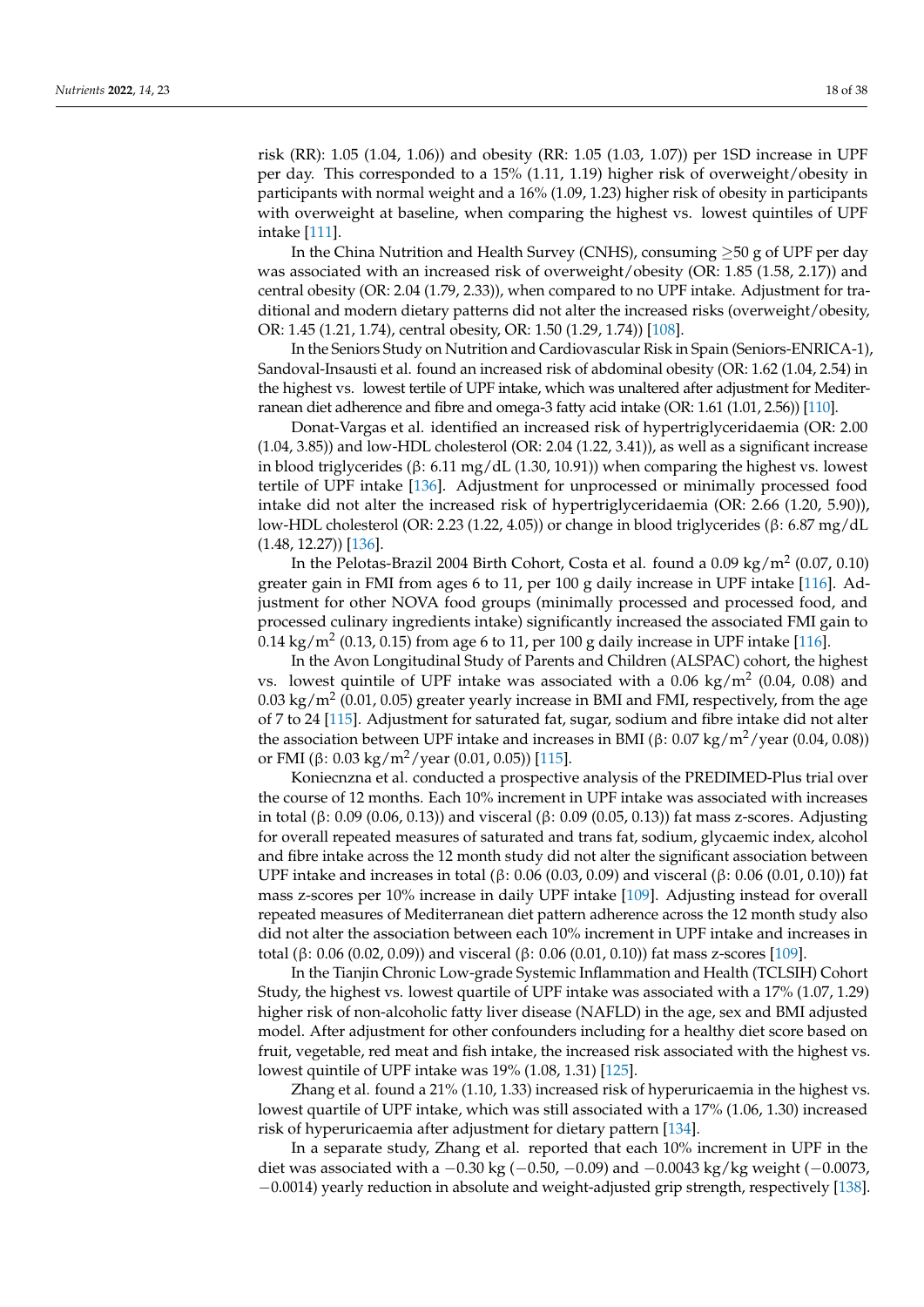Adjustment for further covariates including a healthy diet score (based on fruit, vegetable, unprocessed red meat and fish intake), dietary supplement use and protein and milk intake did not alter the association, with each 10% increment in UPF intake still associated with −0.32 kg (−0.53, −0.11) and −0.0046 kg/kg weight (−0.0076, −0.0016) yearly reductions in absolute and weight-adjusted grip strength, respectively [\[138\]](#page-36-1).

In a combined analysis of the Nurses' Health Study, the Nurses' Health Study II and the Health Professionals Follow-up Study, Lo et al. found a 75% (1.29, 2.35) increased risk of Crohn's disease in the highest vs. lowest quartile of UPF intake after adjusting for age, cohort and calendar year. The increased risk was unchanged after further covariate adjustments, including for diet quality defined by the AHEI-2010 (HR: 1.70 (1.23, 2.35)) [\[130\]](#page-35-31).

In the Prospective Urban Rural Epidemiology (PURE) cohort, Narula et al. identified an 82% (1.22, 2.72) increased risk of inflammatory bowel disease (IBD) and a 450% (1.67, 12.13) increased risk of Crohn's disease in those consuming five or more UPF servings per day, compared with those consuming less than one serving per day. Adjustment for AHEI-2010 still resulted in a 92% (1.28, 2.90) increased risk of IBD and a 490% (1.78, 13.45) increased risk of Crohn's disease [\[128\]](#page-35-32).

In the Norwegian Mother, Father and Child Cohort Study, Borge et al. reported that each 1 SD increase in maternal UPF intake was associated with an increase in absolute (0.38  $(0.27, 0.49)$ ) and relative  $(4.5\%$   $(3.3, 4.9)$ ) measures of child attention deficit hyperactivity disorder (ADHD) symptoms at age 8, using the Parent Rating Scale for Disruptive Behaviour Disorders [\[137\]](#page-35-33). Adjustment for child Diet Quality Index (based on diet diversity, diet quality and diet equilibrium [\[139\]](#page-36-2)) did not alter the associated increase in absolute (0.25 (0.13, 0.38)) or relative (3.0% (1.5, 4.5)) ADHD symptoms [\[137\]](#page-35-33).

Three studies have considered the impact of diet quality and dietary pattern using alternative methods. In the ATTICA cohort, each additional weekly serving of UPF was associated with a 10% (1.02, 1.21) increased risk of CVD. Kouvari et al. then performed sub-group analysis based on Mediterranean diet pattern adherence. Participants with moderate to high adherence to the Mediterranean diet had an attenuated (8% (0.98, 1.19)) risk of CVD per weekly serving of UPF, whereas participants with low adherence to the Mediterranean diet had an even greater risk of 19% (1.12, 1.25), per weekly serving of UPF [\[140\]](#page-36-3).

Bonaccio et al. identified that diet quality (defined by the FSA-NPS-DI) was only significantly associated with all-cause mortality in high UPF consumers (HR per 1 SD increase in FSA-NPS-DI: 1.14 (1.05, 1.25), but not in low UPF consumers (HR: 1.00 (0.93, 1.07) (*p* for interaction = 0.034) in the Moli-sani cohort [\[141\]](#page-36-4). The interaction between diet quality and UPF intake was not significant for CVD mortality.

In the ENRICA study, the highest vs. lowest quartile of UPF intake had a 44% (1.01, 2.07) increased risk of all-cause mortality [\[91\]](#page-33-15). Instead of dietary adjustment, Blanco-Rojo et al. compared the highest vs. lowest intakes of nutrients from UPF intake, including total, saturated and trans fat, carbohydrates, sugar, sodium and fibre [\[91\]](#page-33-15). The nutrient content of UPFs was not associated with an increased mortality risk, except for trans fat (HR highest vs. lowest quartile: 1.39 (1.00, 1.92), *p* = 0.047).

#### *6.2. Adjustment for Fat, Sodium, Carbohydrate and Dietary Pattern*

Two studies have simultaneously adjusted for fat, sodium and carbohydrate intake and for dietary pattern, which are reported in Supplementary Table S1. For cancer outcomes, Fiolet et al. adjusted for both intakes of lipids (including fat), sodium, and carbohydrates and Western dietary pattern, resulting in a 13% (1.07, 1.18) and 11% (1.01, 1.21) increased risk of all cancer and breast cancer per 10% increase in UPF in the diet [\[126\]](#page-35-1).

Adjibade et al. identified a 21% (1.15, 1.27) higher risk of depressive symptoms per 10% increase in UPF in the diet in the NutriNet-Santé cohort [\[131\]](#page-35-34). After adjusting for intakes of lipids (including fat), sodium, and carbohydrates and for healthy and Western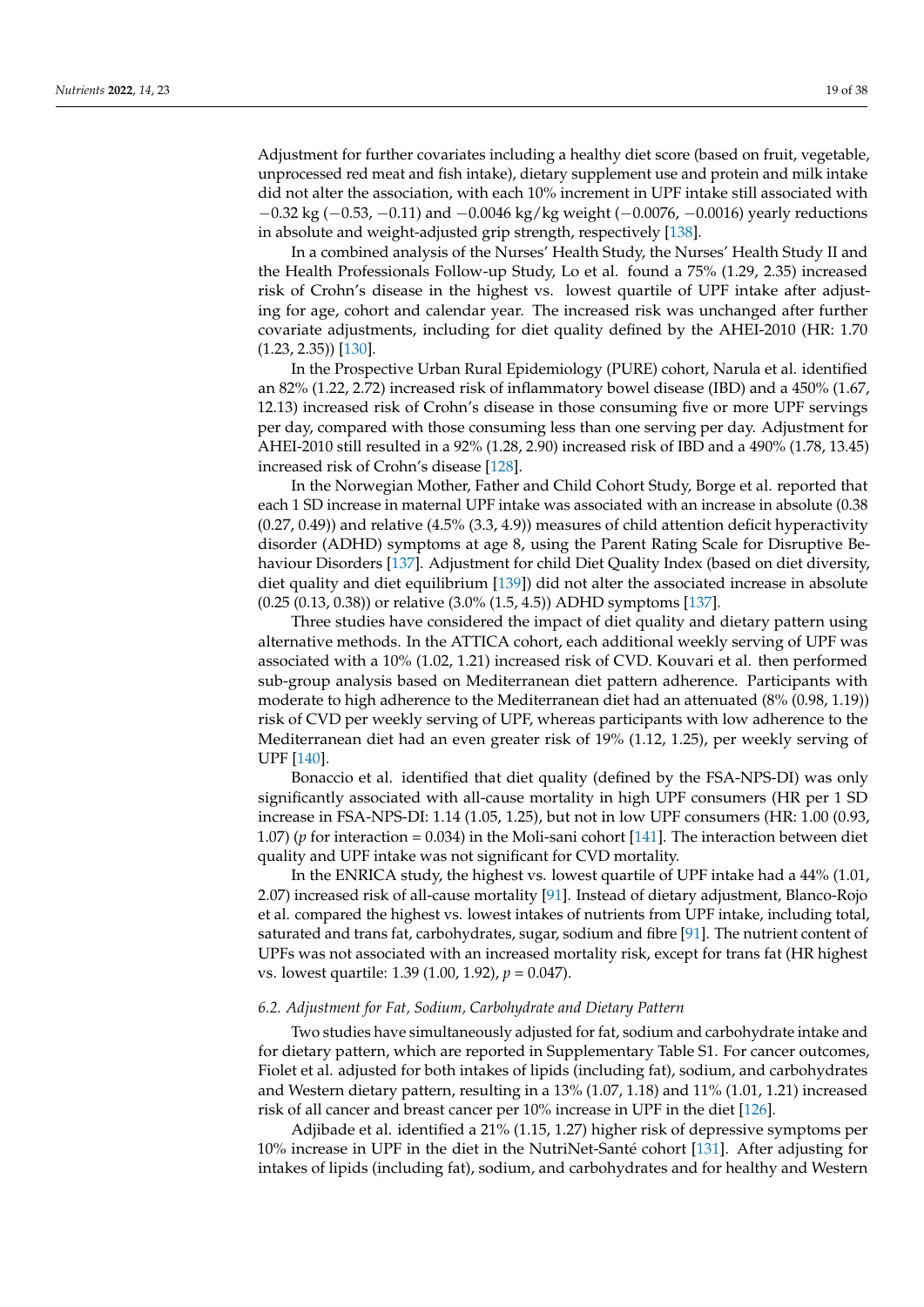dietary patterns, the risk of depressive symptoms per 10% increase in UPF in the diet was still 22% (1.16, 1.29) [\[131\]](#page-35-34).

#### *6.3. Adjustment for Fat And/or Sugar and/or Sodium*

Some studies have adjusted for one or two components of fat and/or sugar and/or sodium intake, rather than all three components. One study adjusted for carbohydrate intake, rather than sugar intake [\[114\]](#page-34-25). These adjustments are reported in Supplementary Table S2. The significant associations between UPF intake and all-cause mortality, overweight or obesity, central obesity, T2DM, hypertension, gestational weight gain, neonatal anthropometrics and blood lipid profiles were unchanged following these dietary adjustments [\[103](#page-34-24)[,108](#page-34-27)[,113](#page-34-6)[,114](#page-34-25)[,120,](#page-35-35)[123,](#page-35-2)[135,](#page-35-36)[136\]](#page-35-28).

#### *6.4. Adjustment for Other Dietary Components*

Other measures used for dietary adjustment are provided in Supplementary Table S3. Other dietary adjustments include for fried foods, fruit and vegetables, UPF soft drinks, multivitamin use and excluding bacon, sausage and processed meats from ultra-processed food intake. These adjustments had no impact on the association between higher intakes of UPF and risk of all-cause mortality, cancer, overweight/obesity, increased total and visceral fat mass, increased BMI and FMI, NAFLD, weight and waist circumference gain, adverse blood lipid profiles, grip strength decline, incident hypertension and renal function decline [\[103](#page-34-24)[,104,](#page-34-3)[106,](#page-34-5)[107,](#page-34-31)[109,](#page-34-30)[111](#page-34-26)[,112](#page-34-32)[,115](#page-34-7)[,121](#page-35-37)[,122,](#page-35-38)[125,](#page-35-29)[126,](#page-35-1)[133,](#page-35-39)[136](#page-35-28)[,138\]](#page-36-1).

# *6.5. Dietary Adjustments That Explain the Association between UPF Intake and Health-Related Outcomes*

To date, only two studies have performed dietary adjustments that explain the association between higher UPF intakes and adverse health-related outcomes. In the PREDIMED-Plus study, each 10% increase in UPF in the diet was associated with a 5% (0.00, 0.09,  $p = 0.031$ ) increase in android:gynoid fat ratio z-score during 12 months of follow-up [\[109\]](#page-34-30). Adjusting for repeated measures of sodium, saturated and trans fat, alcohol, fibre and glycaemic index, or adjusting for repeated measures of Mediterranean Diet adherence during the 12-month follow-up period resulted in a non-significant association between UPF intake and android:gynoid fat ratio z-score [\[109\]](#page-34-30).

In the Moli-sani cohort, the highest vs. lowest quartile of UPF intake had a 36% (1.01, 1.83) higher risk of other cause mortality (any mortality, excluding CVD and cancer). However, after adjusting for Mediterranean diet score, this became non-significant (1.26 (0.94, 1.69)) [\[105\]](#page-34-2). As noted in Section [6.1,](#page-5-0) the increased risk of IHD/cerebrovascular mortality also became non-significant after adjusting for saturated fat, sugar, sodium and dietary cholesterol.

#### *6.6. Adjustment for Total Energy Intake*

An ultra-processed diet has been shown to increase energy intake in comparison with a minimally processed diet [\[49\]](#page-32-3). Energy intake may be a mediator of both nutritional aspects (high energy density and palatability), and of some ultra-processing aspects (a degraded food matrix influencing oro-sensory exposure and satiety) of UPFs. Adjustment for total daily energy intake is not only useful to control for measurement error in epidemiological dietary assessment to improve risk estimation of other dietary measures [\[142,](#page-36-5)[143\]](#page-36-6), but it can also provide information on the associated risk between UPF intake and adverse health outcomes, independent of energy intake [\[144\]](#page-36-7).

Adjustment for energy intake can be achieved using several methods [\[145,](#page-36-8)[146\]](#page-36-9). However, it has typically been performed by energy-adjusting the UPF independent variable, either via the residual method (regressing UPF intake onto total energy intake to produce residuals) or via the nutrient density method (usually as 'energy intake from UPFs/total energy intake', though 'total weight of UPFs/total food weight' has also been used to capture the non-nutritive aspects of UPFs) [\[146\]](#page-36-9). Total energy intake is then included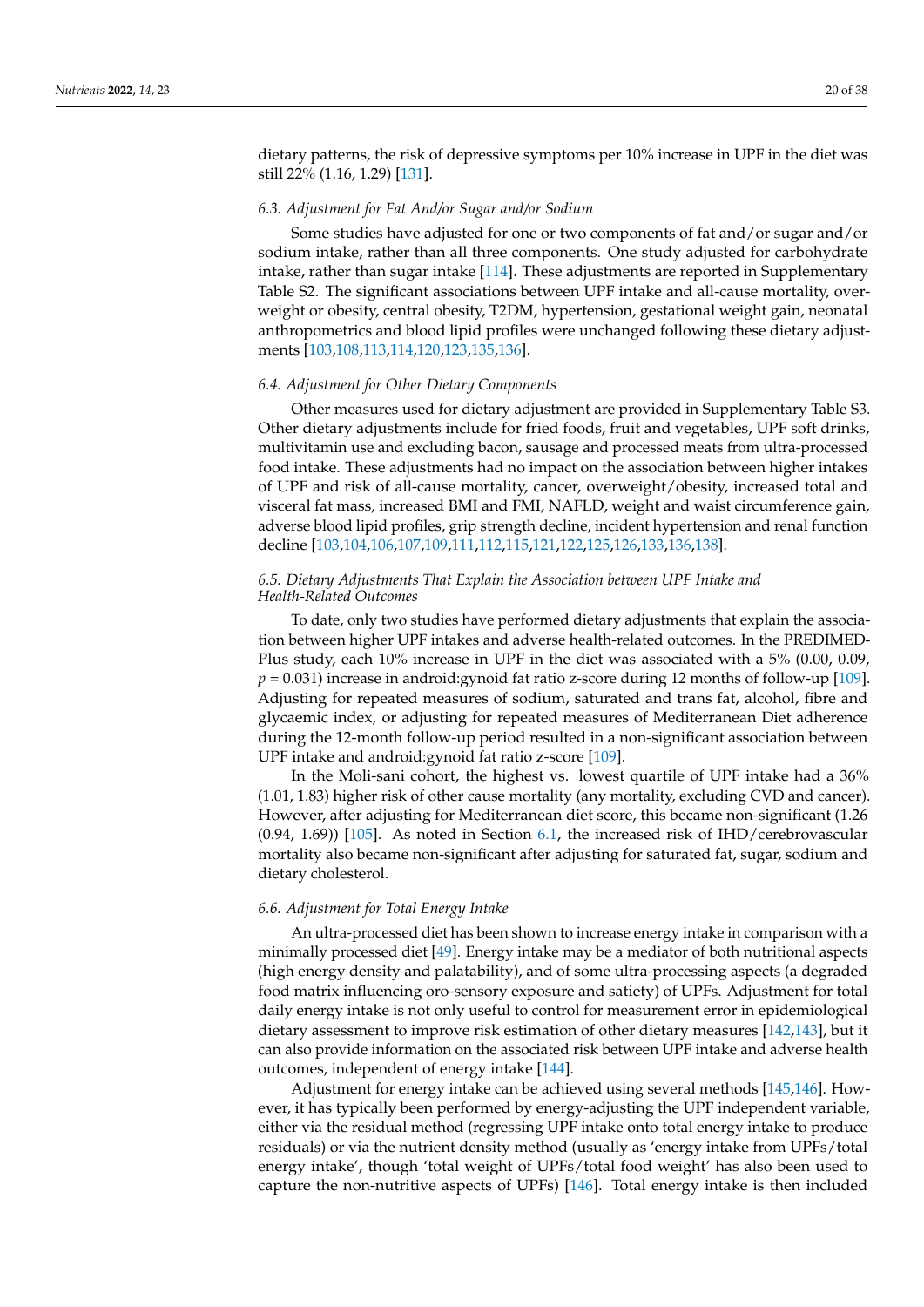as a covariate in the model [\[146\]](#page-36-9). Some studies instead use absolute UPF intake as the independent variable, and then include total energy intake in the model.

Table [5](#page-21-0) presents the prospective cohort studies performing adjustments for total energy intake. Forty-seven studies have performed some form of energy adjustment across 131 models. 80 models demonstrate a significant association between energy-adjusted UPF intake and a health-related outcome. 6/6 models were significantly associated with all-cause mortality, 12/15 models were significantly associated with any CVD outcome, 3/3 models were significantly associated with T2DM, 15/17 models were significantly associated with adult weight gain/overweight/obesity, and 15/25 models with gestational or child anthropometrics. Twenty-one non-significant models with energy adjustment were from multiple models for child appetitive traits (eight; Vedovato et al. [\[99\]](#page-34-33)), childhood anthropometrics and glucose profiles (six; Costa et al. [\[98\]](#page-34-34)), child asthma and wheezing (four; Machado Azeredo et al. [\[101\]](#page-34-0)) and childhood lipid profiles (three; Rauber et al. [\[95\]](#page-33-19)). Four studies provided insufficient detail on energy adjustments [\[87](#page-33-20)[,96](#page-33-21)[,140](#page-36-3)[,147\]](#page-36-10).

#### *6.7. Prospective Studies Reporting Mediation Analyses*

Besides being included as a covariate within models, formal mediation analysis can be used to determine whether dietary components mediate the association between UPF intake and adverse health-related outcomes [\[149,](#page-36-11)[150\]](#page-36-12). Few studies to date have performed mediation analyses between UPF intake, dietary components and health-related outcomes.

Bonaccio et al. examined the mediating role of nutrients and energy content on allcause mortality, CVD mortality and IHD/cerebrovascular mortality [\[105\]](#page-34-2). All dietary factors combined (sugar, saturated fat, dietary cholesterol, dietary sodium and energy content) significantly accounted for 41.3% ((11.9%, 78.5%), *p* < 0.001) of IHD/cerebrovascular mortality risk, but did not account for all-cause mortality  $(12.8\% \, (1.6\%, 56.5\%), p = 0.14)$ or CVD mortality  $(11.5\% (1.5\%, 53.3\%), p = 0.15)$  risk. Sugar content alone accounted for 23.2% ((9.7%, 45.9%), *p* < 0.001), 18.0% ((7.2%, 38.4%), *p* = 0.003) and 36.3% ((13.8%, 67.0%),  $p < 0.001$ ) of the associated risk between UPF intake and all-cause mortality, CVD mortality and IHD/cerebrovascular mortality, respectively. Saturated fat or sodium content did not account for any of the associated risks.

Fiolet et al. performed mediation analyses for sodium, total lipids, saturated fat, monounsaturated fat, polyunsaturated fat, carbohydrate and for Western dietary pattern, with all mediation effects for the association between UPF intake and overall cancer being less than 2% (all *p* > 0.05) [\[126\]](#page-35-1).

Koniecnzna et al. found that repeated measures of saturated fat, trans fat and fibre explained 11–30% of the associations between UPF intake and increases in measures of central and overall adiposity over 12 months of follow-up [\[109\]](#page-34-30). Repeated measures of sodium, total energy intake and glycaemic index did not mediate any of the associations.

Costa et al. identified that 58.2% (0.07 kg/m<sup>2</sup> (0.05, 0.10)) of the association between UPF intake and the increase in FMI from age 6 to 11 in children was mediated by energy content, with the remaining 41.8% being either a direct effect of ultra-processing, or as a result of unmeasured variables [\[116\]](#page-34-29).

Vedovato et al. showed that energy intake was a mediator between UPF intake at 4 years of age and the appetite traits, 'satiety responsiveness' and 'food fussiness', but not with 'food responsiveness', at age 7 [\[99\]](#page-34-33).

Gomes et al. showed that the percentage of total energy derived from UPFs in the third trimester was associated with total energy intake in the third trimester, which was also associated with gestational weight gain in the third trimester [\[93\]](#page-33-17).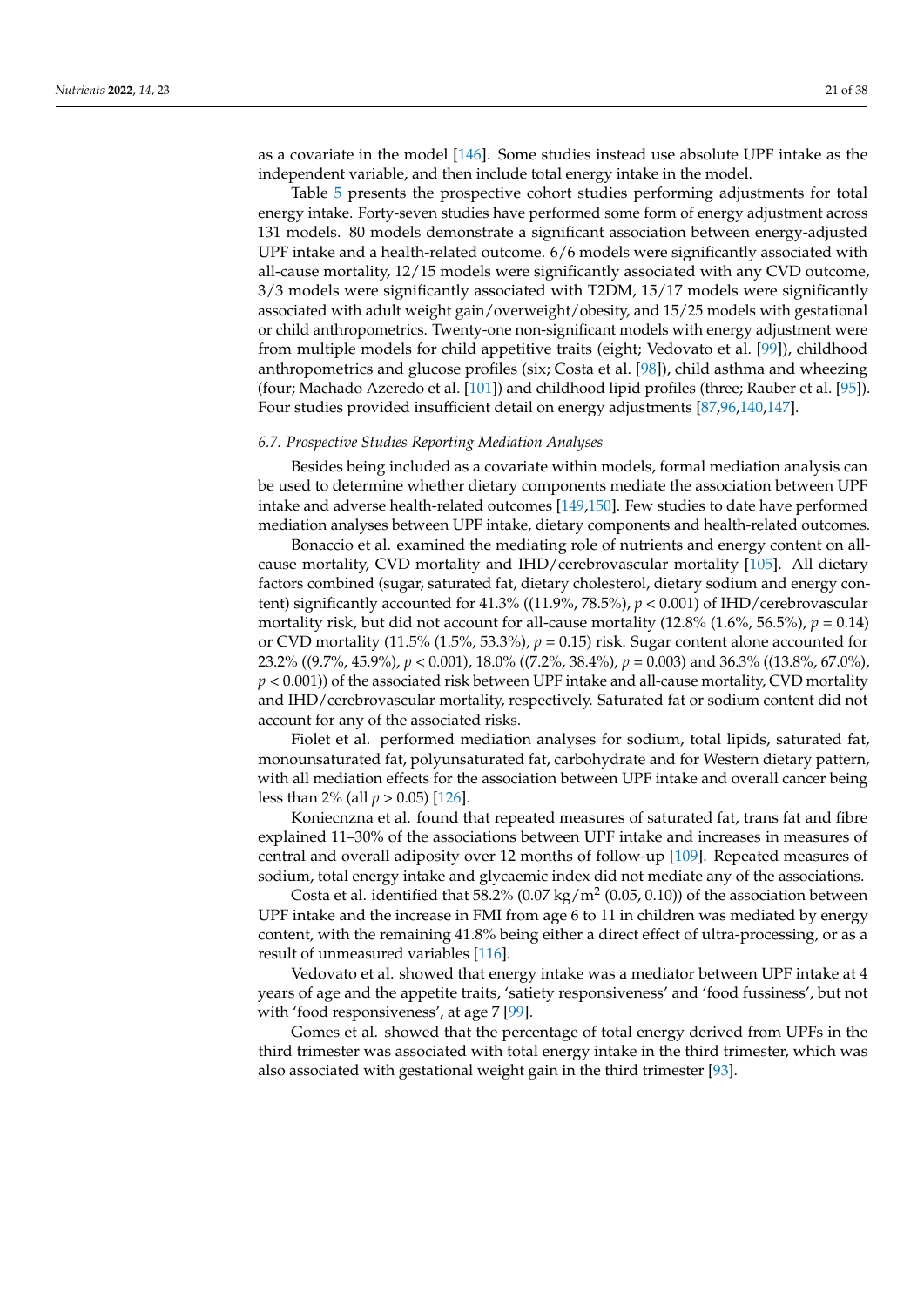<span id="page-21-0"></span>

| Author, Year                 | Outcome                                                                                        | <b>Method of Analysis</b>                                                                            | <b>Energy Adjustment</b>                                                                                                   | Effect                                                                                                         |
|------------------------------|------------------------------------------------------------------------------------------------|------------------------------------------------------------------------------------------------------|----------------------------------------------------------------------------------------------------------------------------|----------------------------------------------------------------------------------------------------------------|
| Schnabel 2019 [102]          | All-cause mortality                                                                            | HR per 10% increase in UPF                                                                           | UPF as % weight + adjusted for TEI                                                                                         | $1.15(1.04, 1.27)^{1}$                                                                                         |
| Rico-Campa 2019 [103]        | All-cause mortality<br>Cardiovascular deaths<br>Cancer deaths                                  | HR 1st vs. 4th quartile<br>HR 1st vs. 4th quartile<br>HR 1st vs. 4th quartile                        | Energy-adjusted UPF + adjusted for TEI<br>Energy-adjusted UPF + adjusted for TEI<br>Energy-adjusted UPF + adjusted for TEI | $1.62$ (1.13, 2.33) <sup>2</sup><br>2.16 (0.92, 5.06) <sup>2</sup><br>1.22 (0.70, 2.12) <sup>2</sup>           |
| Blanco-Rojo 2019 [91]        | All-cause mortality                                                                            | HR 1st vs. 4th quartile                                                                              | UPF as % TEI                                                                                                               | $1.44$ (1.01, 2.07) <sup>3</sup>                                                                               |
| Kim 2019 [104]               | All-cause mortality<br>CVD mortality                                                           | HR 1st vs. 4th quartile<br>HR 1st vs. 4th quartile                                                   | UPF servings/day + adjusted for TEI<br>UPF servings/day + adjusted for TEI                                                 | $1.31(1.09, 1.58)^{4}$<br>$1.10(0.74, 1.67)^{4}$                                                               |
| Romero Ferreiro 2021 [89]    | All-cause mortality                                                                            | HR per 10% increase in UPF                                                                           | UPF as % TEI + adjusted for TEI                                                                                            | 1.16 $(1.06, 1.26)^5$                                                                                          |
| Bonaccio 2021 [105]          | All-cause mortality                                                                            | HR 1st vs. 4th quartile                                                                              | UPF as % weight + adjusted for TEI and<br>energy content of UPFs                                                           | $1.35(1.15, 1.58)^6$                                                                                           |
|                              | CVD mortality                                                                                  | HR 1st vs. 4th quartile                                                                              | UPF as % weight + adjusted for TEI and<br>energy content of UPFs                                                           | $1.66$ (1.28, 2.16) <sup>6</sup>                                                                               |
|                              | IHD/cerebrovascular mortality                                                                  | HR 1st vs. 4th quartile                                                                              | UPF as % weight + adjusted for TEI and<br>energy content of UPFs                                                           | $1.48(1.05, 2.09)^6$                                                                                           |
|                              | Cancer mortality<br>Other cause mortality                                                      | HR 1st vs. 4th quartile<br>HR 1st vs. 4th quartile                                                   | UPF as % weight + adjusted for TEI<br>UPF as % weight + adjusted for TEI                                                   | $1.00(0.80, 1.26)^6$<br>$1.36(1.01, 1.83)^6$                                                                   |
| Beslay 2020 [106]            | BMI change $(kg/m^2)$<br>Overweight<br>Obesity                                                 | Beta per 10% increase in UPF<br>HR per 10% increase in UPF<br>HR per 10% increase in UPF             | UPF as $%$ weight + adjusted for TEI<br>UPF as $%$ weight + adjusted for TEI<br>UPF as $%$ weight + adjusted for TEI       | $0.02$ (0.01, 0.02) <sup>7</sup><br>$1.11$ (1.08, 1.14) <sup>7</sup><br>$1.09$ (1.05, 1.13) <sup>7</sup>       |
| Mendonça 2016 [107]          | Overweight/obesity                                                                             | HR 1st vs. 4th quartile                                                                              | UPF servings/day $+$ adjusted for TEI                                                                                      | $1.27(1.09, 1.49)^{8}$                                                                                         |
| Li 2021 [108]                | Overweight/obesity<br>Central obesity                                                          | OR none vs. $\geq 50$ g/day<br>OR none vs. $\geq 50$ g/day                                           | Absolute UPF $g$ /day + adjusted for TEI<br>Absolute UPF $g$ /day + adjusted for TEI                                       | $1.85(1.58, 2.17)^9$<br>$2.04$ (1.79, 2.33) <sup>9</sup>                                                       |
| Koniecnzna 2021 [109]        | Total fat mass (z-score)<br>Visceral fat mass (z-score)<br>Android: Gynoid fat ratio (z-score) | Beta per 10% increase in UPF<br>Beta per 10% increase in UPF<br>Beta per 10% increase in UPF         | UPF as $%$ weight + adjusted for TEI<br>UPF as % weight + adjusted for TEI<br>UPF as % weight + adjusted for TEI           | $0.09(0.06, 0.12)^{10}$<br>$0.09(0.04, 0.13)^{10}$<br>$0.04$ (0.00, 0.08) $p = 0.055$ <sup>10</sup>            |
| Sandoval-Insausti 2020 [110] | Abdominal obesity                                                                              | OR 1st vs. 3rd tertile                                                                               | UPF as $%$ TEI + adjusted for TEI                                                                                          | $2.55(1.04, 6.27)^{11}$                                                                                        |
| Cordova 2021 [111]           | Weight gain (kg)<br>Overweight/obesity<br>Obesity                                              | Beta per 1SD increase in UPF/day<br>RR per 1SD increase in UPF/day<br>RR per 1SD increase in UPF/day | Energy-adjusted UPF<br>Energy-adjusted UPF<br>Energy-adjusted UPF                                                          | $0.118$ (0.085, 0.151) <sup>12</sup><br>$1.05$ (1.04, 1.06) <sup>12</sup><br>$1.05$ (1.03, 1.07) <sup>12</sup> |

**Table 5.** Prospective cohort studies adjusting for total energy intake.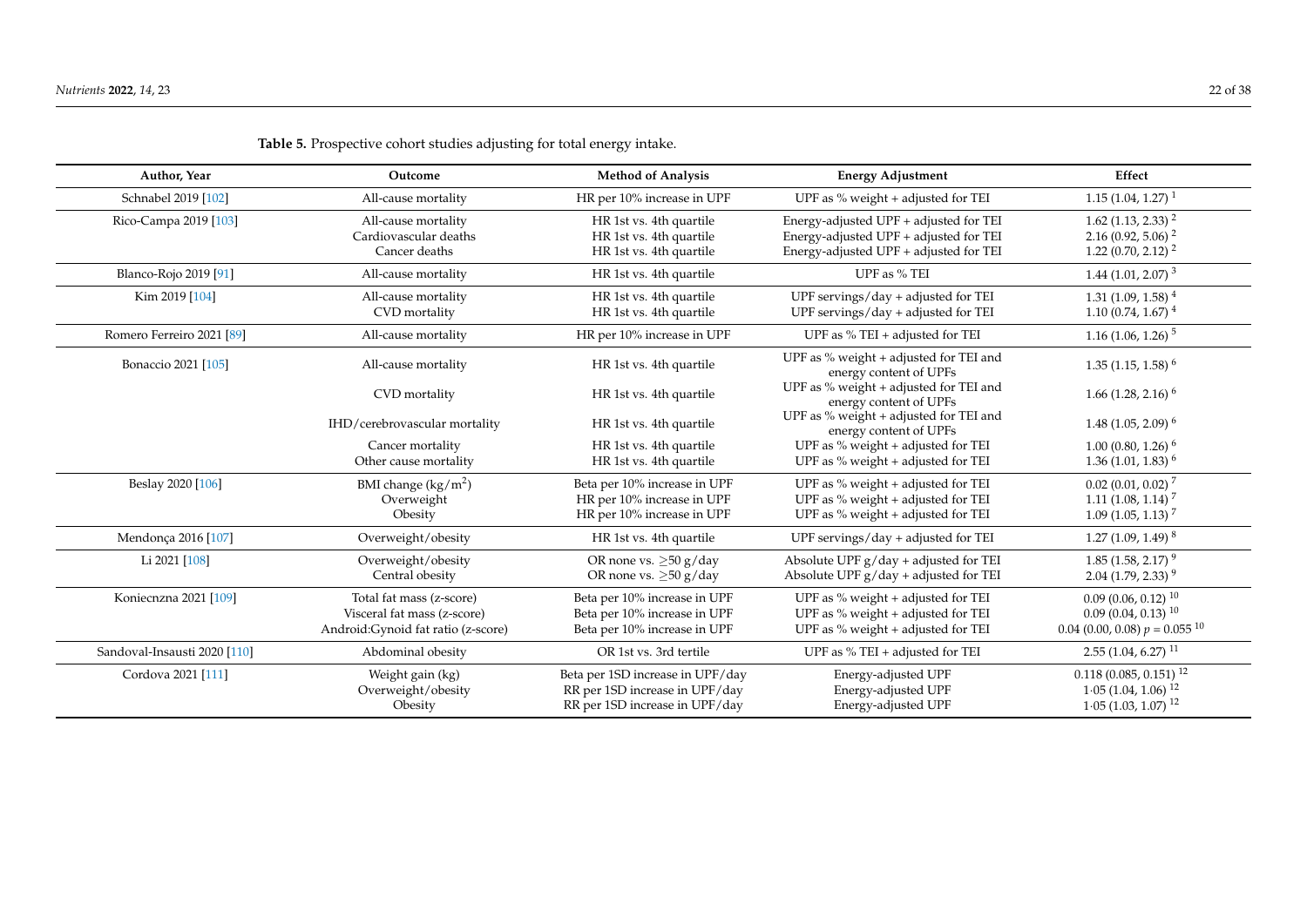**Table 5.** *Cont.*

| Author, Year       | Outcome                                                         | <b>Method of Analysis</b>                                  | <b>Energy Adjustment</b>                   | Effect                                  |
|--------------------|-----------------------------------------------------------------|------------------------------------------------------------|--------------------------------------------|-----------------------------------------|
| Canhada 2020 [112] | Large weight gain (≥90th percentile:<br>$\geq$ 1.68 kg/year)    | RR 1st vs. 4th quartile                                    | UPF as % TEI + adjusted for TEI            | $1.27(1.07, 1.51)^{13}$                 |
|                    | Large WC gain ( $\geq$ 90th percentile:<br>$\geq$ 2.42 cm/year) | RR 1st vs. 4th quartile                                    | UPF as $%$ TEI + adjusted for TEI          | $1.36(1.14, 1.61)^{13}$                 |
|                    | Incident overweight/obesity                                     | RR 1st vs. 4th quartile                                    | UPF as $%$ TEI + adjusted for TEI          | $1.22(1.04, 1.42)^{13}$                 |
|                    | Incident obesity                                                | RR 1st vs. 4th quartile                                    | UPF as % TEI + adjusted for TEI            | $1.02(0.85, 1.21)^{13}$                 |
| Rohatgi 2017 [113] | Gestational weight gain (kg)                                    | Beta per 1% increase in UPF intake                         | UPF as % TEI + adjusted for TEI            | $1.3(0.3, 2.4)^{14}$                    |
|                    | Neonate thigh skinfold thickness (mm)                           | Beta per 1% increase in UPF intake                         | UPF as % TEI + adjusted for TEI            | $0.20(0.005, 0.40)^{14}$                |
|                    | Neonate subscapular skinfold thickness<br>(mm)                  | Beta per 1% increase in UPF intake                         | UPF as $%$ TEI + adjusted for TEI          | $0.10(0.02, 0.30)^{14}$                 |
|                    | Neonate body fat percentage (%)                                 | Beta per 1% increase in UPF intake                         | UPF as % TEI + adjusted for TEI            | $0.60(0.04, 1.20)^{14}$                 |
| Gomes 2021 [93]    | Gestational weight gain 3rd<br>trimester (kg)                   | Beta per 1% increase in UPF intake during<br>3rd trimester | UPF as % TEI                               | 4.17 (0.55, 7.79) $^{15}$               |
|                    | Gestational weight gain 2nd<br>trimester (kg)                   | Beta per 1% increase in UPF intake in<br>2nd trimester     | UPF as % TEI                               | $-1.50$ ( $-5.08$ , 2.08) <sup>15</sup> |
| Leone 2021 [114]   | Gestational diabetes pooled                                     | OR 1st vs. 3rd tertile                                     | Energy-adjusted UPF + adjusted for TEI     | $1.10(0.74, 1.64)^{16}$                 |
|                    | Gestational diabetes <30                                        | OR 1st vs. 3rd tertile                                     | Energy-adjusted UPF + adjusted for TEI     | $0.89(0.54, 1.46)^{16}$                 |
|                    | Gestational diabetes > 30                                       | OR 1st vs. 3rd tertile                                     | Energy-adjusted UPF + adjusted for TEI     | $2.05(1.03, 4.07)^{16}$                 |
| Chang 2021 [115]   | BMI $(kg/m^2)$ /year                                            | Beta 1st vs. 5th quintile                                  | UPF as % weight + adjusted for child's TEI | $0.06(0.04, 0.08)^{17}$                 |
|                    | Fat mass index $(kg/m^2)/year$                                  | Beta 1st vs. 5th quintile                                  | UPF as % weight + adjusted for child's TEI | $0.03(0.01, 0.05)^{17}$                 |
|                    | Lean mass index $(kg/m^2)/year$                                 | Beta 1st vs. 5th quintile                                  | UPF as % weight + adjusted for child's TEI | $0.004$ $(-0.007,\,0.01)^{\,17}$        |
|                    | Body fat percentage (%)/year                                    | Beta 1st vs. 5th quintile                                  | UPF as % weight + adjusted for child's TEI | $0.004 (-0.05, 0.06)^{17}$              |
|                    | Weight (kg/year)                                                | Beta 1st vs. 5th quintile                                  | UPF as % weight + adjusted for child's TEI | $0.20(0.11, 0.28)^{17}$                 |
|                    | Waist circumference (cm/year)                                   | Beta 1st vs. 5th quintile                                  | UPF as % weight + adjusted for child's TEI | $0.17(0.11, 0.22)^{17}$                 |
|                    | <b>BMI</b> z-score                                              | Beta 1st vs. 5th quintile                                  | UPF as % weight + adjusted for child's TEI | $0.01$ (0.003, 0.01) <sup>17</sup>      |
|                    | Fat mass (kg/year)                                              | Beta 1st vs. 5th quintile                                  | UPF as % weight + adjusted for child's TEI | $0.15(0.08, 0.21)^{17}$                 |
|                    | Lean mass (kg/year)                                             | Beta 1st vs. 5th quintile                                  | UPF as % weight + adjusted for child's TEI | $-0.04$ ( $-0.11$ , $0.02$ ) $^{17}$    |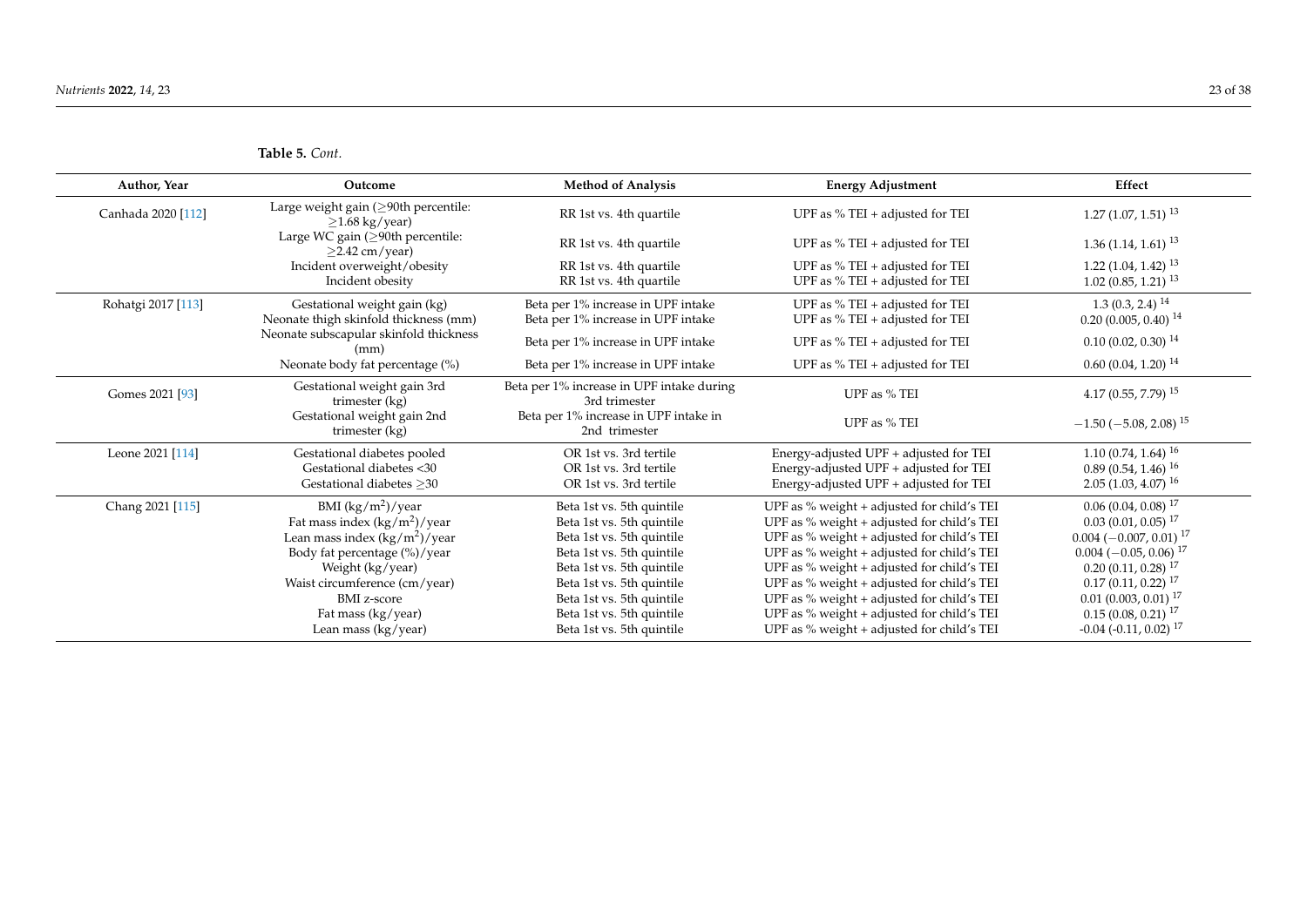| Author, Year       | Outcome                              | <b>Method of Analysis</b>                                          | <b>Energy Adjustment</b>                                                      | Effect                                     |
|--------------------|--------------------------------------|--------------------------------------------------------------------|-------------------------------------------------------------------------------|--------------------------------------------|
| Costa 2021 [116]   | Fat mass index $(kg/m2)$             | Beta/100 g increase in UPF intake                                  | Absolute UPF $g$ /day + adjusted for energy<br>intake/expenditure ratio + TEI | $0.05(0.04, 0.06)^{18}$                    |
| Vedovato 2021 [99] | BMI z-score age 10                   | Beta per 1 kcal/100 kcal/d increase in energy<br>from UPF at age 4 | UPF as % TEI at age 4                                                         | $0.028$ (0.006, 0.051) <sup>19</sup>       |
|                    | BMI z-score age 10                   | Beta per 1 kcal/100 kcal/d increase in energy<br>from UPF at age 7 | UPF as % TEI at age 7                                                         | $0.014 (-0.007, 0.036)^{19}$               |
|                    | Enjoyment of food at age 7           | Beta per 1 kcal/100 kcal/d increase in energy<br>from UPF at age 4 | UPF as % TEI at age 4                                                         | $-0.002$ $(-0.021, 0.016)$ <sup>19</sup>   |
|                    | Food responsiveness at age 7         | Beta per 1 kcal/100 kcal/d increase in energy<br>from UPF at age 4 | UPF as % TEI at age 4                                                         | $0.017$ (-0.001, 0.035) <sup>19</sup>      |
|                    | Emotional overeating at age 7        | Beta per 1 kcal/100 kcal/d increase in energy<br>from UPF at age 4 | UPF as % TEI at age 4                                                         | $0.010 (-0.006, 0.026)^{19}$               |
|                    | Emotional undereating at age 7       | Beta per 1 kcal/100 kcal/d increase in energy<br>from UPF at age 4 | UPF as % TEI at age 4                                                         | $0.007$ (-0.012, 0.027) <sup>19</sup>      |
|                    | Satiety Responsiveness at age 7      | Beta per 1 kcal/100 kcal/d increase in energy<br>from UPF at age 4 | UPF as % TEI at age 4                                                         | $0.013$ (-0.004, 0.029) <sup>19</sup>      |
|                    | Slowness in eating at age 7          | Beta per 1 kcal/100 kcal/d increase in energy<br>from UPF at age 4 | UPF as % TEI at age 4                                                         | $-0.015$ ( $-0.035$ , 0.006) <sup>19</sup> |
|                    | Food Fussiness at age 7              | Beta per 1 kcal/100 kcal/d increase in energy<br>from UPF at age 4 | UPF as % TEI at age 4                                                         | $0.026$ (0.007, 0.045) <sup>19</sup>       |
|                    | Desire to Drink at age 7             | Beta per 1 kcal/100 kcal/d increase in energy<br>from UPF at age 4 | UPF as % TEI at age 4                                                         | $0.018 (-0.003, 0.039)$ <sup>19</sup>      |
| Costa 2019 [98]    | $\triangle$ BMI age 4 to 8           | Beta per 10% increase in UPF intake                                | UPF as % TEI at age 4                                                         | $0.00$ (-0.02, 0.01) $^{20}$               |
|                    | $\triangle$ WC age 4 to 8            | Beta per 10% increase in UPF intake                                | UPF as % TEI at age 4                                                         | $0.07(0.01, 0.13)^{20}$                    |
|                    | $\triangle$ WHR age 4 to 8           | Beta per 10% increase in UPF intake                                | UPF as % TEI at age 4                                                         | $0.00$ $(0.00, 0.00)$ $^{20}$              |
|                    | $\triangle$ Sum skinfolds age 4 to 8 | Beta per 10% increase in UPF intake                                | UPF as % TEI at age 4                                                         | $0.05$ (-0.04, 0.15) <sup>20</sup>         |
|                    | Glucose $(mmol/L)$                   | Beta per 10% increase in UPF intake                                | UPF as % TEI at age 4                                                         | $0.00 (-0.01, 0.00)^{20}$                  |
|                    | Insulin $(uU/mL)$                    | Beta per 10% increase in UPF intake                                | UPF as % TEI at age 4                                                         | $0.00 (-0.00, 0.01)^{20}$                  |
|                    | <b>HOMA-IR</b>                       | Beta per 10% increase in UPF intake                                | UPF as % TEI at age 4                                                         | $0.00 (-0.01, 0.01)^{20}$                  |
| Srour 2019 [117]   | All CVD                              | HR per 10% increase in UPF                                         | UPF as % weight + adjusted for TEI                                            | $1.12$ (1.05, 1.20) <sup>21</sup>          |
|                    | Coronary heart disease               | HR per 10% increase in UPF                                         | UPF as % weight + adjusted for TEI                                            | 1.13 (1.02, 1.24) <sup>21</sup>            |
|                    | Cerebrovascular disease              | HR per 10% increase in UPF                                         | UPF as % weight + adjusted for TEI                                            | $1.11(1.01, 1.21)^{21}$                    |
| Du 2021 [86]       | Incident CAD                         | HR 1st vs. 4th quartile                                            | Energy-adjusted UPF + adjusted for TEI                                        | $1.21$ (1.06, 1.37) <sup>22</sup>          |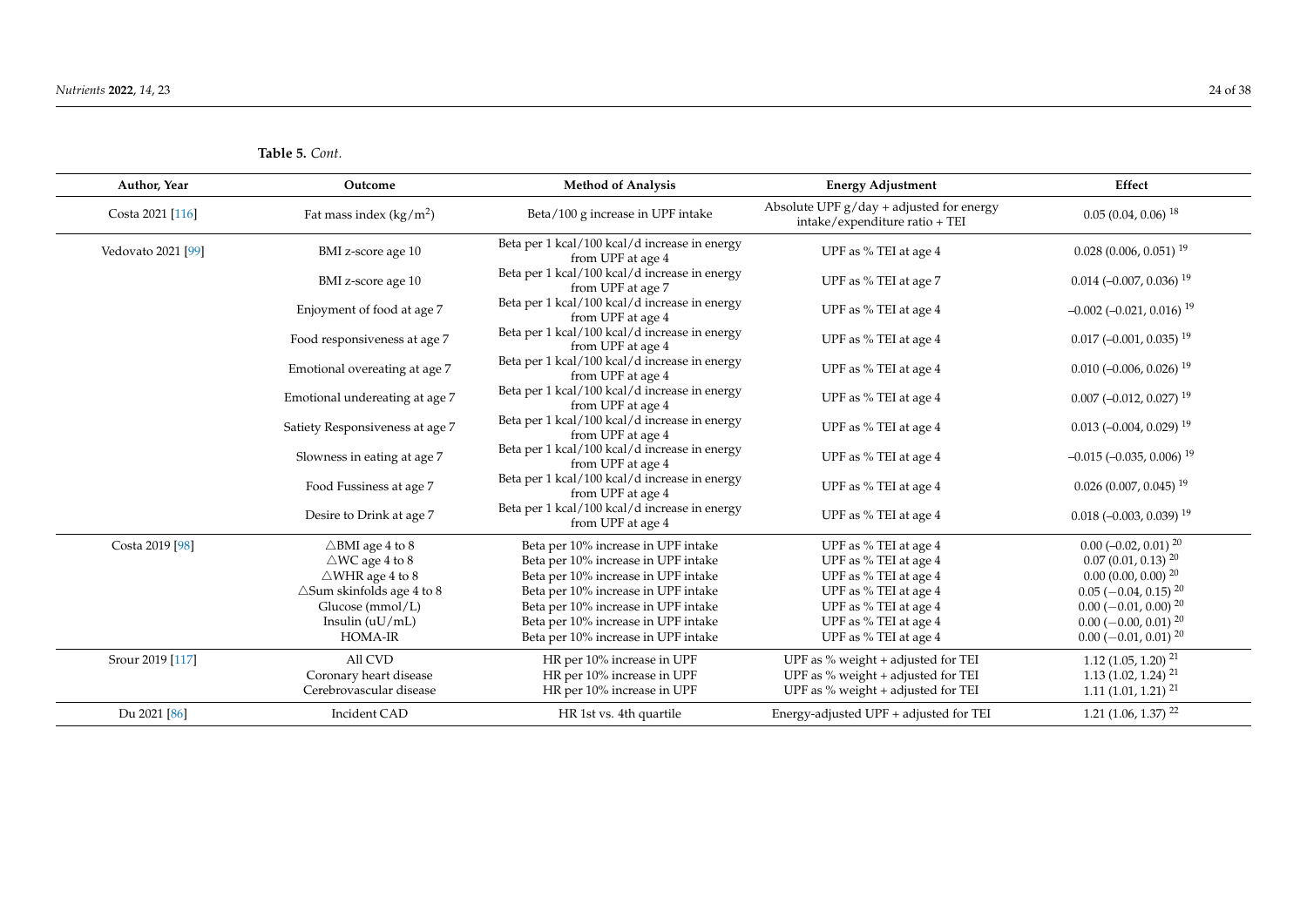**Table 5.** *Cont.*

| Author, Year              | Outcome                                                                          | <b>Method of Analysis</b>                                                                                                                   | <b>Energy Adjustment</b>                                                                                                                                             | Effect                                                                                                      |
|---------------------------|----------------------------------------------------------------------------------|---------------------------------------------------------------------------------------------------------------------------------------------|----------------------------------------------------------------------------------------------------------------------------------------------------------------------|-------------------------------------------------------------------------------------------------------------|
| Juul 2021 [118]           | Overall CVD<br>CVD mortality<br>Incident hard CVD<br>Hard coronary heart disease | HR per serving UPF/day<br>HR per serving UPF/day<br>HR per serving UPF/day<br>HR per serving UPF/day                                        | Energy-adjusted UPF + adjusted for TEI<br>Energy-adjusted UPF + adjusted for TEI<br>Energy-adjusted UPF + adjusted for TEI<br>Energy-adjusted UPF + adjusted for TEI | $1.05(1.02, 1.08)^{23}$<br>$1.09(1.02, 1.16)^{23}$<br>$1.07(1.03, 1.12)^{23}$<br>$1.10(1.04, 1.15)^{23}$    |
| Zhong 2021 [119]          | CVD mortality<br>Heart disease mortality<br>Cerebrovascular disease mortality    | HR 1st vs. 5th quartile<br>HR 1st vs. 5th quartile<br>HR 1st vs. 5th quartile                                                               | Energy-adjusted UPF + adjusted for TEI<br>Energy-adjusted UPF + adjusted for TEI<br>Energy-adjusted UPF + adjusted for TEI                                           | $1.50$ (1.36, 1.64) <sup>24</sup><br>$1.68$ (1.50, 1.87) <sup>24</sup><br>$0.94$ (0.76, 1.17) <sup>24</sup> |
| Scaranni 2021 [120]       | Incident hypertension<br>Change in SBP<br>Change in DBP                          | OR 1st vs. 3rd tertile<br>Beta 1st vs. 3rd tertile<br>Beta 1st vs. 3rd tertile                                                              | UPF as $%$ TEI + adjusted for TEI<br>UPF as $%$ TEI + adjusted for TEI<br>UPF as $%$ TEI + adjusted for TEI                                                          | $1.23(1.06, 1.44)^{25}$<br>$-0.54$ ( $-1.23$ , 0.15) <sup>25</sup><br>$0.08$ (-0.39, 0.56) <sup>25</sup>    |
| Mendonça 2017 [122]       | Hypertension                                                                     | HR 1st vs. 3rd tertile                                                                                                                      | Energy-adjusted UPF + adjusted for TEI                                                                                                                               | 1.21 $(1.06, 1.37)$ <sup>26</sup>                                                                           |
| Rezende-Alves 2021 [148]  | Hypertension                                                                     | RR 1st vs. 5th quartile                                                                                                                     | UPF as % TEI                                                                                                                                                         | $1.35(1.01, 1.82)^{27}$                                                                                     |
| Monge 2021 [121]          | Incident hypertension<br>Incident hypertension<br>Incident hypertension          | $\leq$ 20% vs. >45% of energy from any UPF<br>$\leq$ 20% vs. >45% of energy from liquid UPF<br>$\leq$ 20% vs. >45% of energy from solid UPF | UPF as $%$ TEI + adjusted for TEI<br>UPF as $%$ TEI + adjusted for TEI<br>UPF as $%$ TEI + adjusted for TEI                                                          | $0.98(0.84, 1.14)^{28}$<br>$1.34$ (1.10, 1.65) <sup>28</sup><br>$0.91(0.82, 1.01)^{28}$                     |
| Llavero-Valero 2021 [123] | T <sub>2</sub> DM                                                                | HR 1st vs. 3rd tertile                                                                                                                      | Energy-adjusted UPF + adjusted for TEI                                                                                                                               | $1.52$ (1.05, 2.22) <sup>29</sup>                                                                           |
| Srour 2020 [124]          | T <sub>2</sub> DM                                                                | HR per 10% increase in UPF                                                                                                                  | UPF as % weight + adjusted for TEI                                                                                                                                   | $1.15$ (1.06, 1.25) <sup>30</sup>                                                                           |
| Levy 2021 [88]            | T <sub>2</sub> DM                                                                | HR per 10% increase in UPF                                                                                                                  | UPF as $%$ weight + adjusted for TEI                                                                                                                                 | $1.20(1.12, 1.29)^{31}$                                                                                     |
| Zhang 2021 [125]          | <b>NAFLD</b>                                                                     | HR 1st vs. 4th quartile                                                                                                                     | UPF $g/1000$ kcal + adjusted for TEI                                                                                                                                 | $1.19(1.08, 1.31)^{32}$                                                                                     |
| Fiolet 2018 [126]         | All cancers                                                                      | HR per 10% increase in UPF                                                                                                                  | UPF as $%$ TEI + adjusted for TEI (exc.<br>Alcohol)                                                                                                                  | 1.12 $(1.06, 1.18)^{33}$                                                                                    |
|                           | <b>Breast cancer</b>                                                             | HR per 10% increase in UPF                                                                                                                  | UPF as $%$ TEI + adjusted for TEI (exc.<br>Alcohol)                                                                                                                  | $1.11$ (1.02, 1.22) <sup>33</sup>                                                                           |
|                           | Prostate cancer                                                                  | HR per 10% increase in UPF                                                                                                                  | UPF as $%$ TEI + adjusted for TEI (exc.<br>Alcohol)                                                                                                                  | $0.98(0.83, 1.16)^{33}$                                                                                     |
|                           | Colorectal cancer                                                                | HR per 10% increase in UPF                                                                                                                  | UPF as % TEI + adjusted for TEI (exc.<br>Alcohol)                                                                                                                    | $1.13(0.92, 1.38)^{33}$                                                                                     |
| Vasseur 2021 [127]        | <b>IBD</b>                                                                       | RR 1st vs. 3rd tertile                                                                                                                      | UPF as $%$ weight + adjusted for TEI                                                                                                                                 | 1.44 (0.70, 2.94) $34$                                                                                      |
| Narula 2021 [128]         | <b>IBD</b><br>Crohn's disease<br><b>Ulcerative Colitis</b>                       | HR <1 vs. $\geq$ 5 servings UPF/day<br>HR <1 vs. $>5$ servings UPF/day<br>HR <1 vs. $\geq$ 5 servings UPF/day                               | UPF servings/day + adjusted for TEI<br>UPF servings/day + adjusted for TEI<br>UPF servings/day + adjusted for TEI                                                    | $1.82$ (1.22, 2.72) <sup>35</sup><br>4.50 $(1.67, 12.13)^{35}$<br>1.46 $(0.93, 2.28)$ 35                    |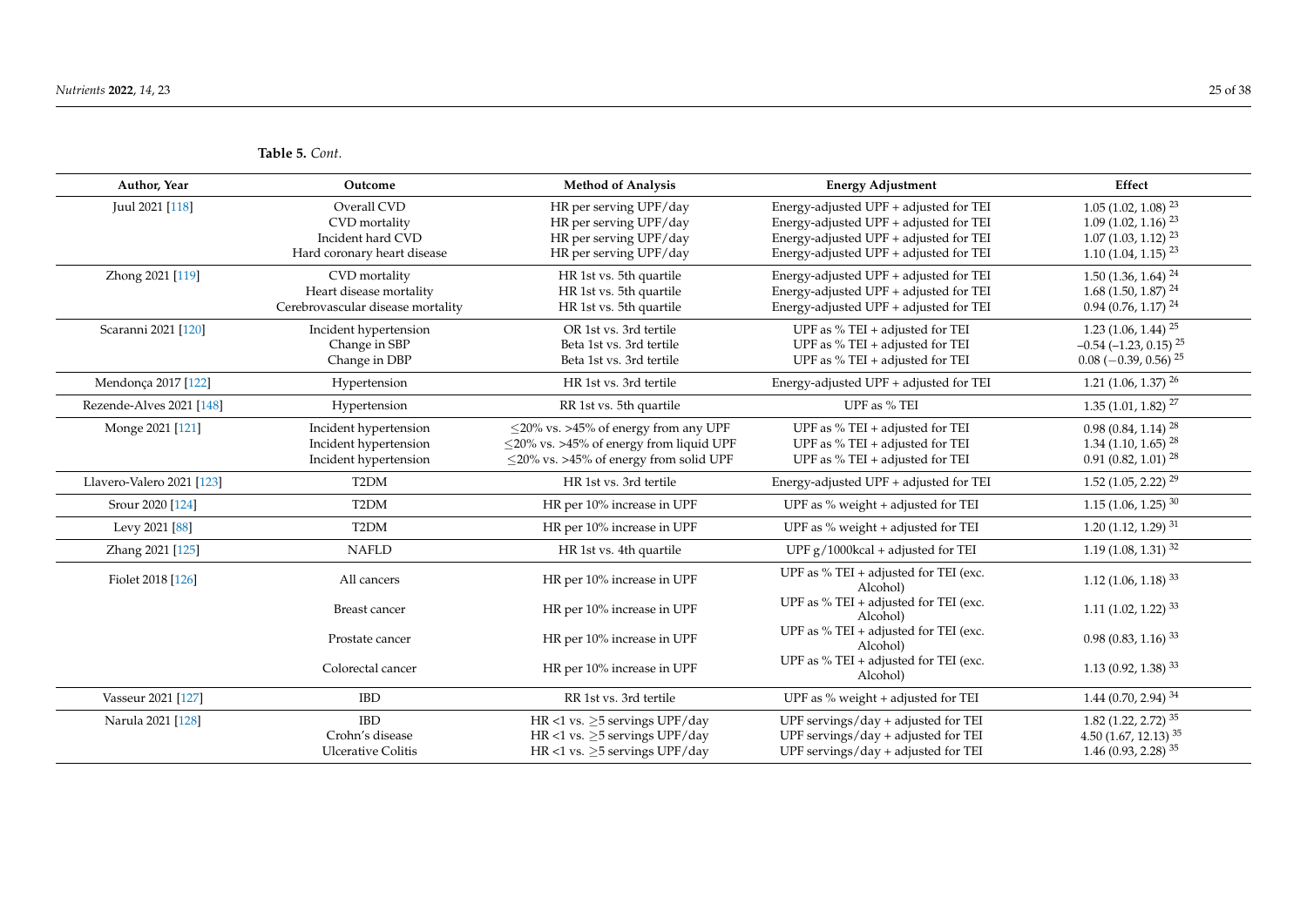| Author, Year            | Outcome                                                                                                                                                                                                           | <b>Method of Analysis</b>                                                                                                                                                                                           | <b>Energy Adjustment</b>                                                                                                                                                                                                                     | Effect                                                                                                                                                                          |
|-------------------------|-------------------------------------------------------------------------------------------------------------------------------------------------------------------------------------------------------------------|---------------------------------------------------------------------------------------------------------------------------------------------------------------------------------------------------------------------|----------------------------------------------------------------------------------------------------------------------------------------------------------------------------------------------------------------------------------------------|---------------------------------------------------------------------------------------------------------------------------------------------------------------------------------|
| Schnabel 2018 [129]     | Irritable bowel syndrome<br><b>Functional Constipation</b><br>Functional diarrhoea<br>Functional dyspepsia                                                                                                        | OR 1st vs. 4th quartile<br>OR 1st vs. 4th quartile<br>OR 1st vs. 4th quartile<br>OR 1st vs. 4th quartile                                                                                                            | UPF as $%$ weight + adjusted for TEI<br>UPF as $%$ weight + adjusted for TEI<br>UPF as % weight + adjusted for TEI<br>UPF as % weight + adjusted for TEI                                                                                     | 1.24 (1.12, 1.38) $36$<br>$1.00(0.87, 1.15)^{36}$<br>$0.94$ (0.71, 1.26) <sup>36</sup><br>1.26 (1.07, 1.48) $36$                                                                |
| Lo 2021 [130]           | Crohn's disease<br><b>Ulcerative Colitis</b>                                                                                                                                                                      | HR 1st vs. 4th quartile<br>HR 1st vs. 4th quartile                                                                                                                                                                  | UPF as $%$ TEI + adjusted for TEI<br>UPF as % TEI + adjusted for TEI                                                                                                                                                                         | $1.70$ (1.23, 2.35) <sup>37</sup><br>$1.20(0.91, 1.58)^{37}$                                                                                                                    |
| Adjibade 2019 [131]     | Depressive symptoms                                                                                                                                                                                               | per 10% increase in UPF                                                                                                                                                                                             | UPF as % weight + adjusted for TEI                                                                                                                                                                                                           | 1.21 (1.15, 1.27) $38$                                                                                                                                                          |
| Gómez-Donoso 2020 [132] | Incident depression                                                                                                                                                                                               | HR 1st vs. 4th quartile                                                                                                                                                                                             | Energy-adjusted UPF + adjusted for TEI                                                                                                                                                                                                       | $1.33$ (1.07, 1.64) <sup>39</sup>                                                                                                                                               |
| Rey-Garcia 2021 [133]   | Renal function                                                                                                                                                                                                    | OR 1st vs. 3rd tertile                                                                                                                                                                                              | UPF as $%$ TEI + adjusted for TEI                                                                                                                                                                                                            | $1.75$ (1.16, 2.64) <sup>40</sup>                                                                                                                                               |
| Zhang 2021 [134]        | Hyperuricemia                                                                                                                                                                                                     | HR 1st vs. 4th quartile                                                                                                                                                                                             | UPF servings/day $+$ adjusted for TEI                                                                                                                                                                                                        | $1.17(1.06, 1.30)^{41}$                                                                                                                                                         |
| Leffa 2020 [135]        | Total cholesterol at age 6<br>LDL-cholesterol at age 6<br>HDL-cholesterol at age 6<br>TAG at age 6                                                                                                                | Beta per 10% increase in UPF intake at age 3<br>Beta per 10% increase in UPF intake at age 3<br>Beta per 10% increase in UPF intake at age 3<br>Beta per 10% increase in UPF intake at age 3                        | UPF as $%$ TEI + adjusted for TEI<br>UPF as $%$ TEI + adjusted for TEI<br>UPF as $%$ TEI + adjusted for TEI<br>UPF as % TEI + adjusted for TEI                                                                                               | $0.07$ (0.00, 0.14) $p = 0.046$ <sup>42</sup><br>$0.03$ (-0.03, 0.09) <sup>42</sup><br>$0.01$ (-0.02, 0.05) <sup>42</sup><br>$0.04$ (0.01, 0.07) $p = 0.024$ <sup>42</sup>      |
| Rauber 2015 [95]        | $\Delta$ Total cholesterol from 3-4 to 7-8<br>ALDL cholesterol from 3-4 to 7-8<br>$\Delta$ nHDL cholesterol from 3–4 to 7–8<br>$\Delta$ Triglycerides from 3–4 to 7–8<br>$\Delta$ HDL cholesterol from 3–4 to 7–8 | Beta per 1% increase in energy from UPF<br>Beta per 1% increase in energy from UPF<br>Beta per 1% increase in energy from UPF<br>Beta per 1% increase in energy from UPF<br>Beta per 1% increase in energy from UPF | UPF as % TEI + adjusted for TEI at age $7-8$<br>UPF as % TEI + adjusted for TEI at age $7-8$<br>UPF as % TEI + adjusted for TEI at age $7-8$<br>UPF as % TEI + adjusted for TEI at age $7-8$<br>UPF as % TEI + adjusted for TEI at age $7-8$ | $0.430(0.008, 0.853)^{43}$<br>$0.369$ (0.005, 0.733) <sup>43</sup><br>$0.319(-0.059, 0.697)^{43}$<br>$-0.465$ ( $-0.955$ , 0.025) <sup>43</sup><br>$0.125 (-0.026, 0.277)^{43}$ |
| Donat-Vargas 2021 [136] | Incident hypertriglyceridemia (≥150<br>mg/dL<br>Low HDL-cholesterol (<40 in men or <50                                                                                                                            | OR 1st vs. 3rd tertile                                                                                                                                                                                              | UPF as % TEI + adjusted for TEI                                                                                                                                                                                                              | $2.21(1.09, 4.49)^{44}$                                                                                                                                                         |
|                         | mg/dL in women)                                                                                                                                                                                                   | OR 1st vs. 3rd tertile                                                                                                                                                                                              | UPF as $%$ TEI + adjusted for TEI                                                                                                                                                                                                            | $2.04$ (1.18, 3.53) <sup>44</sup>                                                                                                                                               |
|                         | High LDL-cholesterol (>129 mg/dL)                                                                                                                                                                                 | OR 1st vs. 3rd tertile                                                                                                                                                                                              | UPF as $%$ TEI + adjusted for TEI                                                                                                                                                                                                            | $1.13(0.52, 2.46)^{44}$                                                                                                                                                         |
|                         | Atriglycerides (mg/dL)<br>ΔHDL cholesterol (mg/dL)                                                                                                                                                                | Beta 1st vs. 3rd tertile<br>Beta 1st vs. 3rd tertile                                                                                                                                                                | UPF as % TEI + adjusted for TEI<br>UPF as % TEI + adjusted for TEI                                                                                                                                                                           | $6.23(1.26, 11.21)^{44}$<br>$0.02$ (-1.45, 1.49) <sup>44</sup>                                                                                                                  |
|                         | ALDL cholesterol (mg/dL)                                                                                                                                                                                          | Beta 1st vs. 3rd tertile                                                                                                                                                                                            | UPF as $%$ TEI + adjusted for TEI                                                                                                                                                                                                            | $-3.43$ ( $-8.60$ , 1.74) <sup>44</sup>                                                                                                                                         |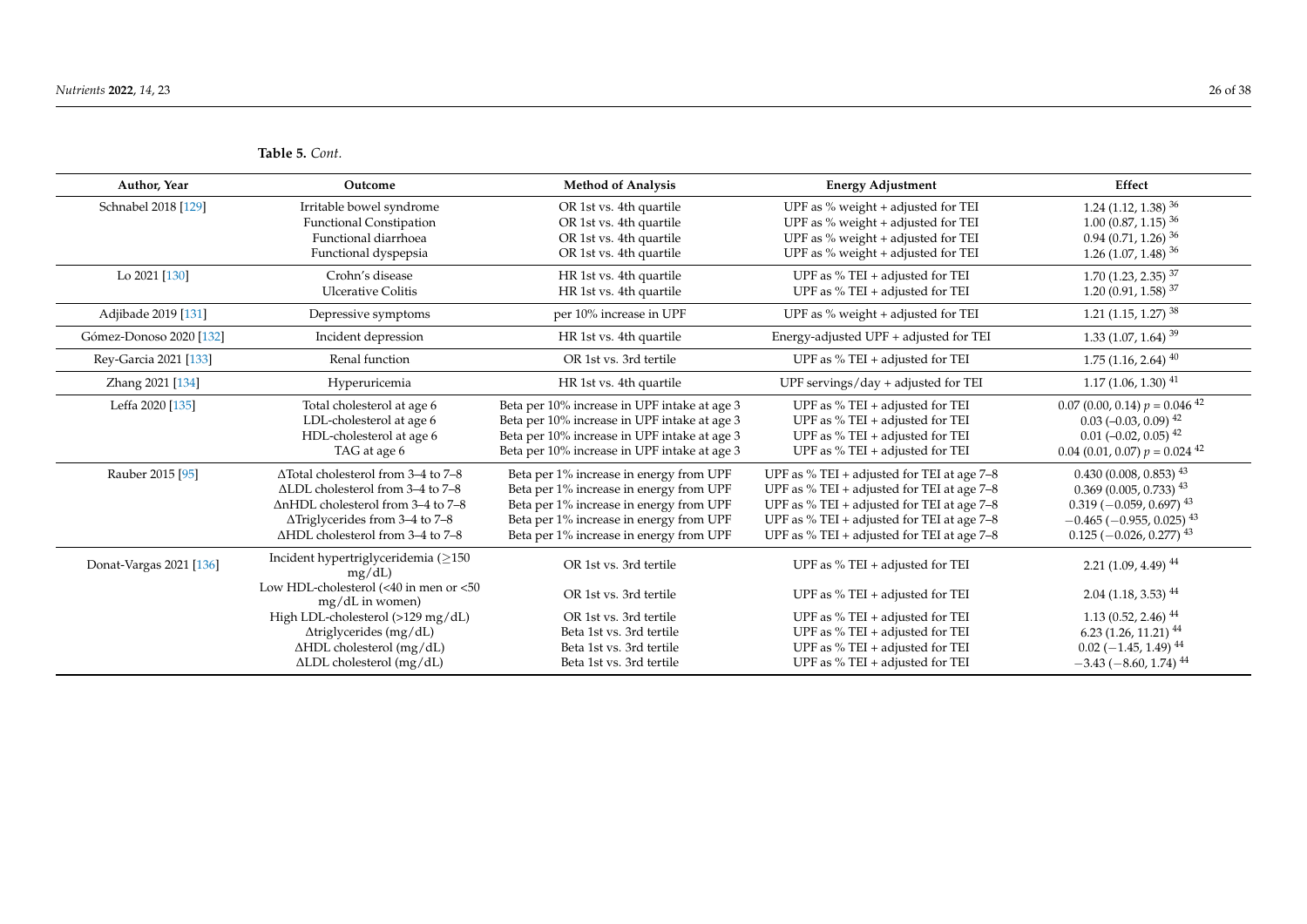| Author, Year               | Outcome                                                                                      | <b>Method of Analysis</b>                                    | <b>Energy Adjustment</b>                                                   | Effect                                                                                                 |
|----------------------------|----------------------------------------------------------------------------------------------|--------------------------------------------------------------|----------------------------------------------------------------------------|--------------------------------------------------------------------------------------------------------|
| Machado Azeredo 2020 [101] | Wheeze at age 11                                                                             | OR 1st vs. 5th quintile of UPF at age 6                      | UPF as $%$ TEI + adjusted for TEI and TEI:EEI                              | $0.78(0.51, 1.19)^{45}$                                                                                |
|                            | Asthma at age 11                                                                             | OR 1st vs. 5th quintile of UPF at age 6                      | UPF as $%$ TEI + adjusted for TEI and TEI:EEI                              | $0.83(0.59, 1.17)^{45}$                                                                                |
|                            | Mild/moderate asthma at age 11                                                               | OR 1st vs. 5th quintile of UPF at age 6                      | UPF as $%$ TEI + adjusted for TEI and TEI:EEI                              | $0.63(0.34, 1.17)^{45}$                                                                                |
|                            | Severe Asthma at age 11                                                                      | OR 1st vs. 5th quintile of UPF at age 6                      | UPF as % TEI + adjusted for TEI and TEI:EEI                                | $0.94(0.54, 1.65)^{45}$                                                                                |
| Borge 2021 [137]           | ADHD diagnosis at 8 years                                                                    | RR per 1 SD increase in UPF                                  | UPF as % TEI                                                               | $1.07(0.99, 1.18)^{46}$                                                                                |
|                            | ADHD symptoms (absolute) at 8 years                                                          | Beta per 1 SD increase in UPF                                | UPF as % TEI                                                               | $0.25(0.13, 0.38)^{46,*}$                                                                              |
|                            | ADHD symptoms (relative) at 8 years                                                          | Beta per 1 SD increase in UPF                                | UPF as % TEI                                                               | 3.0 $(1.5, 4.5)$ $46,*$                                                                                |
| Zhang 2021 [138]           | Change in grip strength (kg/year)<br>Change in weight-adjusted grip strength<br>(kg/kg/year) | Beta per 10% increase in UPF<br>Beta per 10% increase in UPF | UPF as $%$ weight + adjusted for TEI<br>UPF as % weight + adjusted for TEI | $-0.3207$ ( $-0.5281$ , $-0.1133$ ) <sup>47</sup><br>$-0.0046$ ( $-0.0076$ , $-0.0016$ ) <sup>47</sup> |

Energy-adjusted UPF via the residual method. TEI, total energy intake; TEI:EEI, energy intake:expenditure ratio; OR, odds ratio, HR, hazard ratio; RR, relative risk; ADHD, attention deficit hyperactivity disorder; CVD, cardiovascular disease; IHD, ischemic heart disease; HOMA-IR, Homeostatic Model Assessment for Insulin Resistance; BMI, body mass index; T2DM, type 2 diabetes mellitus; IBD, inflammatory bowel disease; NAFLD, non-alcoholic fatty liver disease; UPF, ultra-processed food; SBP, systolic blood pressure; DBP, diastolic blood pressure; LDL, low-density lipoprotein; HDL, high-density lipoprotein; nHDL, non-high-density lipoprotein; TAG, triacylglycerol; WC, waist circumference; WHR, waist-to-hip ratio. <sup>I</sup> Adjusted for sex, age, income level, education level, marital status, residence, BMI, physical activity level, smoking status, energy intake, alcohol intake, season of food records, first-degree family history of cancer or cardiovascular diseases and number of food records. <sup>2</sup> Adjusted for age, sex, marital status, physical activity, smoking status, snacking, special diet at baseline, BMI, total energy intake, alcohol consumption, family history of CVD, diabetes or hypertension at baseline, self-reported hypercholesterolaemia, baseline CVD, cancer or depression, education level and lifelong smoking stratified by recruitment period, deciles of age, sedentary index (sum of hours each day spent watching television, using a computer and driving) and television viewing. <sup>3</sup> Adjusted for age, sex, education level, living alone, smoking status, former drinker, physical activity, time watching television, time devoted to other sedentary activities, number of medications per day and specific chronic conditions diagnosed by a physician (chronic respiratory disease, coronary heart disease, stroke, heart failure, osteoarthritis, cancer and depression). <sup>4</sup> Adjusted for age, sex, race/ethnicity, total energy intake, poverty level, education level, smoking status, physical activity and alcohol intake. <sup>5</sup> Adjusted for age, sex, BMI, physical activity, alcohol intake, smoking status and total energy intake. <sup>6</sup> Adjusted for sex, age, energy intake, educational level, housing tenure, smoking, BMI, leisure-time physical activity, history of cancer, CVD, diabetes, hypertension and hyperlipidaemia and residence.<sup>7</sup> Adjusted for age, sex, marital status, educational level, physical activity, smoking status, alcohol consumption, energy intake and number of dietary records (overweight and obesity outcomes further adjusted for baseline BMI). <sup>8</sup> Adjusted for age, sex, marital status, educational status, physical activity, energy intake, television watching, siesta sleep, smoking status, snacking between meals, following a special diet at baseline, baseline BMI and consumption of fruit and vegetables. <sup>9</sup> Adjusted for age, sex and energy intake. <sup>10</sup> Adjusted for age, sex, study arm, follow-up time, educational level, marital status, smoking habits, type 2 diabetes prevalence, height and repeated measures of total energy intake, physical activity and sedentary behaviour. <sup>11</sup> Adjusted for age, sex, educational level, marital status, smoking, ex-drinker status, physical activity in the household and at leisure time, number of medications consumed per day, number of chronic diseases diagnosed by a doctor (chronic obstructive pulmonary disease/asthma, coronary heart disease, stroke, heart failure, osteoarthritis or depression) and total energy intake, Mediterranean dietary pattern, fibre and very long chain omega-3 fatty acid intake. <sup>12</sup> Adjusted for age, sex, baseline BMI, educational level, physical activity, baseline alcohol intake, baseline smoking status and plausibility of dietary energy reporting and for the modified relative Mediterranean diet score. Overweight and obesity outcomes further adjusted for country/centre, follow-up time in years and smoking status at follow-up (instead of baseline smoking status). <sup>13</sup> Adjusted for age, sex, colour/race, centre, income, school achievement, smoking, physical activity and energy intake. Additionally for incident overweight/obesity and weight gain: baseline BMI. Additionally for waist gain: waist circumference at baseline. <sup>14</sup> Adjusted for maternal age, race, socioeconomic status, weight status, average daily energy intake, time spent in moderate physical activity and fat intake. <sup>15</sup> Adjusted for cohort and potential confounding variables, with  $p < 0.25$ . <sup>16</sup> Adjusted for age, BMI, education, smoking status, physical activity, family history of diabetes, recruitment year, time between recruitment and the first pregnancy or gestational diabetes, number of pregnancies during follow-up, parity, multiple pregnancies, time spent watching TV, hypertension, following a nutritional therapy, and energy intake. <sup>17</sup> Adjusted for age, baseline UPF, age\*baseline UPF interaction term, child sex, race, birth weight, physical activity, quintiles of Index of Multiple Deprivation, the mother's prepregnancy BMI, marital status, highest educational attainment, socioeconomic status and the child's baseline total energy intake. <sup>18</sup> Adjusted for skin colour, maternal age and schooling, birthweight and sex, screen time, total energy intake and energy intake/expenditure ratio.<sup>19</sup> Adjusted for maternal age, maternal education and BMI before pregnancy, exclusive breast-feeding for the first 6 months, child physical exercise and daily screen time. For appetitive behaviours, additionally parental concerns, and for BMI, additionally child BMI z-score at 4 years old. <sup>20</sup> Adjusted for sex, group status in the early phase (intervention and control), pre-pregnancy BMI, birth weight, breastfeeding, family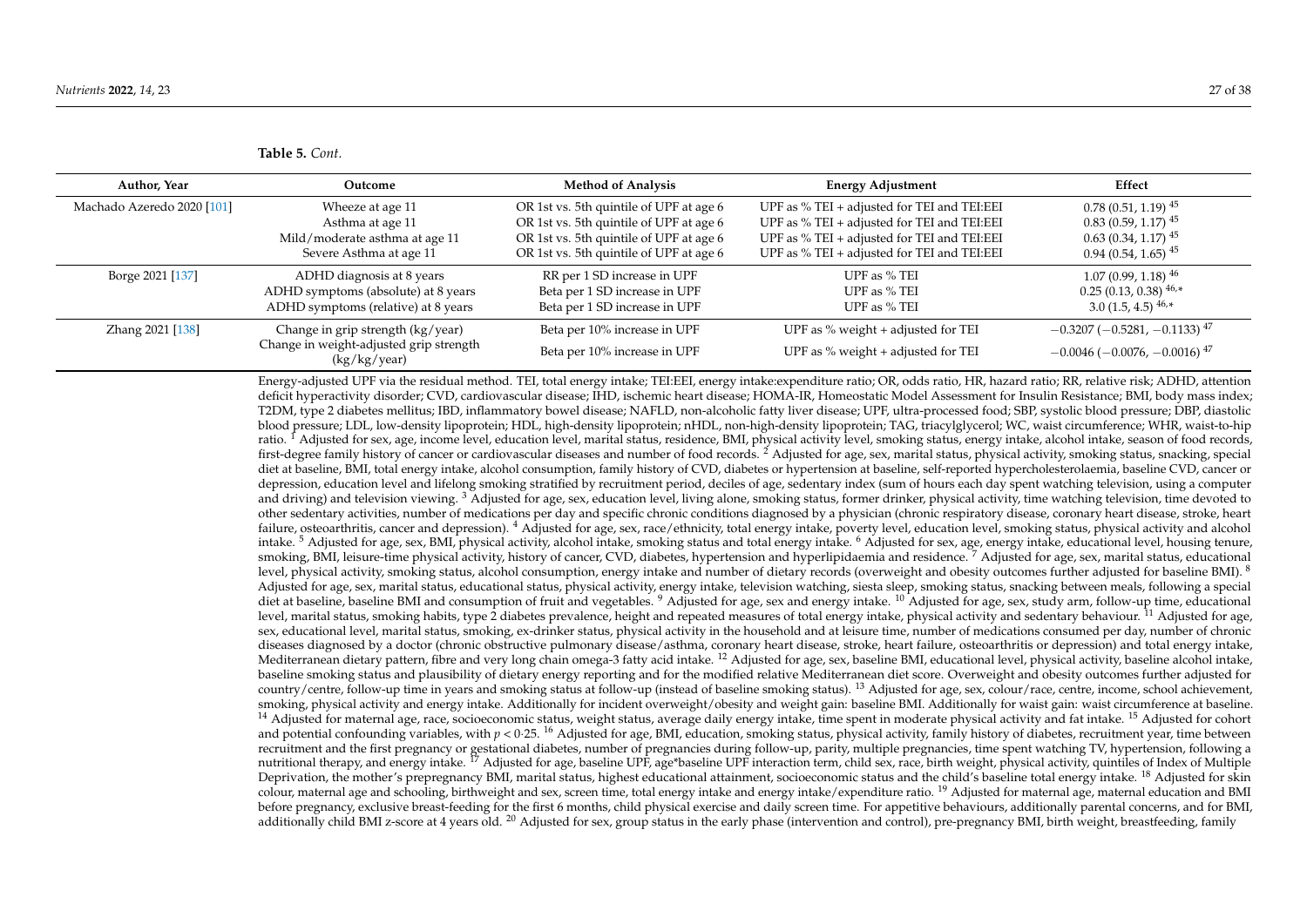income, maternal schooling and total screen duration. <sup>21</sup> Adjusted for age, sex, energy intake, number of 24-h dietary records, smoking status, educational level, physical activity, BMI, alcohol intake, and family history of CVD.<sup>22</sup> Adjusted for age, sex, race, centre and total energy intake.<sup>23</sup> Adjusted for age, sex, education, smoking status, alcohol intake, total energy intake and physical activity. <sup>24</sup> Adjusted for age, sex, race, educational level, marital status, study centre, aspirin use, history of hypertension or diabetes, smoking status, alcohol consumption, BMI, physical activity and energy intake. <sup>25</sup> Adjusted for age, sex, colour or race, education, time since baseline, SBP/DBP/hypertension, physical activity, smoking, alcohol consumption, sodium intake and total energy intake. <sup>26</sup> Adjusted for age, sex, physical activity, hours of TV watching, baseline BMI, smoking status, use of analgesics, following a special diet at baseline, family history of hypertension, hypercholesterolemia, alcohol consumption, total energy intake, olive oil intake and consumption of fruits and vegetables. <sup>27</sup> Adjusted for age, marital status, skin colour, per capita income, physical activity, smoking, obesity, family history of hypertension and previous diagnosis of T2DM, hypercholesterolaemia and hypertriglyceridaemia. <sup>28</sup> Adjusted for age, indigenous, internet access, insurance, family history of hypertension, menopausal status, smoking status, physical activity, total energy intake and multivitamin intake. <sup>29</sup> Adjusted for age, sex, BMI, educational status, family history of diabetes, smoking status, snacking between meals, active and sedentary lifestyle score, following a special diet at baseline and total energy intake.  $30$  Adjusted for age, sex, educational level, baseline BMI, physical activity, smoking status, alcohol intake, number of 24-h dietary records, total energy intake, Food Standards Agency nutrient profiling system dietary index score, and family history of T2DM. <sup>31</sup> Adjusted for age, sex, ethnicity, family history of T2DM, Index of Multiple Deprivation, physical activity level, current smoking status and total energy intake.<sup>32</sup> Adjusted for age, sex, BMI, healthy diet score, total energy intake, smoking status, alcohol drinking status, educational level, occupation, monthly household income, physical activity, family history of disease (including cardiovascular disease, hypertension, hyperlipidaemia and diabetes) and depressive symptoms. <sup>33</sup> Adjusted for age, sex, total energy intake without alcohol, number of 24-h dietary records, smoking status, educational level, physical activity, height, BMI, alcohol intake, family history of cancers (and for breast cancer outcome, additionally adjusted for menopausal status, hormonal treatment for menopause, oral contraception and number of children). <sup>34</sup> Adjusted for age, sex, income level, education level, marital status, residence, BMI, physical activity, smoking status, hormonal contraception, number of 24-h dietary records, healthy dietary pattern and total energy intake. <sup>35</sup> Adjusted for age, sex, geographical region, education, alcohol intake, smoking status, BMI, total energy intake, and location.  $36$  Adjusted for age, sex, income level, education level, marital status, residence, BMI, physical activity, smoking status, total energy intake, season of food records and time between food record and functional gastrointestinal disorders questionnaire. <sup>37</sup> Adjusted for age, cohort, calendar year, AHEI-2010, race, family history of IBD, smoking, BMI, physical activity, total energy intake, regular NSAIDs use, oral contraceptives use and menopausal hormone therapy. <sup>38</sup> Adjusted for age, sex, BMI, marital status, educational level, occupational categories, household income per consumption unit, residential area, number of 24-h dietary records, inclusion month, total energy intake without alcohol, alcohol intake, smoking status and physical activity. <sup>39</sup> Adjusted for age, sex, year of entrance to the cohort, Mediterranean diet, baseline BMI, total energy intake, physical activity, smoking status, marital status, living alone, employment status, working hours per week, health-related career, years of education and baseline self-perception of competitiveness, anxiety and dependence levels. <sup>40</sup> Adjusted for age, sex and total energy intake. <sup>41</sup> Adjusted for age, sex, BMI, smoking status, alcohol consumption status, education levels, employment status, household income, physical activity, depression symptoms, family history of disease (including cardiovascular disease, hypertension, hyperlipidaemia and diabetes), hypertension, hyperlipidaemia, diabetes, metabolic syndrome, total energy intake and dietary patterns (sweet, animal and healthy patterns). <sup>42</sup> Adjusted for sex, group status in the early phase (intervention and control), family income, pre-pregnancy BMI, childbirth weight, BMI z-scores at 3 years, total energy and total fat intake at 3 years. <sup>43</sup> Adjusted for sex, group, birth weight, family income, maternal schooling, BMI-for-age z-scores and total energy intake at 7–8 years. <sup>44</sup> Adjusted for age, sex, fibre intake, total energy intake, educational level, marital status, smoking status, BMI, physical activity, alcohol consumption, number of medications and number of chronic conditions. <sup>45</sup> Adjusted for TEI and TEI:EEI.<sup>46</sup> Adjusted for child diet quality score using Diet Quality Index at 3 years, maternal pre-pregnancy BMI, maternal education, smoking and alcohol intake during pregnancy, maternal symptoms of depression and ADHD, maternal age, parity, child sex and child birth quarter. <sup>47</sup> Adjusted for baseline age, sex, BMI, smoking status, alcohol drinking status, education level, employment, monthly household income, physical activity, family history of disease (including CVD, hypertension, hyperlipidaemia, and diabetes), depressive symptoms, hypertension, hyperlipidaemia, diabetes, total energy intake, healthy diet score, dietary supplement use, total protein intake and milk intake. \* 95% credible intervals.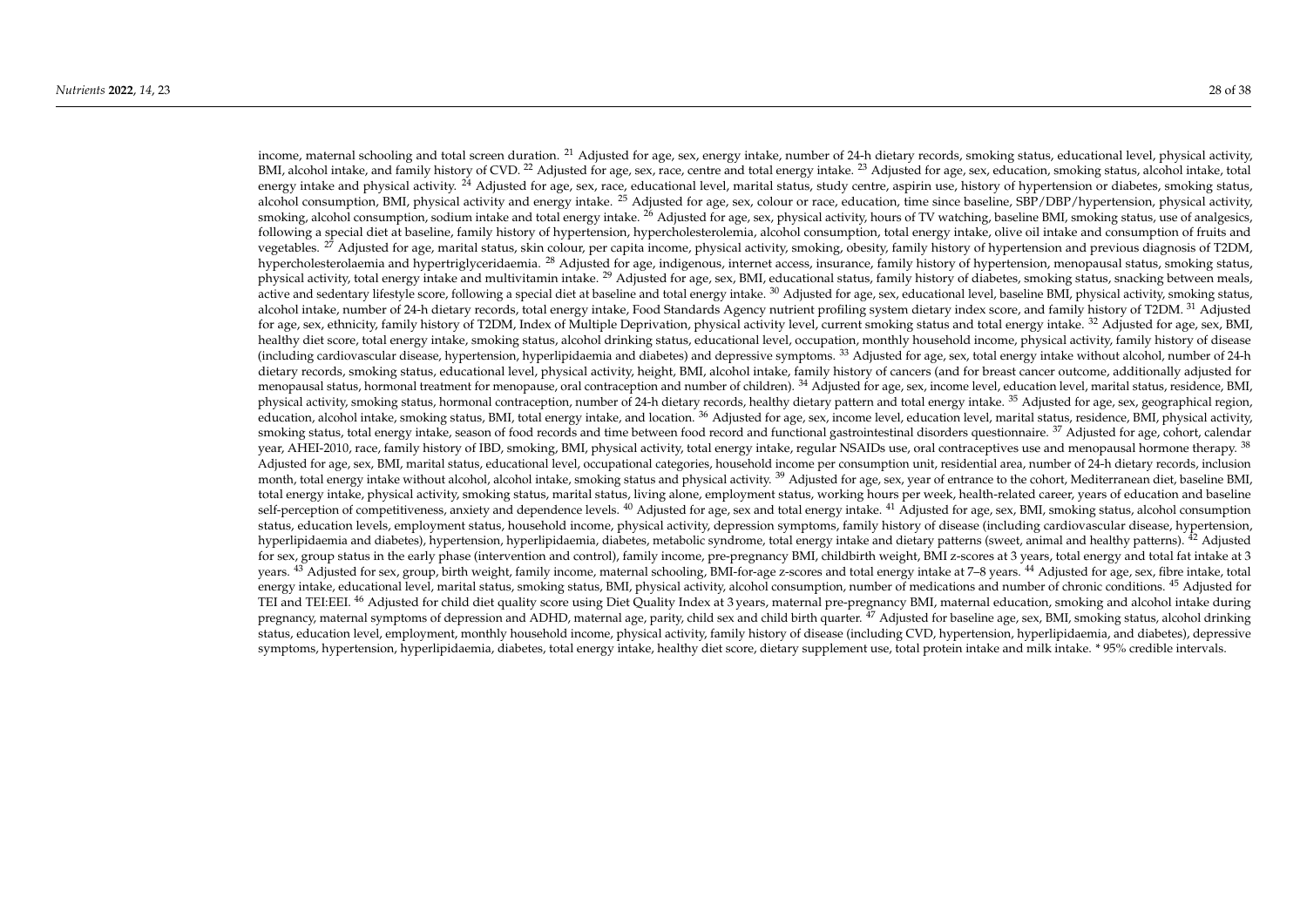# **7. Discussion**

This review provides novel insights into the relative impact of nutrient content and dietary patterns vs. ultra-processing on obesity and adverse health-related outcomes. The analyses reported here from prospective cohort studies have been largely unexplored to date. Consistent across many studies, adjustment for fat, sugar and sodium intake, or adjustment for adherence to a range of healthy or unhealthy dietary patterns has a minimal impact on the adverse associations between UPF intake and a diverse range of healthrelated outcomes. These findings strongly point towards aspects of ultra-processing as being important factors that impact health, and question the ability to conclude that the adverse outcomes from UPFs can be solely attributed to their nutritional quality.

A meta-analysis of nationally representative samples demonstrates that diets high in UPF tend to contain greater intakes of energy, free sugars, total and saturated fat, and lower intakes of fibre, protein and some micronutrients [\[30\]](#page-31-10). The NOVA classification therefore captures important aspects of nutrient quality, despite this not being a core aspect of the UPF definition [\[28\]](#page-31-8). It is unsurprising therefore, that the detrimental associations between UPF intake and obesity, CVD and all-cause mortality have been largely attributed to the poor nutritional quality of high UPF diets [\[71\]](#page-32-21). If this were the case, then adjustment for aspects of dietary quality should explain the associations between UPFs and poor health outcomes, or at least, explain a significant proportion of the association. However, the majority of the models from prospective studies retain a significantly increased risk of poor health from UPF intake, and are also largely unaltered in magnitude, following dietary adjustment. The findings from this review are in alignment with the results from a metabolic ward cross-over study, the only randomised controlled trial comparing diets of differing levels processing [\[49\]](#page-32-3). Participants consumed ad libitum, minimally processed or ultra-processed diets, matched for energy and nutrient content, for two weeks each. The ultra-processed diet resulted in greater energy intake  $(+508 \pm 106 \text{ kcal/day})$ , leading to weight gain (+0.9  $\pm$  0.3 kg). In contrast, the minimally processed diet resulted in weight loss (−0.9 ± 0.3 kg), despite diets being matched for energy and nutrient content [\[49\]](#page-32-3).

The Mediterranean diet, considered to be one of the healthiest dietary patterns for reducing CVD risk [\[151\]](#page-36-14), consists predominantly of whole grains, fruits, vegetables, beans, pulses and legumes, of which, their consumption is inversely associated with UPF intake [\[30\]](#page-31-10). Therefore, the impact of UPFs on health could just be that they displace more healthful foods, or that they overlap with pre-established unhealthy dietary patterns. However, adjustment for Mediterranean diet adherence, for the Western dietary pattern or for other dietary pattern indices, did not alter the majority of the significant associations between UPF intake and health-related outcomes, including the increased risk of weight gain or obesity.

High UPF diets are also characterised by the displacement of minimally processed foods, as defined by NOVA [\[30\]](#page-31-10). Few studies have performed dietary adjustment for other NOVA food groups. However, in those that have, adjustment for other NOVA food groups not only did not explain, but in fact, increased the risk associated with UPF intake and FMI gain from age 6 to 11 [\[116\]](#page-34-29), and adjustment for unprocessed or minimally processed food intake did not alter the increased risk of T2DM [\[124\]](#page-35-3).

Although limited at this stage, these adjustments would suggest that UPF intake has a direct effect on health-related outcomes, rather than simply displacing healthy foods intake. This may indicate the importance of considering the nature and extent of food processing as an important dimension of dietary pattern analysis.

Discussions over the relative importance of nutrient content vs. ultra-processing continue [\[24,](#page-31-4)[81\]](#page-33-13). However, recent reports have not taken into account the dietary adjustments from prospective studies reported in this review [\[24](#page-31-4)[,81](#page-33-13)[,152\]](#page-36-15). The aspects of ultra-processing that lead to adverse health outcomes are poorly understood, and the findings from this review highlight the need for research into mechanisms of ultra-processing as being a priority, in order to determine the long-term potential for UPF reformulation, or need for elimination to address the growing obesity pandemic. On a case-by-case basis, choosing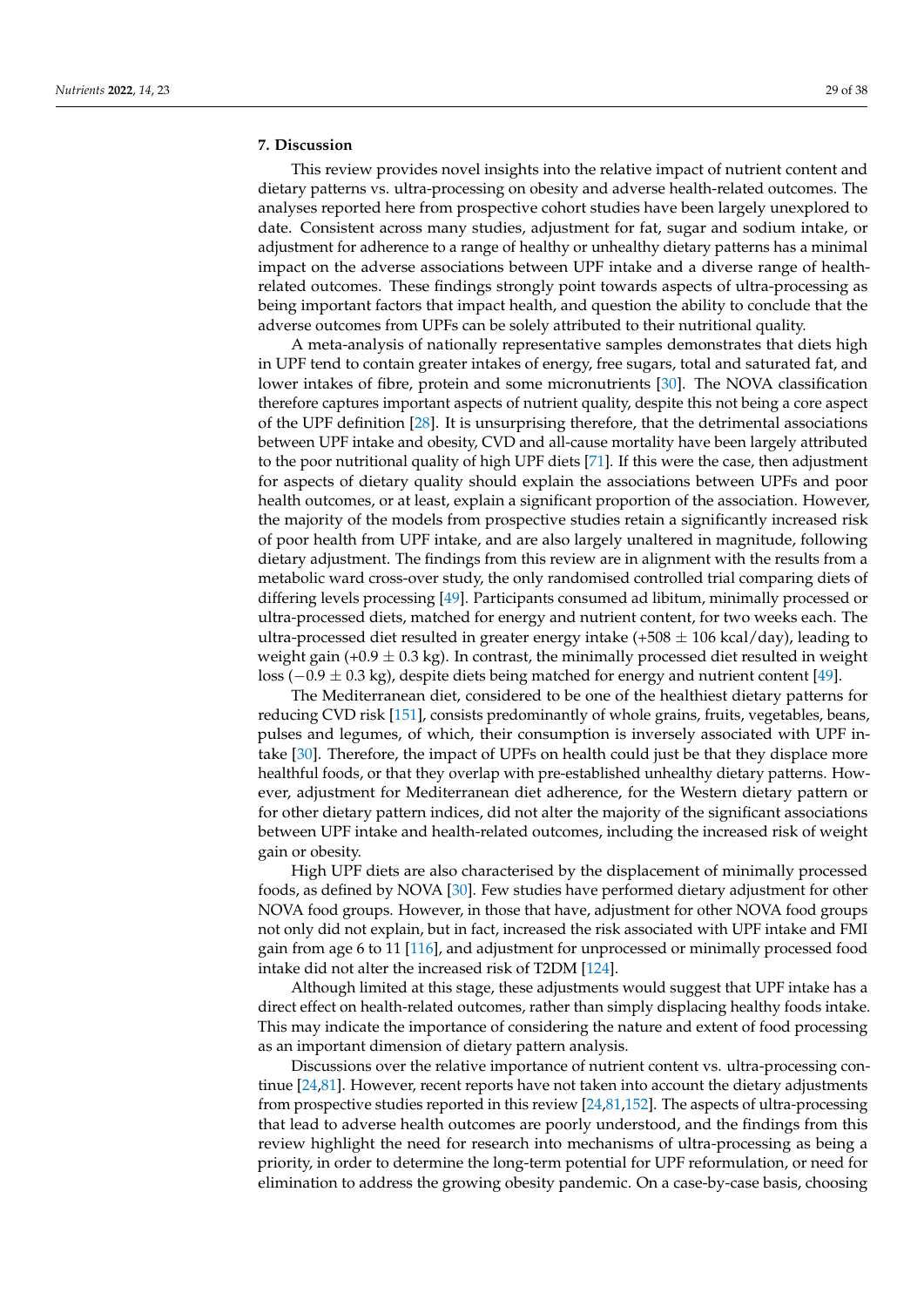UPF reformulations over high fat, salt or sugar alternatives can be beneficial to reduce intakes of nutrients to limit, which are known to be associated with poor health [\[153\]](#page-36-16). However, given the high prevalence of UPFs within diets [\[30\]](#page-31-10), if ultra-processing itself directly results in poor health, then scaling up the case-by-case reformulation approach to the whole diet still leaves an ultra-processed dietary pattern that displaces minimally processed foods, and thus will not sufficiently address current health risks. The nutritional quality of food is important, but is not the sole determinant of the healthiness of a diet [\[10\]](#page-30-14). The importance of dietary patterns, food groups and foods as a whole, rather than specific individual nutrients, has previously been highlighted [\[8,](#page-30-15)[154\]](#page-36-17). Indeed, the diversity of chemicals and nutrients consumed in human diets is vast, yet current nutrient profiling methods only consider a fraction of the 26,000 or so biochemicals in food [\[155\]](#page-36-18).

Current dietary policies vary across nations and health organisations. The public health implications regarding whether UPFs should be reformulated based on nutrient content or removed from the diet are important. The UK government and Cancer Research UK currently adopt a reformulation approach to high fat, salt or sugar foods, and do not consider the nature and extent of processing in their dietary recommendations [\[156](#page-36-19)[–158\]](#page-36-20). However, advice to avoid UPFs is becoming increasingly more prevalent. The American Heart Association now recommends limiting UPF intake [\[12\]](#page-30-16), and the World Health Organisation and UNICEF recognise the importance of UPF consumption for ending childhood obesity [\[159](#page-36-21)[,160\]](#page-36-22). UPFs are also recognised by the Pan American Health Organisation as important for reducing health risk, as part of their nutrient profiling model [\[161\]](#page-36-23). Some national dietary guidelines now encourage limiting UPF intake including Brazil [\[162\]](#page-37-0), Uruguay [\[163\]](#page-37-1) and Israel [\[164\]](#page-37-2). France is also planning to reduce UPF consumption by 20% from 2018 to 2021 [\[165\]](#page-37-3).

This review discusses the results from over 1,000,000 participants across more than 20 different prospective cohorts, covering many countries, demographic profiles and age groups. The studies in this review utilise dietary assessment methods including 24-hour dietary records and food frequency questionnaires, that are not designed specifically for the application of NOVA classification. Similar foods can be classed as ultra-processed (e.g., pre-packaged bread) or processed (e.g., artisanal bread), which may result in the misclassification of foods with the dietary assessment methods used. Furthermore, other important dietary aspects may have not been captured or suitably adjusted for. Most studies have adjusted for fat, sugar and sodium intake or for overall dietary patterns, which are important dietary factors for health, and proposed to be explanatory factors for the associations between UPF intake and health outcomes.

#### **8. Conclusions**

Experts for and against the NOVA classification have often focussed on nutrient quality as an important explanatory link between UPFs, obesity and adverse health-related outcomes. However, many of the prospective studies published to date have performed analyses adjusting for nutrient content and overall dietary patterns. These adjustments do not explain the association between UPFs, obesity and adverse health-related outcomes, with estimates remaining significant. These findings raise important questions regarding current policy and future research needs, suggesting that the nature and extent of processing is an important dietary dimension, and whether UPF reformulations can sufficiently address the growing transition towards high UPF diets and the associated risk of obesity and poor health.

**Supplementary Materials:** The following are available online at [https://www.mdpi.com/article/](https://www.mdpi.com/article/10.3390/nu14010023/s1) [10.3390/nu14010023/s1,](https://www.mdpi.com/article/10.3390/nu14010023/s1) Table S1: Prospective studies adjusting for fat, sodium and carbohydrate intake and dietary pattern, Table S2: Prospective studies adjusting for components of fat, sodium and carbohydrates, Table S3: Prospective studies adjusting for other dietary components.

**Author Contributions:** S.J.D., writing—first draft; R.L.B., writing—editing and reviewing, supervision. All authors have read and agreed to the published version of the manuscript.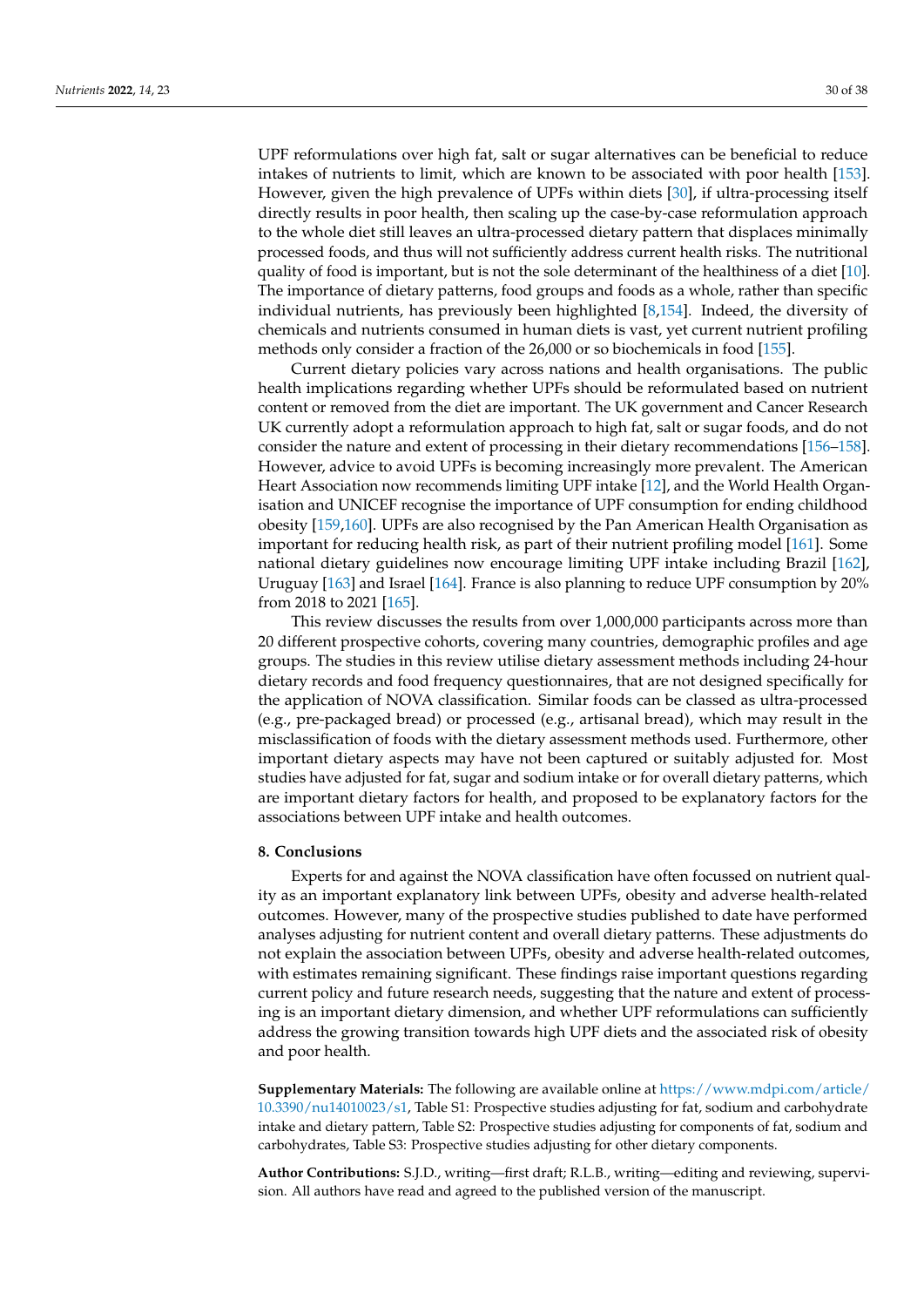**Funding:** S.J.D. is funded by a Medical Research Council grant (MR/N013867/1). R.L.B. is funded by the National Institute for Health Research, Sir Jules Thorn Charitable Trust and Rosetrees Trust.

**Institutional Review Board Statement:** Not applicable.

**Informed Consent Statement:** Not applicable.

**Data Availability Statement:** Not applicable.

**Acknowledgments:** The authors would like to thank Chloe Firman for her review of the final draft.

**Conflicts of Interest:** The authors declare no conflict of interest.

#### **References**

- <span id="page-30-0"></span>1. WHO. Obesity. Available online: <https://www.who.int/westernpacific/health-topics/obesity> (accessed on 7 July 2021).
- <span id="page-30-1"></span>2. Steel, N.; Ford, J.A.; Newton, J.N.; Davis, A.C.J.; Vos, T.; Naghavi, M.; Glenn, S.; Hughes, A.; Dalton, A.M.; Stockton, D.; et al. Changes in Health in the Countries of the UK and 150 English Local Authority Areas 1990-2016: A Systematic Analysis for the Global Burden of Disease Study 2016. *Lancet* **2018**, *392*, 1647–1661. [\[CrossRef\]](http://doi.org/10.1016/S0140-6736(18)32207-4)
- 3. Kolotkin, R.L.; Andersen, J.R. A Systematic Review of Reviews: Exploring the Relationship between Obesity, Weight Loss and Health-Related Quality of Life. *Clin. Obes.* **2017**, *7*, 273–289. [\[CrossRef\]](http://doi.org/10.1111/cob.12203) [\[PubMed\]](http://www.ncbi.nlm.nih.gov/pubmed/28695722)
- <span id="page-30-2"></span>4. Di Angelantonio, E.; Bhupathiraju, S.N.; Wormser, D.; Gao, P.; Kaptoge, S.; De Gonzalez, A.B.; Cairns, B.J.; Huxley, R.; Jackson, C.L.; Joshy, G.; et al. The Global BMI Mortality Collaboration Body-Mass Index and All-Cause Mortality: Individual-Participant-Data Meta-Analysis of 239 Prospective Studies in Four Continents. *Lancet* **2016**, *388*, 776–786. [\[CrossRef\]](http://doi.org/10.1016/S0140-6736(16)30175-1)
- <span id="page-30-3"></span>5. Afshin, A.; Sur, P.J.; Fay, K.A.; Cornaby, L.; Ferrara, G.; Salama, J.S.; Mullany, E.C.; Abate, K.H.; Abbafati, C.; Abebe, Z.; et al. Health Effects of Dietary Risks in 195 Countries, 1990–2017: A Systematic Analysis for the Global Burden of Disease Study 2017. *Lancet* **2019**, *393*, 1958–1972. [\[CrossRef\]](http://doi.org/10.1016/S0140-6736(19)30041-8)
- <span id="page-30-4"></span>6. Stanaway, J.D.; Afshin, A.; Gakidou, E.; Lim, S.S.; Abate, D.; Abate, K.H.; Abbafati, C.; Abbasi, N.; Abbastabar, H.; Abd-Allah, F.; et al. Global, Regional, and National Comparative Risk Assessment of 84 Behavioural, Environmental and Occupational, and Metabolic Risks or Clusters of Risks for 195 Countries and Territories, 1990–2017: A Systematic Analysis for the Global Burden of Disease Study 2017. *Lancet* **2018**, *392*, 1923–1994. [\[CrossRef\]](http://doi.org/10.1016/S0140-6736(18)32225-6)
- <span id="page-30-5"></span>7. Mozaffarian, D.; Rosenberg, I.; Uauy, R. History of Modern Nutrition Science—Implications for Current Research, Dietary Guidelines, and Food Policy. *BMJ* **2018**, *361*, k2392. [\[CrossRef\]](http://doi.org/10.1136/bmj.k2392) [\[PubMed\]](http://www.ncbi.nlm.nih.gov/pubmed/29899124)
- <span id="page-30-15"></span>8. Mozaffarian, D. Dietary and Policy Priorities for Cardiovascular Disease, Diabetes, and Obesity: A Comprehensive Review. *Circulation* **2016**, *133*, 187–225. [\[CrossRef\]](http://doi.org/10.1161/CIRCULATIONAHA.115.018585)
- 9. Micha, R.; Shulkin, M.L.; Peñalvo, J.L.; Khatibzadeh, S.; Singh, G.M.; Rao, M.; Fahimi, S.; Powles, J.; Mozaffarian, D. Etiologic Effects and Optimal Intakes of Foods and Nutrients for Risk of Cardiovascular Diseases and Diabetes: Systematic Reviews and Meta-Analyses from the Nutrition and Chronic Diseases Expert Group (NutriCoDE). *PLoS ONE* **2017**, *12*, e0175149. [\[CrossRef\]](http://doi.org/10.1371/journal.pone.0175149)
- <span id="page-30-14"></span>10. Katz, D.L.; Meller, S. Can We Say What Diet Is Best for Health? *Annu. Rev. Public Health* **2014**, *35*, 83–103. [\[CrossRef\]](http://doi.org/10.1146/annurev-publhealth-032013-182351) [\[PubMed\]](http://www.ncbi.nlm.nih.gov/pubmed/24641555)
- <span id="page-30-12"></span>11. English, L.K.; Ard, J.D.; Bailey, R.L.; Bates, M.; Bazzano, L.A.; Boushey, C.J.; Brown, C.; Butera, G.; Callahan, E.H.; de Jesus, J.; et al. Evaluation of Dietary Patterns and All-Cause Mortality: A Systematic Review. *JAMA Netw. Open* **2021**, *4*, e2122277. [\[CrossRef\]](http://doi.org/10.1001/jamanetworkopen.2021.22277)
- <span id="page-30-16"></span>12. Lichtenstein, A.H.; Appel, L.J.; Vadiveloo, M.; Hu, F.B.; Kris-Etherton, P.M.; Rebholz, C.M.; Sacks, F.M.; Thorndike, A.N.; Van Horn, L.; Wylie-Rosett, J.; et al. 2021 Dietary Guidance to Improve Cardiovascular Health: A Scientific Statement from the American Heart Association. *Circulation* **2021**, *144*, e472–e487. [\[CrossRef\]](http://doi.org/10.1161/CIR.0000000000001031)
- <span id="page-30-7"></span>13. Schlesinger, S.; Neuenschwander, M.; Schwedhelm, C.; Hoffmann, G.; Bechthold, A.; Boeing, H.; Schwingshackl, L. Food Groups and Risk of Overweight, Obesity, and Weight Gain: A Systematic Review and Dose-Response Meta-Analysis of Prospective Studies. *Adv. Nutr.* **2019**, *10*, 205–218. [\[CrossRef\]](http://doi.org/10.1093/advances/nmy092) [\[PubMed\]](http://www.ncbi.nlm.nih.gov/pubmed/30801613)
- <span id="page-30-6"></span>14. Schwingshackl, L.; Schwedhelm, C.; Hoffmann, G.; Lampousi, A.-M.; Knüppel, S.; Iqbal, K.; Bechthold, A.; Schlesinger, S.; Boeing, H. Food Groups and Risk of All-Cause Mortality: A Systematic Review and Meta-Analysis of Prospective Studies. *Am. J. Clin. Nutr.* **2017**, *105*, 1462–1473. [\[CrossRef\]](http://doi.org/10.3945/ajcn.117.153148)
- <span id="page-30-11"></span>15. Tapsell, L.C.; Neale, E.P.; Satija, A.; Hu, F.B. Foods, Nutrients, and Dietary Patterns: Interconnections and Implications for Dietary Guidelines. *Adv. Nutr.* **2016**, *7*, 445–454. [\[CrossRef\]](http://doi.org/10.3945/an.115.011718) [\[PubMed\]](http://www.ncbi.nlm.nih.gov/pubmed/27184272)
- <span id="page-30-13"></span>16. Wirfält, E.; Drake, I.; Wallström, P. What Do Review Papers Conclude about Food and Dietary Patterns? *Food Nutr. Res.* **2013**, *57*, 20523. [\[CrossRef\]](http://doi.org/10.3402/fnr.v57i0.20523)
- <span id="page-30-8"></span>17. Fabiani, R.; Naldini, G.; Chiavarini, M. Dietary Patterns and Metabolic Syndrome in Adult Subjects: A Systematic Review and Meta-Analysis. *Nutrients* **2019**, *11*, 2056. [\[CrossRef\]](http://doi.org/10.3390/nu11092056)
- <span id="page-30-9"></span>18. Srour, B.; Touvier, M. Ultra-Processed Foods and Human Health: What Do We Already Know and What Will Further Research Tell Us? *EClinicalMedicine* **2021**, *32*, 100747. [\[CrossRef\]](http://doi.org/10.1016/j.eclinm.2021.100747)
- <span id="page-30-10"></span>19. Popkin, B. Ultra-Processed Foods' Impacts on Health. 2030—Food, Agriculture and Rural Development in Latin America and the Caribbean, No. 34. Santiago de Chile. FAO. 2019. Available online: <https://www.fao.org/documents/card/en/c/ca7349en/> (accessed on 14 October 2021).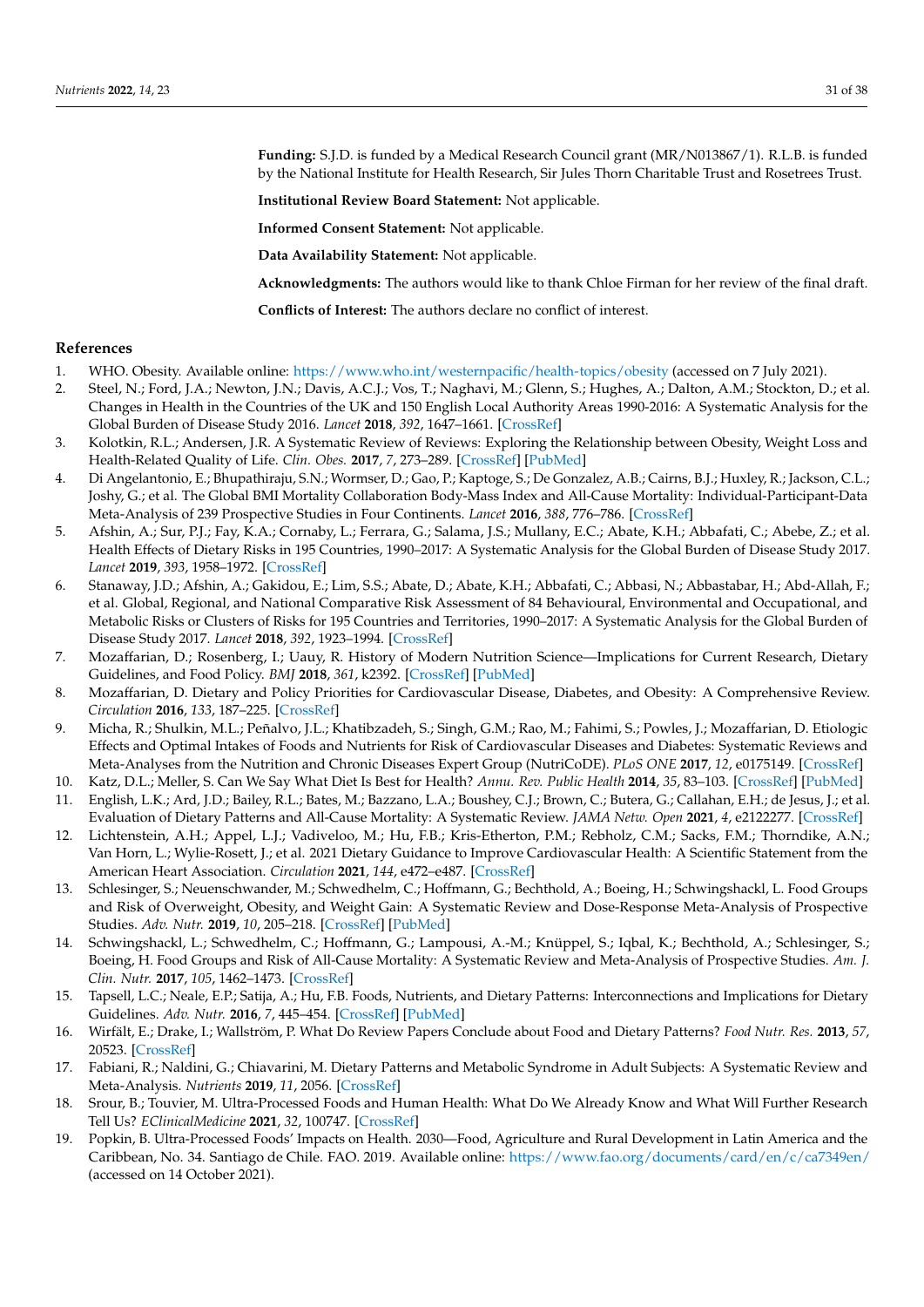- <span id="page-31-0"></span>20. Zobel, E.H.; Hansen, T.W.; Rossing, P.; von Scholten, B.J. Global Changes in Food Supply and the Obesity Epidemic. *Curr. Obes. Rep.* **2016**, *5*, 449–455. [\[CrossRef\]](http://doi.org/10.1007/s13679-016-0233-8) [\[PubMed\]](http://www.ncbi.nlm.nih.gov/pubmed/27696237)
- <span id="page-31-1"></span>21. Popkin, B.M.; Adair, L.S.; Ng, S.W. The Global Nutrition Transition: The Pandemic of Obesity in Developing Countries. *Nutr. Rev.* **2012**, *70*, 3–21. [\[CrossRef\]](http://doi.org/10.1111/j.1753-4887.2011.00456.x) [\[PubMed\]](http://www.ncbi.nlm.nih.gov/pubmed/22221213)
- <span id="page-31-2"></span>22. Ng, M.; Fleming, T.; Robinson, M.; Thomson, B.; Graetz, N.; Margono, C.; Mullany, E.C.; Biryukov, S.; Abbafati, C.; Abera, S.F.; et al. Global, Regional, and National Prevalence of Overweight and Obesity in Children and Adults during 1980–2013: A Systematic Analysis for the Global Burden of Disease Study 2013. *Lancet* **2014**, *384*, 766–781. [\[CrossRef\]](http://doi.org/10.1016/S0140-6736(14)60460-8)
- <span id="page-31-3"></span>23. Mozaffarian, D.; Ludwig, D.S. Dietary Guidelines in the 21st Century—A Time for Food. *JAMA* **2010**, *304*, 681–682. [\[CrossRef\]](http://doi.org/10.1001/jama.2010.1116) [\[PubMed\]](http://www.ncbi.nlm.nih.gov/pubmed/20699461)
- <span id="page-31-4"></span>24. Tobias, D.K.; Hall, K.D. Eliminate or Reformulate Ultra-Processed Foods? Biological Mechanisms Matter. *Cell Metab.* **2021**, *33*, 2314–2315. [\[CrossRef\]](http://doi.org/10.1016/j.cmet.2021.10.005) [\[PubMed\]](http://www.ncbi.nlm.nih.gov/pubmed/34699743)
- <span id="page-31-5"></span>25. Crino, M.; Barakat, T.; Trevena, H.; Neal, B. Systematic Review and Comparison of Classification Frameworks Describing the Degree of Food Processing. *Nutr. Food Technol. Open Access* **2017**, *3*. [\[CrossRef\]](http://doi.org/10.16966/2470-6086.138)
- <span id="page-31-6"></span>26. Monteiro, C.A.; Cannon, G.; Moubarac, J.-C.; Levy, R.B.; Louzada, M.L.C.; Jaime, P.C. The UN Decade of Nutrition, the NOVA Food Classification and the Trouble with Ultra-Processing. *Public Health Nutr.* **2018**, *21*, 5–17. [\[CrossRef\]](http://doi.org/10.1017/S1368980017000234)
- <span id="page-31-7"></span>27. Monteiro, C.A.; Cannon, G.; Levy, R.; Moubarac, J.-C.; Jaime, P.; Martins, A.P.; Canella, D.; Louzada, M.; Parra, D. NOVA. The Star Shines Bright. *World Nutr. J.* **2016**, *7*, 28–38.
- <span id="page-31-8"></span>28. Monteiro, C.A.; Cannon, G.; Levy, R.B.; Moubarac, J.-C.; Louzada, M.L.; Rauber, F.; Khandpur, N.; Cediel, G.; Neri, D.; Martinez-Steele, E.; et al. Ultra-Processed Foods: What They Are and How to Identify Them. *Public Health Nutr.* **2019**, *22*, 936–941. [\[CrossRef\]](http://doi.org/10.1017/S1368980018003762) [\[PubMed\]](http://www.ncbi.nlm.nih.gov/pubmed/30744710)
- <span id="page-31-9"></span>29. Baker, P.; Machado, P.; Santos, T.; Sievert, K.; Backholer, K.; Hadjikakou, M.; Russell, C.; Huse, O.; Bell, C.; Scrinis, G.; et al. Ultra-Processed Foods and the Nutrition Transition: Global, Regional and National Trends, Food Systems Transformations and Political Economy Drivers. *Obes. Rev.* **2020**, *21*, e13126. [\[CrossRef\]](http://doi.org/10.1111/obr.13126)
- <span id="page-31-10"></span>30. Martini, D.; Godos, J.; Bonaccio, M.; Vitaglione, P.; Grosso, G. Ultra-Processed Foods and Nutritional Dietary Profile: A Meta-Analysis of Nationally Representative Samples. *Nutrients* **2021**, *13*, 3390. [\[CrossRef\]](http://doi.org/10.3390/nu13103390)
- <span id="page-31-11"></span>31. Wang, L.; Martínez Steele, E.; Du, M.; Pomeranz, J.L.; O'Connor, L.E.; Herrick, K.A.; Luo, H.; Zhang, X.; Mozaffarian, D.; Zhang, F.F. Trends in Consumption of Ultraprocessed Foods Among US Youths Aged 2-19 Years, 1999-2018. *JAMA* **2021**, *326*, 519–530. [\[CrossRef\]](http://doi.org/10.1001/jama.2021.10238)
- <span id="page-31-12"></span>32. de Araújo, C.R.B.; Ribeiro, K.D.d.S.; de Oliveira, A.F.; de Morais, I.L.; Breda, J.; Padrão, P.; Moreira, P. Degree of Processing and Nutritional Value of Children's Food Products. *Public Health Nutr.* **2021**, *24*, 5977–5984. [\[CrossRef\]](http://doi.org/10.1017/S1368980021003876)
- <span id="page-31-13"></span>33. Chen, X.; Zhang, Z.; Yang, H.; Qiu, P.; Wang, H.; Wang, F.; Zhao, Q.; Fang, J.; Nie, J. Consumption of Ultra-Processed Foods and Health Outcomes: A Systematic Review of Epidemiological Studies. *Nutr. J.* **2020**, *19*, 86. [\[CrossRef\]](http://doi.org/10.1186/s12937-020-00604-1) [\[PubMed\]](http://www.ncbi.nlm.nih.gov/pubmed/32819372)
- <span id="page-31-15"></span>34. Elizabeth, L.; Machado, P.; Zinöcker, M.; Baker, P.; Lawrence, M. Ultra-Processed Foods and Health Outcomes: A Narrative Review. *Nutrients* **2020**, *12*, 1955. [\[CrossRef\]](http://doi.org/10.3390/nu12071955)
- <span id="page-31-17"></span>35. Lane, M.M.; Davis, J.A.; Beattie, S.; Gómez-Donoso, C.; Loughman, A.; O'Neil, A.; Jacka, F.; Berk, M.; Page, R.; Marx, W.; et al. Ultraprocessed Food and Chronic Noncommunicable Diseases: A Systematic Review and Meta-Analysis of 43 Observational Studies. *Obes. Rev.* **2021**, *22*, e13146. [\[CrossRef\]](http://doi.org/10.1111/obr.13146)
- 36. Askari, M.; Heshmati, J.; Shahinfar, H.; Tripathi, N.; Daneshzad, E. Ultra-Processed Food and the Risk of Overweight and Obesity: A Systematic Review and Meta-Analysis of Observational Studies. *Int. J. Obes.* **2020**, *44*, 2080–2091. [\[CrossRef\]](http://doi.org/10.1038/s41366-020-00650-z) [\[PubMed\]](http://www.ncbi.nlm.nih.gov/pubmed/32796919)
- <span id="page-31-18"></span>37. Moradi, S.; Entezari, M.H.; Mohammadi, H.; Jayedi, A.; Lazaridi, A.-V.; Kermani, M.A.H.; Miraghajani, M. Ultra-Processed Food Consumption and Adult Obesity Risk: A Systematic Review and Dose-Response Meta-Analysis. *Crit. Rev. Food Sci. Nutr.* **2021**. [\[CrossRef\]](http://doi.org/10.1080/10408398.2021.1946005)
- <span id="page-31-14"></span>38. Jardim, M.Z.; Costa, B.V.d.L.; Pessoa, M.C.; Duarte, C.K. Ultra-Processed Foods Increase Noncommunicable Chronic Disease Risk. *Nutr. Res.* **2021**, *95*, 19–34. [\[CrossRef\]](http://doi.org/10.1016/j.nutres.2021.08.006)
- <span id="page-31-16"></span>39. Silva Meneguelli, T.; Viana Hinkelmann, J.; Hermsdorff, H.H.M.; Zulet, M.Á.; Martínez, J.A.; Bressan, J. Food Consumption by Degree of Processing and Cardiometabolic Risk: A Systematic Review. *Int. J. Food Sci. Nutr.* **2020**, *71*, 678–692. [\[CrossRef\]](http://doi.org/10.1080/09637486.2020.1725961)
- <span id="page-31-19"></span>40. Pagliai, G.; Dinu, M.; Madarena, M.P.; Bonaccio, M.; Iacoviello, L.; Sofi, F. Consumption of Ultra-Processed Foods and Health Status: A Systematic Review and Meta-Analysis. *Br. J. Nutr.* **2021**, *125*, 308–318. [\[CrossRef\]](http://doi.org/10.1017/S0007114520002688) [\[PubMed\]](http://www.ncbi.nlm.nih.gov/pubmed/32792031)
- <span id="page-31-20"></span>41. Monteiro, C.A.; Moubarac, J.-C.; Levy, R.B.; Canella, D.S.; Louzada, M.L.d.C.; Cannon, G. Household Availability of Ultra-Processed Foods and Obesity in Nineteen European Countries. *Public Health Nutr.* **2018**, *21*, 18–26. [\[CrossRef\]](http://doi.org/10.1017/S1368980017001379)
- <span id="page-31-21"></span>42. Vandevijvere, S.; Jaacks, L.M.; Monteiro, C.A.; Moubarac, J.-C.; Girling-Butcher, M.; Lee, A.C.; Pan, A.; Bentham, J.; Swinburn, B. Global Trends in Ultraprocessed Food and Drink Product Sales and Their Association with Adult Body Mass Index Trajectories. *Obes. Rev.* **2019**, *20* (Suppl. 2), 10–19. [\[CrossRef\]](http://doi.org/10.1111/obr.12860)
- <span id="page-31-22"></span>43. Poti, J.M.; Braga, B.; Qin, B. Ultra-Processed Food Intake and Obesity: What Really Matters for Health—Processing or Nutrient Content? *Curr. Obes. Rep.* **2017**, *6*, 420–431. [\[CrossRef\]](http://doi.org/10.1007/s13679-017-0285-4)
- <span id="page-31-24"></span>44. Rolls, B.; Cunningham, P.; Diktas, H. Properties of Ultraprocessed Foods That Can Drive Excess Intake. *Nutr. Today* **2020**, *55*, 109–115. [\[CrossRef\]](http://doi.org/10.1097/NT.0000000000000410)
- <span id="page-31-23"></span>45. Juul, F.; Vaidean, G.; Parekh, N. Ultra-Processed Foods and Cardiovascular Diseases: Potential Mechanisms of Action. *Adv. Nutr.* **2021**, *12*, 1673–1680. [\[CrossRef\]](http://doi.org/10.1093/advances/nmab049) [\[PubMed\]](http://www.ncbi.nlm.nih.gov/pubmed/33942057)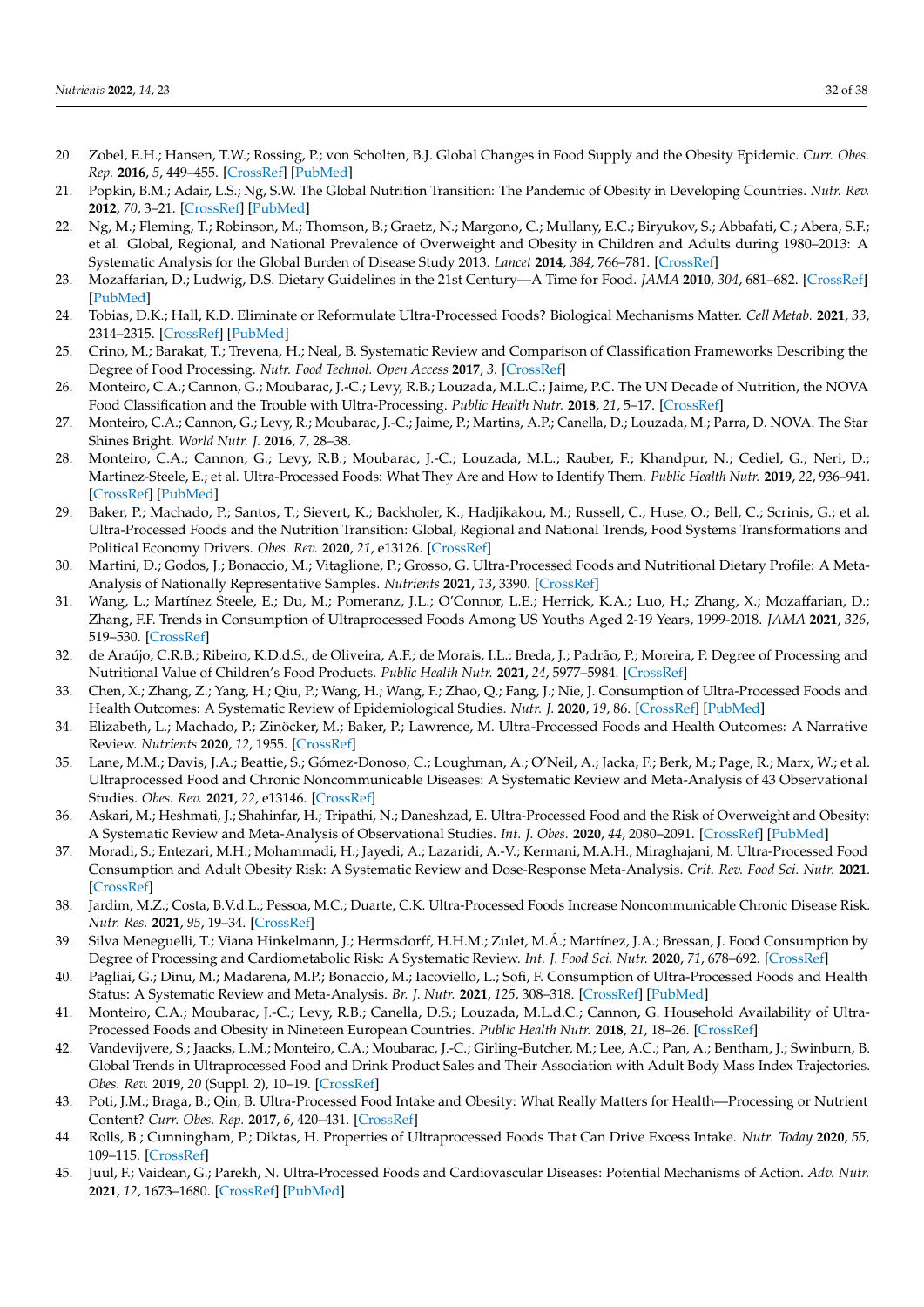- <span id="page-32-0"></span>46. Gupta, S.; Hawk, T.; Aggarwal, A.; Drewnowski, A. Characterizing Ultra-Processed Foods by Energy Density, Nutrient Density, and Cost. *Front. Nutr.* **2019**, *6*, 70. [\[CrossRef\]](http://doi.org/10.3389/fnut.2019.00070) [\[PubMed\]](http://www.ncbi.nlm.nih.gov/pubmed/31231655)
- <span id="page-32-1"></span>47. Rauber, F.; da Costa Louzada, M.L.; Steele, E.M.; Millett, C.; Monteiro, C.A.; Levy, R.B. Ultra-Processed Food Consumption and Chronic Non-Communicable Diseases-Related Dietary Nutrient Profile in the UK (2008–2014). *Nutrients* **2018**, *10*, 587. [\[CrossRef\]](http://doi.org/10.3390/nu10050587) [\[PubMed\]](http://www.ncbi.nlm.nih.gov/pubmed/29747447)
- <span id="page-32-2"></span>48. Micek, A.; Godos, J.; Grosso, G. Nutrient and Energy Contribution of Ultra-Processed Foods in the Diet of Nations: A Meta-Analysis. *Eur. J. Public Health* **2021**, *31*, 159–160. [\[CrossRef\]](http://doi.org/10.1093/eurpub/ckab164.418)
- <span id="page-32-3"></span>49. Hall, K.D.; Ayuketah, A.; Brychta, R.; Cai, H.; Cassimatis, T.; Chen, K.Y.; Chung, S.T.; Costa, E.; Courville, A.; Darcey, V.; et al. Ultra-Processed Diets Cause Excess Calorie Intake and Weight Gain: An Inpatient Randomized Controlled Trial of Ad Libitum Food Intake. *Cell Metab.* **2019**, *30*, 67–77.e3. [\[CrossRef\]](http://doi.org/10.1016/j.cmet.2019.05.008)
- 50. Fardet, A.; Rock, E. Ultra-Processed Foods: A New Holistic Paradigm? *Trends Food Sci. Technol.* **2019**, *93*, 174–184. [\[CrossRef\]](http://doi.org/10.1016/j.tifs.2019.09.016)
- <span id="page-32-4"></span>51. Forde, C.G.; Mars, M.; de Graaf, K. Ultra-Processing or Oral Processing? A Role for Energy Density and Eating Rate in Moderating Energy Intake from Processed Foods. *Curr. Dev. Nutr.* **2020**, *4*, 1–6. [\[CrossRef\]](http://doi.org/10.1093/cdn/nzaa019)
- <span id="page-32-5"></span>52. Bolhuis, D.P.; Forde, C.G. Application of Food Texture to Moderate Oral Processing Behaviors and Energy Intake. *Trends Food Sci. Technol.* **2020**, *106*, 445–456. [\[CrossRef\]](http://doi.org/10.1016/j.tifs.2020.10.021)
- <span id="page-32-6"></span>53. Fardet, A.; Méjean, C.; Labouré, H.; Andreeva, V.A.; Feron, G. The Degree of Processing of Foods Which Are Most Widely Consumed by the French Elderly Population Is Associated with Satiety and Glycemic Potentials and Nutrient Profiles. *Food Funct.* **2017**, *8*, 651–658. [\[CrossRef\]](http://doi.org/10.1039/C6FO01495J) [\[PubMed\]](http://www.ncbi.nlm.nih.gov/pubmed/28106215)
- <span id="page-32-7"></span>54. Fardet, A. Minimally Processed Foods Are More Satiating and Less Hyperglycemic than Ultra-Processed Foods: A Preliminary Study with 98 Ready-to-Eat Foods. *Food Funct.* **2016**, *7*, 2338–2346. [\[CrossRef\]](http://doi.org/10.1039/C6FO00107F)
- <span id="page-32-8"></span>55. Slyper, A. Oral Processing, Satiation and Obesity: Overview and Hypotheses. *Diabetes Metab. Syndr. Obes.* **2021**, *14*, 3399–3415. [\[CrossRef\]](http://doi.org/10.2147/DMSO.S314379) [\[PubMed\]](http://www.ncbi.nlm.nih.gov/pubmed/34345176)
- <span id="page-32-9"></span>56. Mariath, A.B.; Machado, A.D.; Ferreira, L.d.N.M.; Ribeiro, S.M.L. The Possible Role of Increased Consumption of Ultra-Processed Food Products in the Development of Frailty: A Threat for Healthy Ageing? *Br. J. Nutr.* **2021**, 1–6. [\[CrossRef\]](http://doi.org/10.1017/S0007114521003470)
- <span id="page-32-10"></span>57. Trakman, G.L.; Fehily, S.; Basnayake, C.; Hamilton, A.L.; Russell, E.; Wilson-O'Brien, A.; Kamm, M.A. Diet and Gut Microbiome in Gastrointestinal Disease. *J. Gastroenterol. Hepatol.* **2021**, 1. [\[CrossRef\]](http://doi.org/10.1111/jgh.15728)
- <span id="page-32-11"></span>58. Swinburn, B.A.; Sacks, G.; Hall, K.D.; McPherson, K.; Finegood, D.T.; Moodie, M.L.; Gortmaker, S.L. The Global Obesity Pandemic: Shaped by Global Drivers and Local Environments. *Lancet* **2011**, *378*, 804–814. [\[CrossRef\]](http://doi.org/10.1016/S0140-6736(11)60813-1)
- <span id="page-32-12"></span>59. Mendes, C.; Miranda, L.; Claro, R.; Horta, P. Food Marketing in Supermarket Circulars in Brazil: An Obstacle to Healthy Eating. *Prev. Med. Rep.* **2021**, *21*, 101304. [\[CrossRef\]](http://doi.org/10.1016/j.pmedr.2020.101304)
- <span id="page-32-13"></span>60. Vandevijvere, S.; Van Dam, I. The Nature of Food Promotions over One Year in Circulars from Leading Belgian Supermarket Chains. *Arch. Public Health* **2021**, *79*, 84. [\[CrossRef\]](http://doi.org/10.1186/s13690-021-00591-7) [\[PubMed\]](http://www.ncbi.nlm.nih.gov/pubmed/34011377)
- <span id="page-32-14"></span>61. Luiten, C.M.; Steenhuis, I.H.; Eyles, H.; Mhurchu, C.N.; Waterlander, W.E. Ultra-Processed Foods Have the Worst Nutrient Profile, yet They Are the Most Available Packaged Products in a Sample of New Zealand Supermarkets. *Public Health Nutr.* **2016**, *19*, 530–538. [\[CrossRef\]](http://doi.org/10.1017/S1368980015002177)
- <span id="page-32-15"></span>62. Hollands, G.J.; Shemilt, I.; Marteau, T.M.; Jebb, S.A.; Lewis, H.B.; Wei, Y.; Higgins, J.P.T.; Ogilvie, D. Portion, Package or Tableware Size for Changing Selection and Consumption of Food, Alcohol and Tobacco. *Cochrane Database Syst. Rev.* **2015**, *9*, CD011045. [\[CrossRef\]](http://doi.org/10.1002/14651858.CD011045.pub2)
- <span id="page-32-16"></span>63. Juul, F.; Lin, Y.; Deierlein, A.L.; Vaidean, G.; Parekh, N. Trends in Food Consumption by Degree of Processing and Diet Quality over 17 Years: Results from the Framingham Offspring Study. *Br. J. Nutr.* **2021**, *126*, 1861–1871. [\[CrossRef\]](http://doi.org/10.1017/S000711452100060X)
- <span id="page-32-17"></span>64. Gibney, M.J. Ultraprocessed Foods and Their Application to Nutrition Policy. *Nutr. Today* **2020**, *55*, 16–21. [\[CrossRef\]](http://doi.org/10.1097/NT.0000000000000393)
- <span id="page-32-22"></span>65. Derbyshire, E. Are All 'Ultra-Processed' Foods Nutritional Demons? A Commentary and Nutritional Profiling Analysis. *Trends Food Sci. Technol.* **2019**, *94*, 98–104. [\[CrossRef\]](http://doi.org/10.1016/j.tifs.2019.08.023)
- <span id="page-32-18"></span>66. Marino, M.; Puppo, F.; Del Bo', C.; Vinelli, V.; Riso, P.; Porrini, M.; Martini, D. A Systematic Review of Worldwide Consumption of Ultra-Processed Foods: Findings and Criticisms. *Nutrients* **2021**, *13*, 2778. [\[CrossRef\]](http://doi.org/10.3390/nu13082778)
- <span id="page-32-19"></span>67. Steele, E.M.; Batis, C.; Cediel, G.; Louzada, M.L.d.C.; Khandpur, N.; Machado, P.; Moubarac, J.-C.; Rauber, F.; Jedlicki, M.R.; Levy, R.B.; et al. The Burden of Excessive Saturated Fatty Acid Intake Attributed to Ultra-Processed Food Consumption: A Study Conducted with Nationally Representative Cross-Sectional Studies from Eight Countries. *J. Nutr. Sci.* **2021**, *10*, e43. [\[CrossRef\]](http://doi.org/10.1017/jns.2021.30) [\[PubMed\]](http://www.ncbi.nlm.nih.gov/pubmed/34164122)
- 68. Moreira, P.V.L.; Baraldi, L.G.; Moubarac, J.-C.; Monteiro, C.A.; Newton, A.; Capewell, S.; O'Flaherty, M. Comparing Different Policy Scenarios to Reduce the Consumption of Ultra-Processed Foods in UK: Impact on Cardiovascular Disease Mortality Using a Modelling Approach. *PLoS ONE* **2015**, *10*, e0118353. [\[CrossRef\]](http://doi.org/10.1371/journal.pone.0118353)
- 69. Starck, C.S.; Blumfield, M.; Keighley, T.; Marshall, S.; Petocz, P.; Inan-Eroglu, E.; Abbott, K.; Cassettari, T.; Ali, A.; Wham, C.; et al. Nutrient Dense, Low-Cost Foods Can Improve the Affordability and Quality of the New Zealand Diet-A Substitution Modeling Study. *Int. J. Environ. Res. Public Health* **2021**, *18*, 7950. [\[CrossRef\]](http://doi.org/10.3390/ijerph18157950)
- <span id="page-32-20"></span>70. Verly-Jr, E.; Pereira, A.d.S.; Marques, E.S.; Horta, P.M.; Canella, D.S.; Cunha, D.B. Reducing Ultra-Processed Foods and Increasing Diet Quality in Affordable and Culturally Acceptable Diets: A Study Case from Brazil Using Linear Programming. *Br. J. Nutr.* **2021**, *126*, 572–581. [\[CrossRef\]](http://doi.org/10.1017/S0007114520004365) [\[PubMed\]](http://www.ncbi.nlm.nih.gov/pubmed/33143759)
- <span id="page-32-21"></span>71. Gibney, M.J. Ultra-Processed Foods: Definitions and Policy Issues. *Curr. Dev. Nutr.* **2019**, *3*, nzy077. [\[CrossRef\]](http://doi.org/10.1093/cdn/nzy077)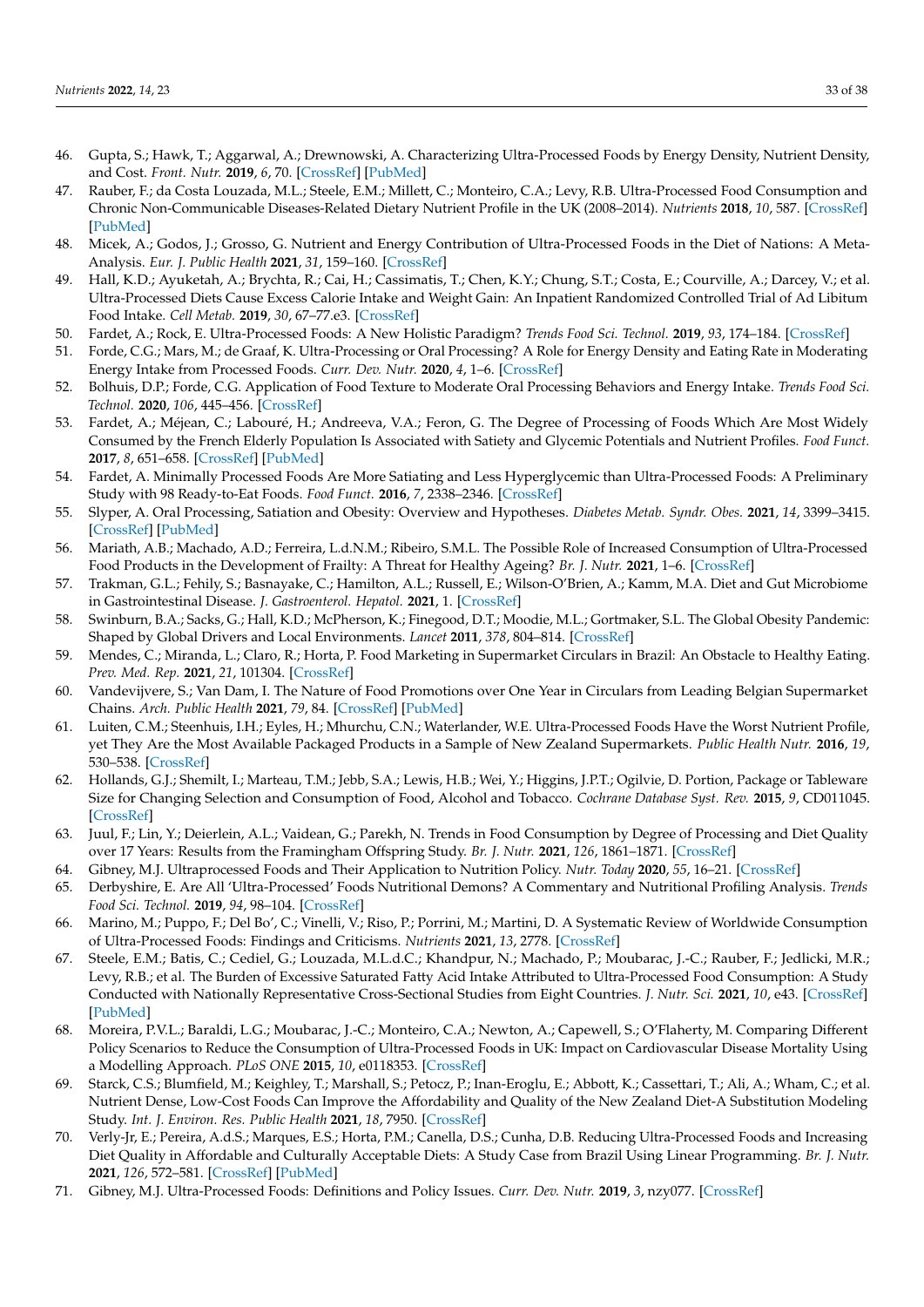- <span id="page-33-0"></span>72. Gibney, M.J.; Forde, C.G.; Mullally, D.; Gibney, E.R. Ultra-Processed Foods in Human Health: A Critical Appraisal. *Am. J. Clin. Nutr.* **2017**, *106*, 717–724. [\[CrossRef\]](http://doi.org/10.3945/ajcn.117.160440)
- <span id="page-33-1"></span>73. Drewnowski, A.; Gupta, S.; Darmon, N. An Overlap Between "Ultraprocessed" Foods and the Preexisting Nutrient Rich Foods Index? *Nutr. Today* **2020**, *55*, 75–81. [\[CrossRef\]](http://doi.org/10.1097/NT.0000000000000400)
- <span id="page-33-2"></span>74. Romero Ferreiro, C.; Lora Pablos, D.; Gómez de la Cámara, A. Two Dimensions of Nutritional Value: Nutri-Score and NOVA. *Nutrients* **2021**, *13*, 2783. [\[CrossRef\]](http://doi.org/10.3390/nu13082783) [\[PubMed\]](http://www.ncbi.nlm.nih.gov/pubmed/34444941)
- <span id="page-33-3"></span>75. European Commission. Nutrition Claims. Available online: [https://ec.europa.eu/food/safety/labelling-and-nutrition/nutrition](https://ec.europa.eu/food/safety/labelling-and-nutrition/nutrition-and-health-claims/nutrition-claims_en)[and-health-claims/nutrition-claims\\_en](https://ec.europa.eu/food/safety/labelling-and-nutrition/nutrition-and-health-claims/nutrition-claims_en) (accessed on 7 November 2021).
- <span id="page-33-25"></span><span id="page-33-4"></span>76. Jones, J.M. Food Processing: Criteria for Dietary Guidance and Public Health? *Proc. Nutr. Soc.* **2019**, *78*, 4–18. [\[CrossRef\]](http://doi.org/10.1017/S0029665118002513) [\[PubMed\]](http://www.ncbi.nlm.nih.gov/pubmed/30249309)
- <span id="page-33-5"></span>77. Estell, M.L.; Barrett, E.M.; Kissock, K.R.; Grafenauer, S.J.; Jones, J.M.; Beck, E.J. Fortification of Grain Foods and NOVA: The Potential for Altered Nutrient Intakes While Avoiding Ultra-Processed Foods. *Eur. J. Nutr.* **2021**. [\[CrossRef\]](http://doi.org/10.1007/s00394-021-02701-1) [\[PubMed\]](http://www.ncbi.nlm.nih.gov/pubmed/34668030)
- <span id="page-33-26"></span><span id="page-33-6"></span>78. Vergeer, L.; Veira, P.; Bernstein, J.T.; Weippert, M.; L'Abbé, M.R. The Calorie and Nutrient Density of More- Versus Less-Processed Packaged Food and Beverage Products in the Canadian Food Supply. *Nutrients* **2019**, *11*, 2782. [\[CrossRef\]](http://doi.org/10.3390/nu11112782)
- <span id="page-33-23"></span><span id="page-33-7"></span>79. Monteiro, C.; Cannon, G. The Food System. Ultra-Processing. Product Reformulation Will Not Improve Public Health. *World Nutr.* **2012**, *3*, 406–434.
- <span id="page-33-8"></span>80. Fardet, A. Complex Foods versus Functional Foods, Nutraceuticals and Dietary Supplements: Differential Health Impact (Part 1). *Agro Food Ind. Hi Tech* **2015**, *26*, 6.
- <span id="page-33-13"></span>81. Adams, J.; Hofman, K.; Moubarac, J.-C.; Thow, A.M. Public Health Response to Ultra-Processed Food and Drinks. *BMJ* **2020**, *369*, m2391. [\[CrossRef\]](http://doi.org/10.1136/bmj.m2391)
- <span id="page-33-22"></span><span id="page-33-9"></span>82. Scrinis, G.; Monteiro, C.A. Ultra-Processed Foods and the Limits of Product Reformulation. *Public Health Nutr.* **2018**, *21*, 247–252. [\[CrossRef\]](http://doi.org/10.1017/S1368980017001392)
- <span id="page-33-10"></span>83. Fardet, A.; Rock, E.; Bassama, J.; Bohuon, P.; Prabhasankar, P.; Monteiro, C.; Moubarac, J.-C.; Achir, N. Current Food Classifications in Epidemiological Studies Do Not Enable Solid Nutritional Recommendations for Preventing Diet-Related Chronic Diseases: The Impact of Food Processing. *Adv. Nutr.* **2015**, *6*, 629–638. [\[CrossRef\]](http://doi.org/10.3945/an.115.008789)
- <span id="page-33-24"></span><span id="page-33-11"></span>84. Zinöcker, M.K.; Lindseth, I.A. The Western Diet–Microbiome-Host Interaction and Its Role in Metabolic Disease. *Nutrients* **2018**, *10*, 365. [\[CrossRef\]](http://doi.org/10.3390/nu10030365) [\[PubMed\]](http://www.ncbi.nlm.nih.gov/pubmed/29562591)
- <span id="page-33-12"></span>85. Kwon, T.W.; Hong, J.H.; Moon, G.S.; Song, Y.S.; Kim, J.I.; Kim, J.C.; Kim, M.J. Food Technology: Challenge for Health Promotion. *BioFactors* **2004**, *22*, 279–287. [\[CrossRef\]](http://doi.org/10.1002/biof.5520220155)
- <span id="page-33-27"></span><span id="page-33-14"></span>86. Du, S.; Kim, H.; Rebholz, C.M. Higher Ultra-Processed Food Consumption Is Associated with Increased Risk of Incident Coronary Artery Disease in the Atherosclerosis Risk in Communities Study. *J. Nutr.* **2021**, *151*, 3746–3754. [\[CrossRef\]](http://doi.org/10.1093/jn/nxab285) [\[PubMed\]](http://www.ncbi.nlm.nih.gov/pubmed/34494108)
- <span id="page-33-20"></span>87. Sandoval-Insausti, H.; Blanco-Rojo, R.; Graciani, A.; López-García, E.; Moreno-Franco, B.; Laclaustra, M.; Donat-Vargas, C.; Ordovás, J.M.; Rodríguez-Artalejo, F.; Guallar-Castillón, P. Ultra-Processed Food Consumption and Incident Frailty: A Prospective Cohort Study of Older Adults. *J. Gerontol. A Biol. Sci. Med. Sci.* **2020**, *75*, 1126–1133. [\[CrossRef\]](http://doi.org/10.1093/gerona/glz140)
- 88. Levy, R.B.; Rauber, F.; Chang, K.; Louzada, M.L.d.C.; Monteiro, C.A.; Millett, C.; Vamos, E.P. Ultra-Processed Food Consumption and Type 2 Diabetes Incidence: A Prospective Cohort Study. *Clin. Nutr.* **2021**, *40*, 3608–3614. [\[CrossRef\]](http://doi.org/10.1016/j.clnu.2020.12.018)
- 89. Romero Ferreiro, C.; Martín-Arriscado Arroba, C.; Cancelas Navia, P.; Lora Pablos, D.; Gómez de la Cámara, A. Ultra-Processed Food Intake and All-Cause Mortality: DRECE Cohort Study. *Public Health Nutr.* **2021**, 1–28. [\[CrossRef\]](http://doi.org/10.1017/S1368980021003256)
- 90. Rauber, F.; Chang, K.; Vamos, E.P.; da Costa Louzada, M.L.; Monteiro, C.A.; Millett, C.; Levy, R.B. Ultra-Processed Food Consumption and Risk of Obesity: A Prospective Cohort Study of UK Biobank. *Eur. J. Nutr.* **2021**, *60*, 2169–2180. [\[CrossRef\]](http://doi.org/10.1007/s00394-020-02367-1) [\[PubMed\]](http://www.ncbi.nlm.nih.gov/pubmed/33070213)
- <span id="page-33-15"></span>91. Blanco-Rojo, R.; Sandoval-Insausti, H.; López-Garcia, E.; Graciani, A.; Ordovás, J.M.; Banegas, J.R.; Rodríguez-Artalejo, F.; Guallar-Castillón, P. Consumption of Ultra-Processed Foods and Mortality: A National Prospective Cohort in Spain. *Mayo Clin. Proc.* **2019**, *94*, 2178–2188. [\[CrossRef\]](http://doi.org/10.1016/j.mayocp.2019.03.035)
- <span id="page-33-16"></span>92. Silva, C.F.M.; Saunders, C.; Peres, W.; Folino, B.; Kamel, T.; Dos Santos, M.S.; Padilha, P. Effect of Ultra-Processed Foods Consumption on Glycemic Control and Gestational Weight Gain in Pregnant with Pregestational Diabetes Mellitus Using Carbohydrate Counting. *PeerJ* **2021**, *9*, e10514. [\[CrossRef\]](http://doi.org/10.7717/peerj.10514)
- <span id="page-33-17"></span>93. Gomes, C.d.B.; Malta, M.B.; Benício, M.H.D.; Carvalhaes, M.A.d.B.L. Consumption of Ultra-Processed Foods in the Third Gestational Trimester and Increased Weight Gain: A Brazilian Cohort Study. *Public Health Nutr.* **2021**, *24*, 3304–3312. [\[CrossRef\]](http://doi.org/10.1017/S1368980020001883)
- <span id="page-33-18"></span>94. Gadelha, P.C.F.P.; de Arruda, I.K.G.; Coelho, P.B.P.; Queiroz, P.M.A.; Maio, R.; da Silva Diniz, A. Consumption of Ultraprocessed Foods, Nutritional Status, and Dyslipidemia in Schoolchildren: A Cohort Study. *Eur. J. Clin. Nutr.* **2019**, *73*, 1194–1199. [\[CrossRef\]](http://doi.org/10.1038/s41430-019-0404-2)
- <span id="page-33-19"></span>95. Rauber, F.; Campagnolo, P.D.B.; Hoffman, D.J.; Vitolo, M.R. Consumption of Ultra-Processed Food Products and Its Effects on Children's Lipid Profiles: A Longitudinal Study. *Nutr. Metab. Cardiovasc. Dis.* **2015**, *25*, 116–122. [\[CrossRef\]](http://doi.org/10.1016/j.numecd.2014.08.001)
- <span id="page-33-21"></span>96. Cunha, D.B.; da Costa, T.H.M.; da Veiga, G.V.; Pereira, R.A.; Sichieri, R. Ultra-Processed Food Consumption and Adiposity Trajectories in a Brazilian Cohort of Adolescents: ELANA Study. *Nutr. Diabetes* **2018**, *8*, 28. [\[CrossRef\]](http://doi.org/10.1038/s41387-018-0043-z)
- 97. Bawaked, R.A.; Fernández-Barrés, S.; Navarrete-Muñoz, E.M.; González-Palacios, S.; Guxens, M.; Irizar, A.; Lertxundi, A.; Sunyer, J.; Vioque, J.; Schröder, H.; et al. Impact of Lifestyle Behaviors in Early Childhood on Obesity and Cardiometabolic Risk in Children: Results from the Spanish INMA Birth Cohort Study. *Pediatr. Obes.* **2020**, *15*, e12590. [\[CrossRef\]](http://doi.org/10.1111/ijpo.12590)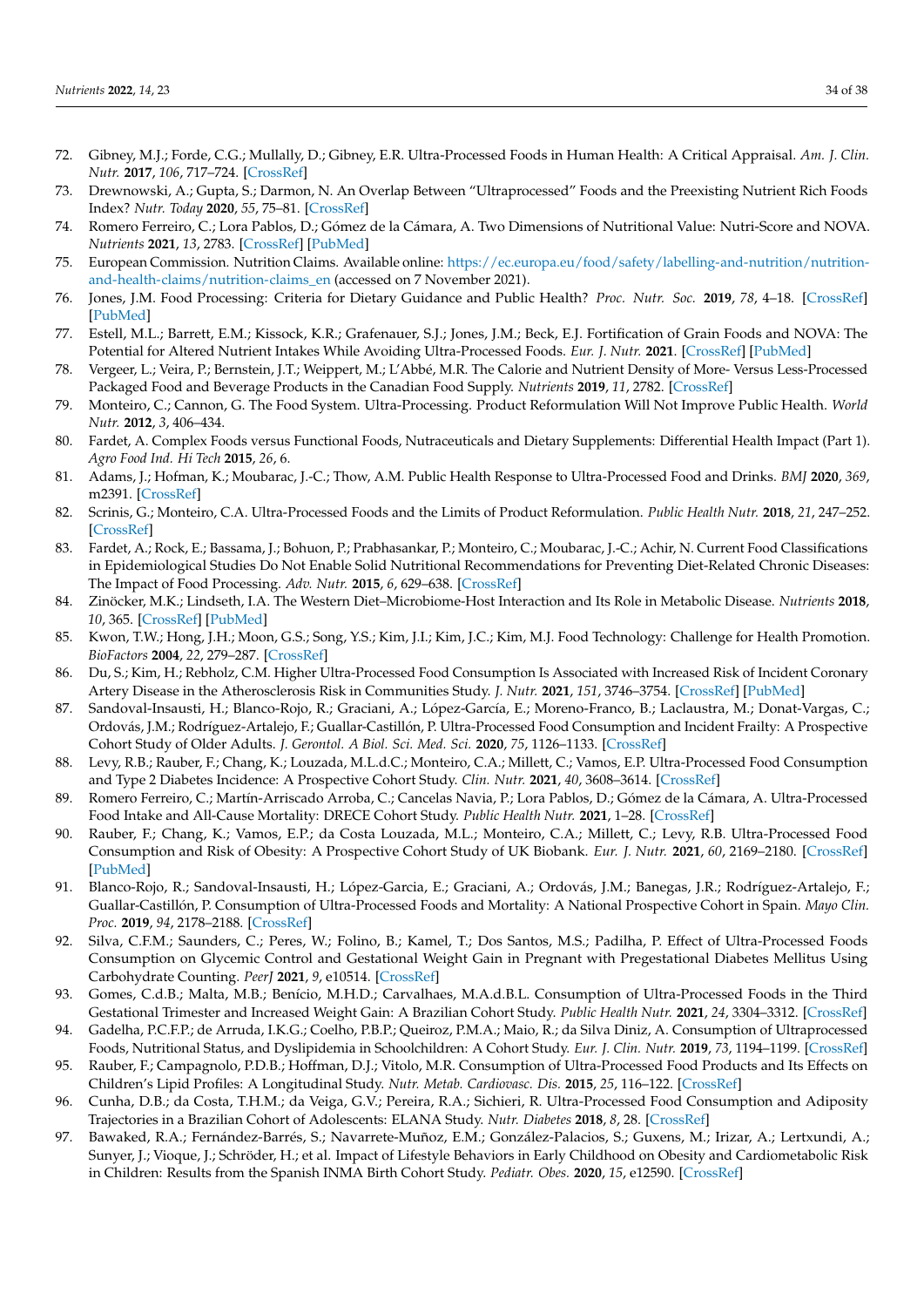- <span id="page-34-37"></span><span id="page-34-36"></span><span id="page-34-35"></span><span id="page-34-34"></span><span id="page-34-12"></span><span id="page-34-11"></span><span id="page-34-10"></span><span id="page-34-9"></span><span id="page-34-8"></span>98. Costa, C.S.; Rauber, F.; Leffa, P.S.; Sangalli, C.N.; Campagnolo, P.D.B.; Vitolo, M.R. Ultra-Processed Food Consumption and Its Effects on Anthropometric and Glucose Profile: A Longitudinal Study during Childhood. *Nutr. Metab. Cardiovasc. Dis.* **2019**, *29*, 177–184. [\[CrossRef\]](http://doi.org/10.1016/j.numecd.2018.11.003) [\[PubMed\]](http://www.ncbi.nlm.nih.gov/pubmed/30660687)
- <span id="page-34-33"></span><span id="page-34-13"></span>99. Vedovato, G.M.; Vilela, S.; Severo, M.; Rodrigues, S.; Lopes, C.; Oliveira, A. Ultra-Processed Food Consumption, Appetitive Traits and BMI in Children: A Prospective Study. *Br. J. Nutr.* **2021**, *125*, 1427–1436. [\[CrossRef\]](http://doi.org/10.1017/S0007114520003712) [\[PubMed\]](http://www.ncbi.nlm.nih.gov/pubmed/32962770)
- <span id="page-34-14"></span>100. de Melo, J.M.M.; Dourado, B.L.L.F.S.; de Menezes, R.C.E.; Longo-Silva, G.; da Silveira, J.A.C. Early Onset of Overweight among Children from Low-Income Families: The Role of Exclusive Breastfeeding and Maternal Intake of Ultra-Processed Food. *Pediatr. Obes.* **2021**, *16*, e12825. [\[CrossRef\]](http://doi.org/10.1111/ijpo.12825)
- <span id="page-34-15"></span><span id="page-34-0"></span>101. Machado Azeredo, C.; Cortese, M.; Costa, C.d.S.; Bjornevik, K.; Barros, A.J.D.; Barros, F.C.; Santos, I.S.; Matijasevich, A. Ultra-Processed Food Consumption during Childhood and Asthma in Adolescence: Data from the 2004 Pelotas Birth Cohort Study. *Pediatr. Allergy Immunol.* **2020**, *31*, 27–37. [\[CrossRef\]](http://doi.org/10.1111/pai.13126) [\[PubMed\]](http://www.ncbi.nlm.nih.gov/pubmed/31541568)
- <span id="page-34-16"></span><span id="page-34-1"></span>102. Schnabel, L.; Kesse-Guyot, E.; Allès, B.; Touvier, M.; Srour, B.; Hercberg, S.; Buscail, C.; Julia, C. Association Between Ultraprocessed Food Consumption and Risk of Mortality Among Middle-Aged Adults in France. *JAMA Intern. Med.* **2019**, *179*, 490–498. [\[CrossRef\]](http://doi.org/10.1001/jamainternmed.2018.7289)
- <span id="page-34-24"></span><span id="page-34-17"></span>103. Rico-Campà, A.; Martínez-González, M.A.; Alvarez-Alvarez, I.; Mendonça, R.d.D.; de la Fuente-Arrillaga, C.; Gómez-Donoso, C.; Bes-Rastrollo, M. Association between Consumption of Ultra-Processed Foods and All Cause Mortality: SUN Prospective Cohort Study. *BMJ* **2019**, *365*, l1949. [\[CrossRef\]](http://doi.org/10.1136/bmj.l1949)
- <span id="page-34-18"></span><span id="page-34-3"></span>104. Kim, H.; Hu, E.A.; Rebholz, C.M. Ultra-Processed Food Intake and Mortality in the United States: Results from the Third National Health and Nutrition Examination Survey (NHANES III 1988-1994). *Public Health Nutr.* **2019**, *22*, 1777–1785. [\[CrossRef\]](http://doi.org/10.1017/S1368980018003890)
- <span id="page-34-2"></span>105. Bonaccio, M.; Di Castelnuovo, A.; Costanzo, S.; De Curtis, A.; Persichillo, M.; Sofi, F.; Cerletti, C.; Donati, M.B.; de Gaetano, G.; Iacoviello, L.; et al. Ultra-Processed Food Consumption Is Associated with Increased Risk of All-Cause and Cardiovascular Mortality in the Moli-Sani Study. *Am. J. Clin. Nutr.* **2021**, *113*, 446–455. [\[CrossRef\]](http://doi.org/10.1093/ajcn/nqaa299)
- <span id="page-34-19"></span><span id="page-34-5"></span>106. Beslay, M.; Srour, B.; Méjean, C.; Allès, B.; Fiolet, T.; Debras, C.; Chazelas, E.; Deschasaux, M.; Wendeu-Foyet, M.G.; Hercberg, S.; et al. Ultra-Processed Food Intake in Association with BMI Change and Risk of Overweight and Obesity: A Prospective Analysis of the French NutriNet-Santé Cohort. *PLoS Med.* **2020**, *17*, e1003256. [\[CrossRef\]](http://doi.org/10.1371/journal.pmed.1003256) [\[PubMed\]](http://www.ncbi.nlm.nih.gov/pubmed/32853224)
- <span id="page-34-31"></span><span id="page-34-20"></span>107. Mendonça, R.d.D.; Pimenta, A.M.; Gea, A.; de la Fuente-Arrillaga, C.; Martinez-Gonzalez, M.A.; Lopes, A.C.S.; Bes-Rastrollo, M. Ultraprocessed Food Consumption and Risk of Overweight and Obesity: The University of Navarra Follow-Up (SUN) Cohort Study. *Am. J. Clin. Nutr.* **2016**, *104*, 1433–1440. [\[CrossRef\]](http://doi.org/10.3945/ajcn.116.135004) [\[PubMed\]](http://www.ncbi.nlm.nih.gov/pubmed/27733404)
- <span id="page-34-27"></span><span id="page-34-21"></span>108. Li, M.; Shi, Z. Ultra-Processed Food Consumption Associated with Overweight/Obesity among Chinese Adults—Results from China Health and Nutrition Survey 1997–2011. *Nutrients* **2021**, *13*, 2796. [\[CrossRef\]](http://doi.org/10.3390/nu13082796)
- <span id="page-34-30"></span><span id="page-34-22"></span>109. Konieczna, J.; Morey, M.; Abete, I.; Bes-Rastrollo, M.; Ruiz-Canela, M.; Vioque, J.; Gonzalez-Palacios, S.; Daimiel, L.; Salas-Salvadó, J.; Fiol, M.; et al. Contribution of Ultra-Processed Foods in Visceral Fat Deposition and Other Adiposity Indicators: Prospective Analysis Nested in the PREDIMED-Plus Trial. *Clin. Nutr.* **2021**, *40*, 4290–4300. [\[CrossRef\]](http://doi.org/10.1016/j.clnu.2021.01.019)
- <span id="page-34-28"></span><span id="page-34-23"></span>110. Sandoval-Insausti, H.; Jiménez-Onsurbe, M.; Donat-Vargas, C.; Rey-García, J.; Banegas, J.R.; Rodríguez-Artalejo, F.; Guallar-Castillón, P. Ultra-Processed Food Consumption Is Associated with Abdominal Obesity: A Prospective Cohort Study in Older Adults. *Nutrients* **2020**, *12*, 2368. [\[CrossRef\]](http://doi.org/10.3390/nu12082368)
- <span id="page-34-26"></span>111. Cordova, R.; Kliemann, N.; Huybrechts, I.; Rauber, F.; Vamos, E.P.; Levy, R.B.; Wagner, K.-H.; Viallon, V.; Casagrande, C.; Nicolas, G.; et al. Consumption of Ultra-Processed Foods Associated with Weight Gain and Obesity in Adults: A Multi-National Cohort Study. *Clin. Nutr.* **2021**, *40*, 5079–5088. [\[CrossRef\]](http://doi.org/10.1016/j.clnu.2021.08.009) [\[PubMed\]](http://www.ncbi.nlm.nih.gov/pubmed/34455267)
- <span id="page-34-32"></span>112. Canhada, S.L.; Luft, V.C.; Giatti, L.; Duncan, B.B.; Chor, D.; da Fonseca, M.d.J.M.; Matos, S.M.A.; Molina, M.d.C.B.; Barreto, S.M.; Levy, R.B.; et al. Ultra-Processed Foods, Incident Overweight and Obesity, and Longitudinal Changes in Weight and Waist Circumference: The Brazilian Longitudinal Study of Adult Health (ELSA-Brasil). *Public Health Nutr.* **2020**, *23*, 1076–1086. [\[CrossRef\]](http://doi.org/10.1017/S1368980019002854)
- <span id="page-34-6"></span>113. Rohatgi, K.W.; Tinius, R.A.; Cade, W.T.; Steele, E.M.; Cahill, A.G.; Parra, D.C. Relationships between Consumption of Ultra-Processed Foods, Gestational Weight Gain and Neonatal Outcomes in a Sample of US Pregnant Women. *PeerJ* **2017**, *5*, e4091. [\[CrossRef\]](http://doi.org/10.7717/peerj.4091)
- <span id="page-34-25"></span>114. Leone, A.; Martínez-González, M.Á.; Craig, W.; Fresán, U.; Gómez-Donoso, C.; Bes-Rastrollo, M. Pre-Gestational Consumption of Ultra-Processed Foods and Risk of Gestational Diabetes in a Mediterranean Cohort. The SUN Project. *Nutrients* **2021**, *13*, 2202. [\[CrossRef\]](http://doi.org/10.3390/nu13072202) [\[PubMed\]](http://www.ncbi.nlm.nih.gov/pubmed/34206854)
- <span id="page-34-7"></span>115. Chang, K.; Khandpur, N.; Neri, D.; Touvier, M.; Huybrechts, I.; Millett, C.; Vamos, E.P. Association Between Childhood Consumption of Ultraprocessed Food and Adiposity Trajectories in the Avon Longitudinal Study of Parents and Children Birth Cohort. *JAMA Pediatr.* **2021**, *175*, e211573. [\[CrossRef\]](http://doi.org/10.1001/jamapediatrics.2021.1573)
- <span id="page-34-29"></span>116. Costa, C.d.S.; Assunção, M.C.F.; Loret de Mola, C.; Cardoso, J.d.S.; Matijasevich, A.; Barros, A.J.D.; Santos, I.S. Role of Ultra-Processed Food in Fat Mass Index between 6 and 11 Years of Age: A Cohort Study. *Int. J. Epidemiol.* **2021**, *50*, 256–265. [\[CrossRef\]](http://doi.org/10.1093/ije/dyaa141) [\[PubMed\]](http://www.ncbi.nlm.nih.gov/pubmed/32888008)
- <span id="page-34-4"></span>117. Srour, B.; Fezeu, L.K.; Kesse-Guyot, E.; Allès, B.; Méjean, C.; Andrianasolo, R.M.; Chazelas, E.; Deschasaux, M.; Hercberg, S.; Galan, P.; et al. Ultra-Processed Food Intake and Risk of Cardiovascular Disease: Prospective Cohort Study (NutriNet-Santé). *BMJ* **2019**, *365*, l1451. [\[CrossRef\]](http://doi.org/10.1136/bmj.l1451)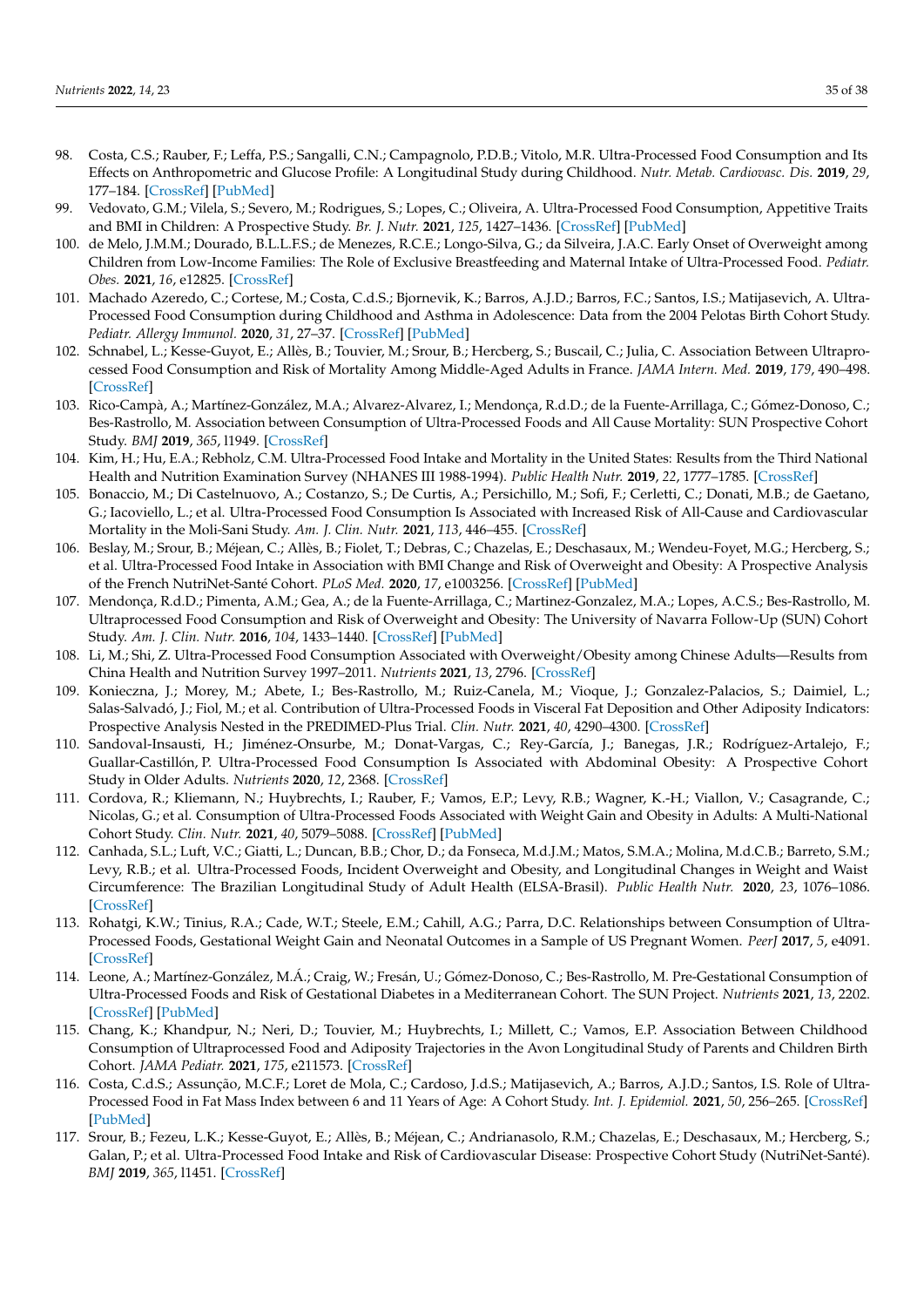- <span id="page-35-27"></span><span id="page-35-12"></span><span id="page-35-11"></span><span id="page-35-10"></span><span id="page-35-9"></span><span id="page-35-8"></span><span id="page-35-7"></span><span id="page-35-6"></span><span id="page-35-5"></span><span id="page-35-4"></span>118. Juul, F.; Vaidean, G.; Lin, Y.; Deierlein, A.L.; Parekh, N. Ultra-Processed Foods and Incident Cardiovascular Disease in the Framingham Offspring Study. *J. Am. Coll. Cardiol.* **2021**, *77*, 1520–1531. [\[CrossRef\]](http://doi.org/10.1016/j.jacc.2021.01.047) [\[PubMed\]](http://www.ncbi.nlm.nih.gov/pubmed/33766258)
- <span id="page-35-13"></span><span id="page-35-0"></span>119. Zhong, G.-C.; Gu, H.-T.; Peng, Y.; Wang, K.; Wu, Y.-Q.-L.; Hu, T.-Y.; Jing, F.-C.; Hao, F.-B. Association of Ultra-Processed Food Consumption with Cardiovascular Mortality in the US Population: Long-Term Results from a Large Prospective Multicenter Study. *Int. J. Behav. Nutr. Phys. Act.* **2021**, *18*, 21. [\[CrossRef\]](http://doi.org/10.1186/s12966-021-01081-3)
- <span id="page-35-35"></span><span id="page-35-14"></span>120. da Silva Scaranni, P.D.O.; de Oliveira Cardoso, L.; Chor, D.; Melo, E.C.P.; Matos, S.M.A.; Giatti, L.; Barreto, S.M.; da Fonseca, M.D.J.M. Ultra-Processed Foods, Changes in Blood Pressure and Incidence of Hypertension: The Brazilian Longitudinal Study of Adult Health (ELSA-Brasil). *Public Health Nutr.* **2021**, *24*, 3352–3360. [\[CrossRef\]](http://doi.org/10.1017/S136898002100094X)
- <span id="page-35-37"></span>121. Monge, A.; Silva Canella, D.; López-Olmedo, N.; Lajous, M.; Cortés-Valencia, A.; Stern, D. Ultraprocessed Beverages and Processed Meats Increase the Incidence of Hypertension in Mexican Women. *Br. J. Nutr.* **2021**, *126*, 600–611. [\[CrossRef\]](http://doi.org/10.1017/S0007114520004432)
- <span id="page-35-38"></span><span id="page-35-15"></span>122. de Mendonça, R.D.; Lopes, A.C.S.; Pimenta, A.M.; Gea, A.; Martinez-Gonzalez, M.A.; Bes-Rastrollo, M. Ultra-Processed Food Consumption and the Incidence of Hypertension in a Mediterranean Cohort: The Seguimiento Universidad de Navarra Project. *Am. J. Hypertens.* **2017**, *30*, 358–366. [\[CrossRef\]](http://doi.org/10.1093/ajh/hpw137)
- <span id="page-35-16"></span><span id="page-35-2"></span>123. Llavero-Valero, M.; Martín, J.E.-S.; Martínez-González, M.A.; Basterra-Gortari, F.J.; de la Fuente-Arrillaga, C.; Bes-Rastrollo, M. Ultra-Processed Foods and Type-2 Diabetes Risk in the SUN Project: A Prospective Cohort Study. *Clin. Nutr.* **2021**, *40*, 2817–2824. [\[CrossRef\]](http://doi.org/10.1016/j.clnu.2021.03.039)
- <span id="page-35-17"></span><span id="page-35-3"></span>124. Srour, B.; Fezeu, L.K.; Kesse-Guyot, E.; Allès, B.; Debras, C.; Druesne-Pecollo, N.; Chazelas, E.; Deschasaux, M.; Hercberg, S.; Galan, P.; et al. Ultraprocessed Food Consumption and Risk of Type 2 Diabetes Among Participants of the NutriNet-Santé Prospective Cohort. *JAMA Intern. Med.* **2020**, *180*, 283–291. [\[CrossRef\]](http://doi.org/10.1001/jamainternmed.2019.5942) [\[PubMed\]](http://www.ncbi.nlm.nih.gov/pubmed/31841598)
- <span id="page-35-29"></span><span id="page-35-18"></span>125. Zhang, S.; Gan, S.; Zhang, Q.; Liu, L.; Meng, G.; Yao, Z.; Wu, H.; Gu, Y.; Wang, Y.; Zhang, T.; et al. Ultra-Processed Food Consumption and the Risk of Non-Alcoholic Fatty Liver Disease in the Tianjin Chronic Low-Grade Systemic Inflammation and Health Cohort Study. *Int. J. Epidemiol.* **2021**, dyab174. [\[CrossRef\]](http://doi.org/10.1093/ije/dyab174) [\[PubMed\]](http://www.ncbi.nlm.nih.gov/pubmed/34528679)
- <span id="page-35-19"></span><span id="page-35-1"></span>126. Fiolet, T.; Srour, B.; Sellem, L.; Kesse-Guyot, E.; Allès, B.; Méjean, C.; Deschasaux, M.; Fassier, P.; Latino-Martel, P.; Beslay, M.; et al. Consumption of Ultra-Processed Foods and Cancer Risk: Results from NutriNet-Santé Prospective Cohort. *BMJ* **2018**, *360*, k322. [\[CrossRef\]](http://doi.org/10.1136/bmj.k322)
- <span id="page-35-24"></span><span id="page-35-20"></span>127. Vasseur, P.; Dugelay, E.; Benamouzig, R.; Savoye, G.; Lan, A.; Srour, B.; Hercberg, S.; Touvier, M.; Hugot, J.-P.; Julia, C.; et al. Dietary Patterns, Ultra-Processed Food, and the Risk of Inflammatory Bowel Diseases in the NutriNet-Santé Cohort. *Inflamm. Bowel Dis.* **2021**, *27*, 65–73. [\[CrossRef\]](http://doi.org/10.1093/ibd/izaa018)
- <span id="page-35-32"></span><span id="page-35-22"></span><span id="page-35-21"></span>128. Narula, N.; Wong, E.C.L.; Dehghan, M.; Mente, A.; Rangarajan, S.; Lanas, F.; Lopez-Jaramillo, P.; Rohatgi, P.; Lakshmi, P.V.M.; Varma, R.P.; et al. Association of Ultra-Processed Food Intake with Risk of Inflammatory Bowel Disease: Prospective Cohort Study. *BMJ* **2021**, *374*, n1554. [\[CrossRef\]](http://doi.org/10.1136/bmj.n1554)
- <span id="page-35-25"></span><span id="page-35-23"></span>129. Schnabel, L.; Buscail, C.; Sabate, J.-M.; Bouchoucha, M.; Kesse-Guyot, E.; Allès, B.; Touvier, M.; Monteiro, C.A.; Hercberg, S.; Benamouzig, R.; et al. Association Between Ultra-Processed Food Consumption and Functional Gastrointestinal Disorders: Results from the French NutriNet-Santé Cohort. *Am. J. Gastroenterol.* **2018**, *113*, 1217–1228. [\[CrossRef\]](http://doi.org/10.1038/s41395-018-0137-1) [\[PubMed\]](http://www.ncbi.nlm.nih.gov/pubmed/29904158)
- <span id="page-35-31"></span>130. Lo, C.-H.; Khandpur, N.; Rossato, S.; Lochhead, P.; Lopes, E.; Burke, K.; Richter, J.; Song, M.; Korat, A.; Sun, Q.; et al. Ultra-Processed Foods and Risk of Crohn's Disease and Ulcerative Colitis: A Prospective Cohort Study. *Clin. Gastroenterol. Hepatol.* **2021**. [\[CrossRef\]](http://doi.org/10.1016/j.cgh.2021.08.031)
- <span id="page-35-34"></span>131. Adjibade, M.; Julia, C.; Allès, B.; Touvier, M.; Lemogne, C.; Srour, B.; Hercberg, S.; Galan, P.; Assmann, K.E.; Kesse-Guyot, E. Prospective Association between Ultra-Processed Food Consumption and Incident Depressive Symptoms in the French NutriNet-Santé Cohort. *BMC Med.* **2019**, *17*, 78. [\[CrossRef\]](http://doi.org/10.1186/s12916-019-1312-y)
- <span id="page-35-26"></span>132. Gómez-Donoso, C.; Sánchez-Villegas, A.; Martínez-González, M.A.; Gea, A.; de Mendonça, R.D.; Lahortiga-Ramos, F.; Bes-Rastrollo, M. Ultra-Processed Food Consumption and the Incidence of Depression in a Mediterranean Cohort: The SUN Project. *Eur. J. Nutr.* **2020**, *59*, 1093–1103. [\[CrossRef\]](http://doi.org/10.1007/s00394-019-01970-1)
- <span id="page-35-39"></span>133. Rey-García, J.; Donat-Vargas, C.; Sandoval-Insausti, H.; Bayan-Bravo, A.; Moreno-Franco, B.; Banegas, J.R.; Rodríguez-Artalejo, F.; Guallar-Castillón, P. Ultra-Processed Food Consumption Is Associated with Renal Function Decline in Older Adults: A Prospective Cohort Study. *Nutrients* **2021**, *13*, 428. [\[CrossRef\]](http://doi.org/10.3390/nu13020428)
- <span id="page-35-30"></span>134. Zhang, T.; Gan, S.; Ye, M.; Meng, G.; Zhang, Q.; Liu, L.; Wu, H.; Gu, Y.; Zhang, S.; Wang, Y.; et al. Association between Consumption of Ultra-Processed Foods and Hyperuricemia: TCLSIH Prospective Cohort Study. *Nutr. Metab. Cardiovasc. Dis.* **2021**, *31*, 1993–2003. [\[CrossRef\]](http://doi.org/10.1016/j.numecd.2021.04.001) [\[PubMed\]](http://www.ncbi.nlm.nih.gov/pubmed/34119375)
- <span id="page-35-36"></span>135. Leffa, P.S.; Hoffman, D.J.; Rauber, F.; Sangalli, C.N.; Valmórbida, J.L.; Vitolo, M.R. Longitudinal Associations between Ultra-Processed Foods and Blood Lipids in Childhood. *Br. J. Nutr.* **2020**, *124*, 341–348. [\[CrossRef\]](http://doi.org/10.1017/S0007114520001233)
- <span id="page-35-28"></span>136. Donat-Vargas, C.; Sandoval-Insausti, H.; Rey-García, J.; Moreno-Franco, B.; Åkesson, A.; Banegas, J.R.; Rodríguez-Artalejo, F.; Guallar-Castillón, P. High Consumption of Ultra-Processed Food Is Associated with Incident Dyslipidemia: A Prospective Study of Older Adults. *J. Nutr.* **2021**, *151*, 2390–2398. [\[CrossRef\]](http://doi.org/10.1093/jn/nxab118)
- <span id="page-35-33"></span>137. Borge, T.C.; Biele, G.; Papadopoulou, E.; Andersen, L.F.; Jacka, F.; Eggesbø, M.; Caspersen, I.H.; Aase, H.; Meltzer, H.M.; Brantsæter, A.L. The Associations between Maternal and Child Diet Quality and Child ADHD—Findings from a Large Norwegian Pregnancy Cohort Study. *BMC Psychiatry* **2021**, *21*, 139. [\[CrossRef\]](http://doi.org/10.1186/s12888-021-03130-4)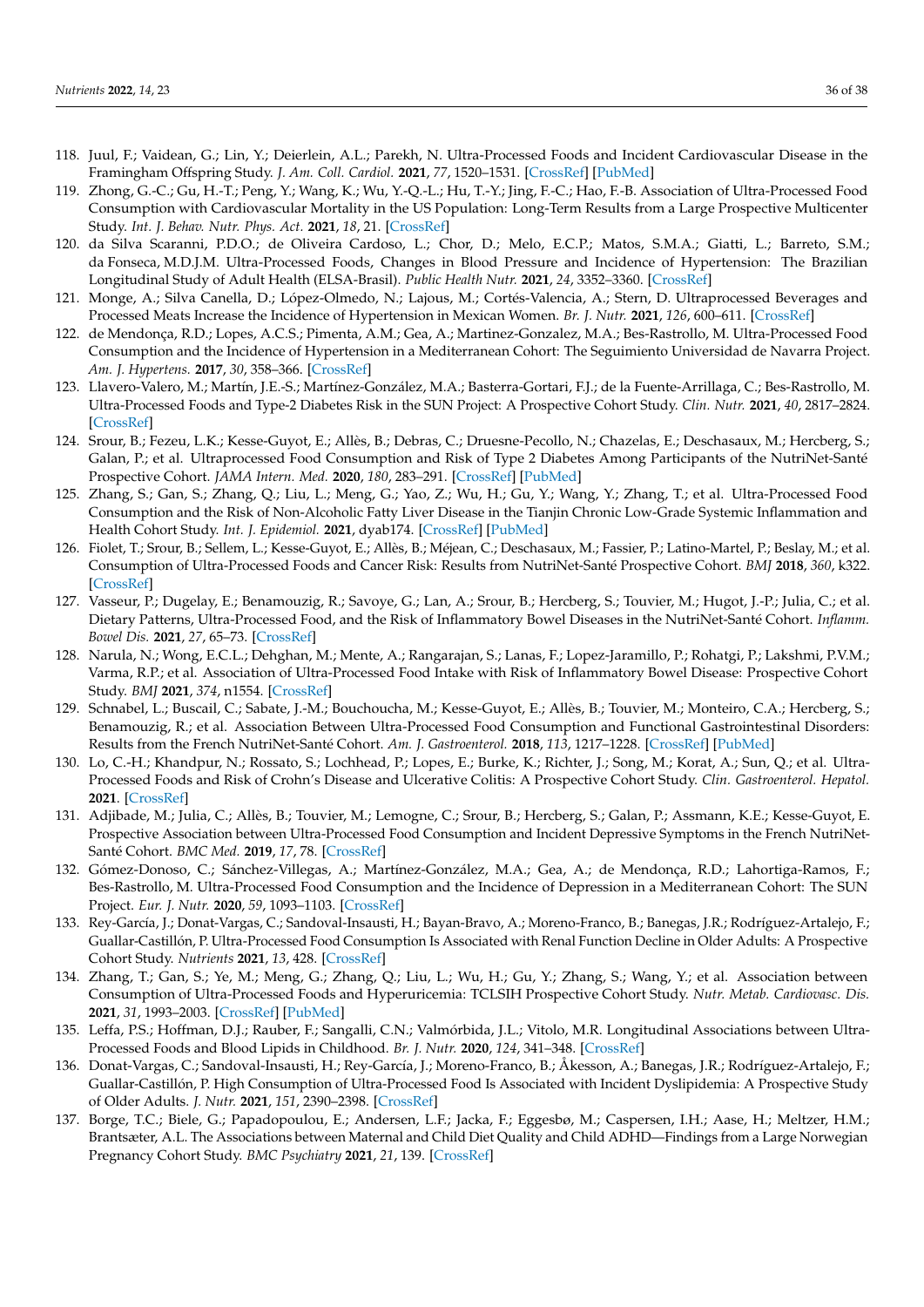- <span id="page-36-1"></span><span id="page-36-0"></span>138. Zhang, S.; Gu, Y.; Rayamajhi, S.; Thapa, A.; Meng, G.; Zhang, Q.; Liu, L.; Wu, H.; Zhang, T.; Wang, X.; et al. Ultra-Processed Food Intake Is Associated with Grip Strength Decline in Middle-Aged and Older Adults: A Prospective Analysis of the TCLSIH Study. *Eur. J. Nutr.* **2021**. [\[CrossRef\]](http://doi.org/10.1007/s00394-021-02737-3) [\[PubMed\]](http://www.ncbi.nlm.nih.gov/pubmed/34791509)
- <span id="page-36-2"></span>139. Huybrechts, I.; Vereecken, C.; De Bacquer, D.; Vandevijvere, S.; Van Oyen, H.; Maes, L.; Vanhauwaert, E.; Temme, L.; De Backer, G.; De Henauw, S. Reproducibility and Validity of a Diet Quality Index for Children Assessed Using a FFQ. *Br. J. Nutr.* **2010**, *104*, 135–144. [\[CrossRef\]](http://doi.org/10.1017/S0007114510000231)
- <span id="page-36-13"></span><span id="page-36-3"></span>140. Kouvari, M.; Chrysohoou, C.; Georgousopoulou, E.; Skoumas, J.; Pitsavos, C.; Panagiotakos, D.B. Ultra-Processed Foods and Ten-Year Cardiovascular Disease Incidence in a Mediterranean Population: Results from a Population-Based Cohort Study. *Eur. Heart J.* **2021**, *42*, 2433. [\[CrossRef\]](http://doi.org/10.1093/eurheartj/ehab724.2433)
- <span id="page-36-4"></span>141. Bonaccio, M.; Di Castelnuovo, A.; Ruggiero, E.; Costanzo, S.; Esposito, S.; Persichillo, M.; Cerletti, C.; Donati, M.; de Gaetano, G.; Iacoviello, L. Ultra-Processed Food Consumption Modifies the Association of Nutri-Score with All-Cause Mortality. *Eur. J. Public Health* **2021**, *31*, 169–170. [\[CrossRef\]](http://doi.org/10.1093/eurpub/ckab164.448)
- <span id="page-36-5"></span>142. Kipnis, V.; Subar, A.F.; Midthune, D.; Freedman, L.S.; Ballard-Barbash, R.; Troiano, R.P.; Bingham, S.; Schoeller, D.A.; Schatzkin, A.; Carroll, R.J. Structure of Dietary Measurement Error: Results of the OPEN Biomarker Study. *Am. J. Epidemiol.* **2003**, *158*, 14–21. [\[CrossRef\]](http://doi.org/10.1093/aje/kwg091) [\[PubMed\]](http://www.ncbi.nlm.nih.gov/pubmed/12835281)
- <span id="page-36-6"></span>143. Subar, A.F.; Freedman, L.S.; Tooze, J.A.; Kirkpatrick, S.I.; Boushey, C.; Neuhouser, M.L.; Thompson, F.E.; Potischman, N.; Guenther, P.M.; Tarasuk, V.; et al. Addressing Current Criticism Regarding the Value of Self-Report Dietary Data. *J. Nutr.* **2015**, *145*, 2639–2645. [\[CrossRef\]](http://doi.org/10.3945/jn.115.219634) [\[PubMed\]](http://www.ncbi.nlm.nih.gov/pubmed/26468491)
- <span id="page-36-7"></span>144. Willett, W. *Monographs in Epidemiology and Biostatistics. Nutritional Epidemiology*, 3rd ed.; Oxford University Press: New York, NY, USA, 2012; ISBN 978-0-19-975403-8.
- <span id="page-36-8"></span>145. Hu, F.B.; Stampfer, M.J.; Rimm, E.; Ascherio, A.; Rosner, B.A.; Spiegelman, D.; Willett, W.C. Dietary Fat and Coronary Heart Disease: A Comparison of Approaches for Adjusting for Total Energy Intake and Modeling Repeated Dietary Measurements. *Am. J. Epidemiol.* **1999**, *149*, 531–540. [\[CrossRef\]](http://doi.org/10.1093/oxfordjournals.aje.a009849) [\[PubMed\]](http://www.ncbi.nlm.nih.gov/pubmed/10084242)
- <span id="page-36-9"></span>146. Willett, W.C.; Howe, G.R.; Kushi, L.H. Adjustment for Total Energy Intake in Epidemiologic Studies. *Am. J. Clin. Nutr.* **1997**, *65*, 1220S–1228S. [\[CrossRef\]](http://doi.org/10.1093/ajcn/65.4.1220S)
- <span id="page-36-10"></span>147. Padilha, P.; Felizardo, C.; Saunders, C.; Cunha, L.; Pinheiro, A.; Belfort, G.; Santos, K.; Ferreira, N. Consumption of Ultraprocessed Foods by Pregnant Women with Diabetes Mellitus (P11-021-19). *Curr. Dev. Nutr.* **2019**, *3*, nzz048-P11. [\[CrossRef\]](http://doi.org/10.1093/cdn/nzz048.P11-021-19)
- 148. Rezende-Alves, K.; Hermsdorff, H.; Miranda, A.; Lopes, A.; Bressan, J.; Pimenta, A. Food processing and risk of hypertension: Cohort of Universities of Minas Gerais, Brazil (CUME Project). *Public Health Nutr.* **2021**, *24*, 4071–4079. [\[CrossRef\]](http://doi.org/10.1017/S1368980020002074)
- <span id="page-36-11"></span>149. Lange, T.; Vansteelandt, S.; Bekaert, M. A Simple Unified Approach for Estimating Natural Direct and Indirect Effects. *Am. J. Epidemiol.* **2012**, *176*, 190–195. [\[CrossRef\]](http://doi.org/10.1093/aje/kwr525)
- <span id="page-36-12"></span>150. Lockwood, C.M.; DeFrancesco, C.A.; Elliot, D.L.; Beresford, S.A.A.; Toobert, D.J. Mediation Analyses: Applications in Nutrition Research and Reading the Literature. *J. Am. Diet. Assoc.* **2010**, *110*, 753–762. [\[CrossRef\]](http://doi.org/10.1016/j.jada.2010.02.005)
- <span id="page-36-14"></span>151. Widmer, R.J.; Flammer, A.J.; Lerman, L.O.; Lerman, A. The Mediterranean Diet, Its Components, and Cardiovascular Disease. *Am. J. Med.* **2015**, *128*, 229–238. [\[CrossRef\]](http://doi.org/10.1016/j.amjmed.2014.10.014)
- <span id="page-36-15"></span>152. Crimarco, A.; Landry, M.J.; Gardner, C.D. Ultra-Processed Foods, Weight Gain, and Co-Morbidity Risk. *Curr. Obes. Rep.* **2021**, 1–13. [\[CrossRef\]](http://doi.org/10.1007/s13679-021-00460-y) [\[PubMed\]](http://www.ncbi.nlm.nih.gov/pubmed/34677812)
- <span id="page-36-16"></span>153. Bandy, L.K.; Scarborough, P.; Harrington, R.A.; Rayner, M.; Jebb, S.A. Reductions in Sugar Sales from Soft Drinks in the UK from 2015 to 2018. *BMC Med.* **2020**, *18*, 20. [\[CrossRef\]](http://doi.org/10.1186/s12916-019-1477-4) [\[PubMed\]](http://www.ncbi.nlm.nih.gov/pubmed/31931800)
- <span id="page-36-17"></span>154. Jacobs, D.R.; Tapsell, L.C. Food, Not Nutrients, Is the Fundamental Unit in Nutrition. *Nutr. Rev.* **2007**, *65*, 439–450. [\[CrossRef\]](http://doi.org/10.1111/j.1753-4887.2007.tb00269.x)
- <span id="page-36-18"></span>155. Barabási, A.-L.; Menichetti, G.; Loscalzo, J. The Unmapped Chemical Complexity of Our Diet. *Nat. Food* **2020**, *1*, 33–37. [\[CrossRef\]](http://doi.org/10.1038/s43016-019-0005-1)
- <span id="page-36-19"></span>156. Cancer Research UK. What Is a Healthy Diet? Available online: [https://www.cancerresearchuk.org/about-cancer/causes-of](https://www.cancerresearchuk.org/about-cancer/causes-of-cancer/diet-and-cancer/what-is-a-healthy-diet)[cancer/diet-and-cancer/what-is-a-healthy-diet](https://www.cancerresearchuk.org/about-cancer/causes-of-cancer/diet-and-cancer/what-is-a-healthy-diet) (accessed on 11 October 2021).
- 157. NHS. The Eatwell Guide. Available online: <https://www.nhs.uk/live-well/eat-well/the-eatwell-guide/> (accessed on 11 October 2021).
- <span id="page-36-20"></span>158. GOV.UK. Government Recommendations for Energy and Nutrients for Males and Females Aged 1–18 Years and 19+ Years. Available online: [https://assets.publishing.service.gov.uk/government/uploads/system/uploads/attachment\\_data/file/61](https://assets.publishing.service.gov.uk/government/uploads/system/uploads/attachment_data/file/618167/government_dietary_recommendations.pdf) [8167/government\\_dietary\\_recommendations.pdf](https://assets.publishing.service.gov.uk/government/uploads/system/uploads/attachment_data/file/618167/government_dietary_recommendations.pdf) (accessed on 14 October 2021).
- <span id="page-36-21"></span>159. UNICEF. Prevention of Overweight and Obesity in Children and Adolescents. Available online: [https://www.unicef.org/media/](https://www.unicef.org/media/92336/file/Programming-Guidance-Overweight-Prevention.pdf) [92336/file/Programming-Guidance-Overweight-Prevention.pdf](https://www.unicef.org/media/92336/file/Programming-Guidance-Overweight-Prevention.pdf) (accessed on 3 November 2021).
- <span id="page-36-22"></span>160. World Health Organisation. Report of the Commission on Ending Childhood Obesity. Available online: [http://apps.who.int/](http://apps.who.int/iris/bitstream/handle/10665/204176/9789241510066_eng.pdf) [iris/bitstream/handle/10665/204176/9789241510066\\_eng.pdf](http://apps.who.int/iris/bitstream/handle/10665/204176/9789241510066_eng.pdf) (accessed on 3 November 2021).
- <span id="page-36-23"></span>161. Pan American Health Organisation. Nutrient Profile Model. Available online: [https://iris.paho.org/bitstream/handle/10665.2/](https://iris.paho.org/bitstream/handle/10665.2/18621/9789275118733_eng.pdf) [18621/9789275118733\\_eng.pdf](https://iris.paho.org/bitstream/handle/10665.2/18621/9789275118733_eng.pdf) (accessed on 19 October 2021).